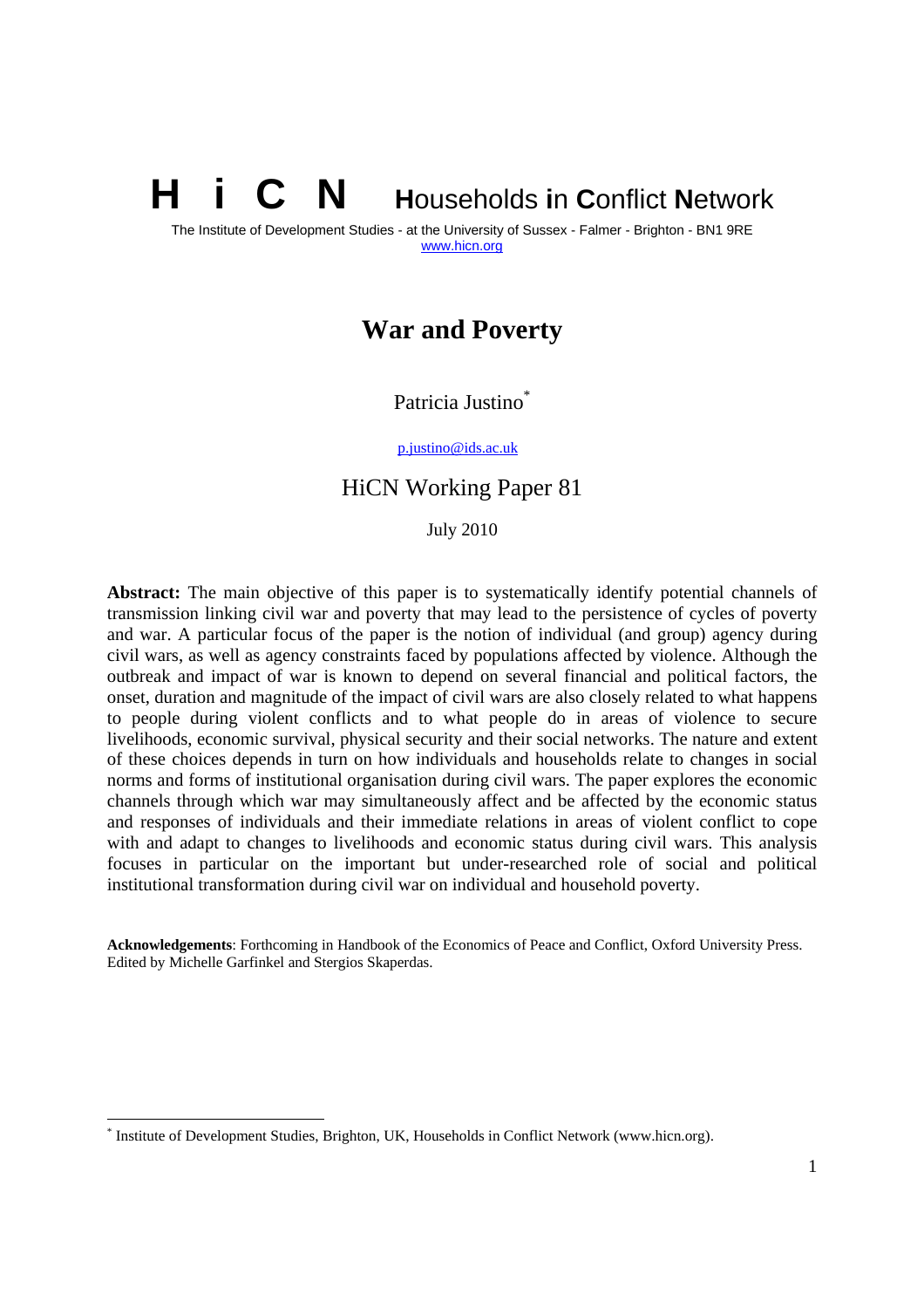### **1. Introduction**

Civil wars have become since the Cold War the most common form of violent conflict in the world. Civil wars impact substantially on economic development and the living conditions of local populations at the time of the conflict and for many years thereafter. Most take place in poor countries in Africa, Asia and Latin America (Collier 1999 2007, Collier, Hoeffler and Söderbom 2004, Fearon 2004, Gurr and Marshall 2005, Stewart and Fitzgerald 2001). There is however remarkably little systematic understanding of the role of poverty on the onset and duration of civil wars, or the impact of civil wars on the lives of those in fighting areas and on people's own agency to escape poverty.

The role of economic factors on the outbreak and duration of civil wars and the economic costs of wars have attracted significant research attention since the early 1990s.<sup>1</sup> Research on the economic causes of civil wars has focused on the interplay of conflicting interests between governments and opposing group(s),<sup>2</sup> while studies on its consequences have concentrated on the costs that wars impose on countries.<sup>3</sup> Programmes of conflict resolution have also been typically driven by concerns with state security and state capacity (UN 2004 2005).

Recently, this perspective has come under criticism due to insufficient consideration paid to the role of local dynamic processes on the outbreak and duration of civil wars (see Kalyvas, Shapiro and Masoud 2007), or the impact of armed conflicts on the livelihood choices and human capital of individuals and households affected by violence (see Justino 2009). Recent research on the

<sup>&</sup>lt;sup>1</sup> See reviews in Blattman and Miguel (2009), Goodhand (2001) and Justino (2009).

<sup>&</sup>lt;sup>2</sup> See Hirshleifer (2001), Garfinkel (1990) and Skaperdas (1992) at the theoretical level, and Collier and Hoeffler (2004) and Fearon and Laitin (2003) at the empirical level.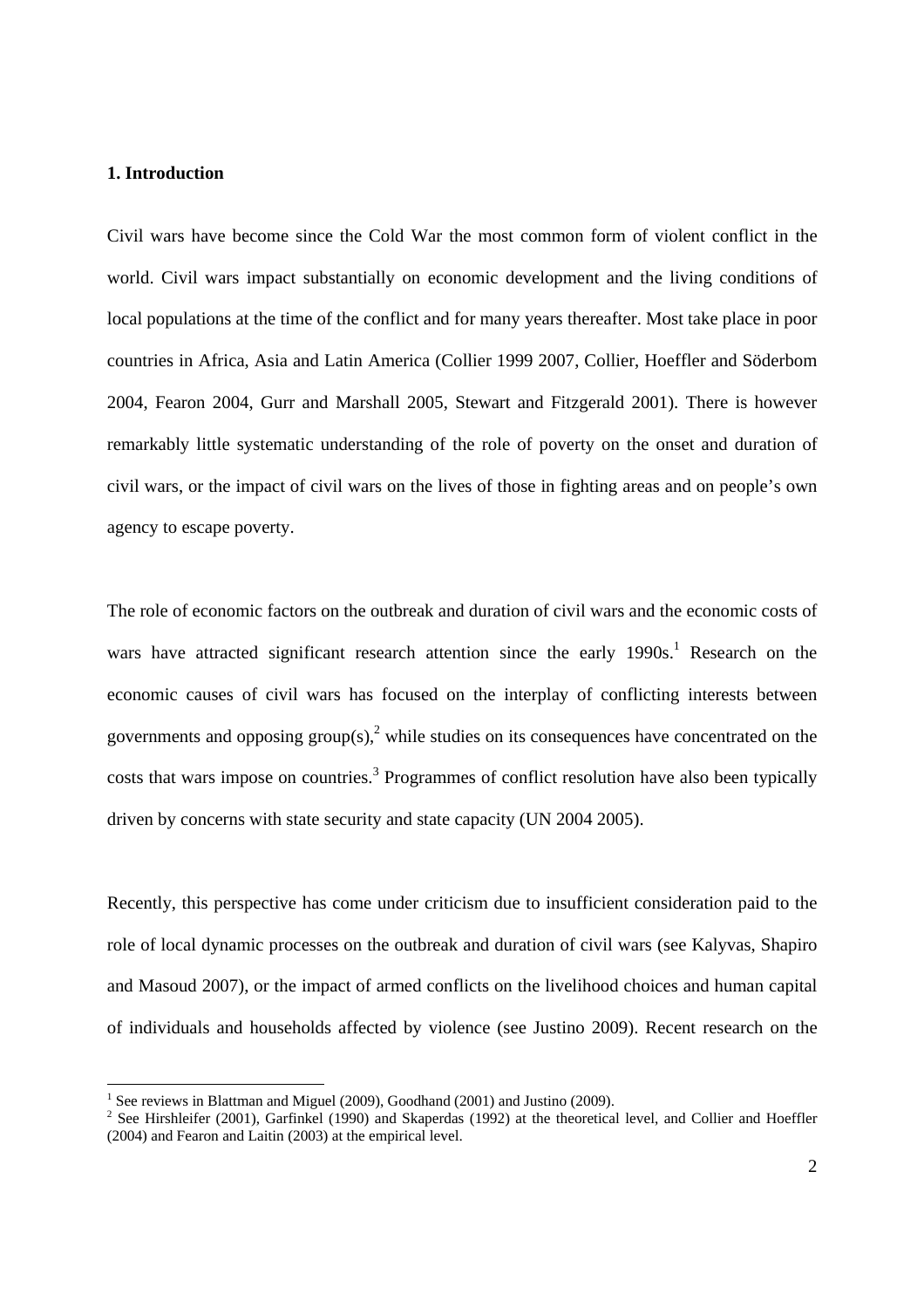causes of violent conflict at the micro-level has started to shed light on some of the complex causes of violence, while the last few years have witnessed an increased focus on the consequences of armed conflict on individuals, households and communities (see Verwimp, Justino and Brück 2009).

The main objective of this chapter is to review the state of the art of this emerging literature in order to systematically identify potential channels of transmission between war and poverty that may lead to the *persistence of cycles of poverty and war*. A particular focus of the paper is the notion of individual (and group) agency during civil wars, as well as agency constraints – due to norms and institutions that may emerge during civil wars – faced by populations affected by violence. Although the outbreak and impact of war is known to depend on several financial and political factors, the onset, duration and magnitude of the impact of civil wars are also closely related to what happens to people during violent conflicts and to what people do in areas of violence – including fighting – to secure livelihoods, economic survival, physical security and their social networks. The nature and extent of these choices depends in turn on how individuals and households relate to changes in social norms and forms of institutional organisation during civil wars.

Section 2 explores the economic channels through which war may affect the economic status and responses of individuals and their immediate relations in areas of violent conflict. This section makes use of emerging evidence on wartime behaviour and local economic changes to discuss when and how civil wars may result in the persistence of poverty amongst individuals and households affected by violence. We argue that the nature and magnitude of the relationship

<sup>&</sup>lt;sup>2</sup><br>3 <sup>3</sup> For instance, Knight, Loayza and Villanueva (1996), Collier (1999) and Stewart and Fitzgerald (2001).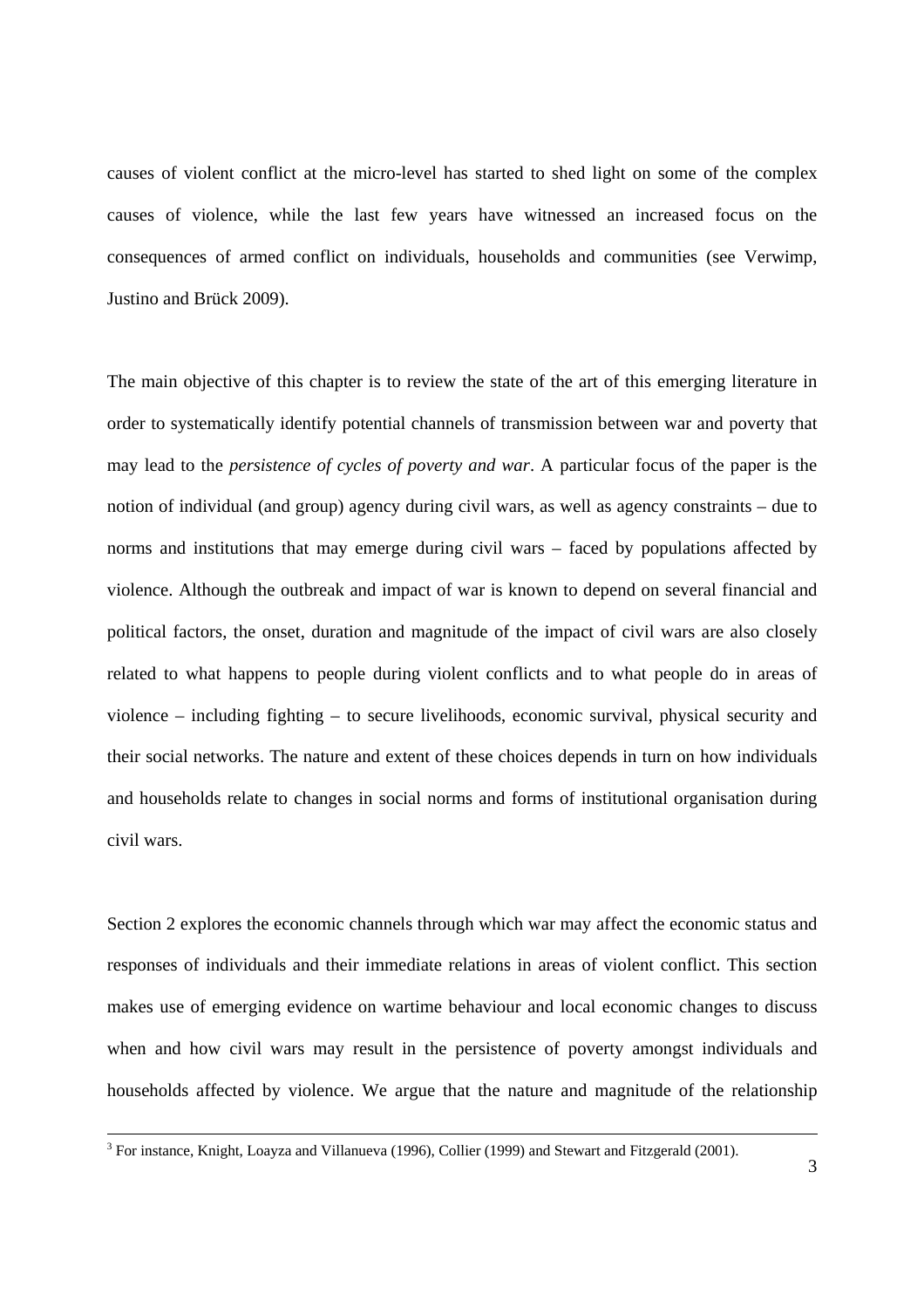between war and poverty is determined to a large extent by the way in which different individuals and households respond to war-induced economic, social and institutional changes. Section 3 discusses strategies adopted by individuals and households to cope with and adapt to changes to livelihoods and economic status during civil wars, while section 4 reflects on the important but under-researched role of social and political institutional transformation during civil war on individual and household poverty. In section 5, we turn to the effect of poverty on civil wars and review existing evidence on the role of poverty as a trigger for civil war. Section 6 concludes the paper and reflects on potential areas for further research on the war-poverty cycle.

# **2. From war to poverty: a micro-level perspective**

Civil war has been identified as one of the main causes for the persistence of poverty in many regions of the world (Collier 2007): war damages infrastructure, institutions and production, destroys assets, breaks up communities and networks and kills and injuries people. Although there is a large body of evidence on the destructive effects of war, we are still far from understanding how these effects may or may not persist across time.

Recent studies have shown that institutional effects of war at the macro-level may not persist into the long-term (Bellows and Miguel 2006, Ben-David and Papell 1995, Brackman et al. 2004, Davis and Weinstein 2002, Miguel and Roland 2005). In line with neoclassical growth theory, temporary destruction of capital can be overcome in the long-term by higher investments in affected areas, effectively bringing the overall economy to its steady growth path. Justino and Verwimp (2006) find evidence for this form of convergence across provinces in Rwanda following the 1994 genocide.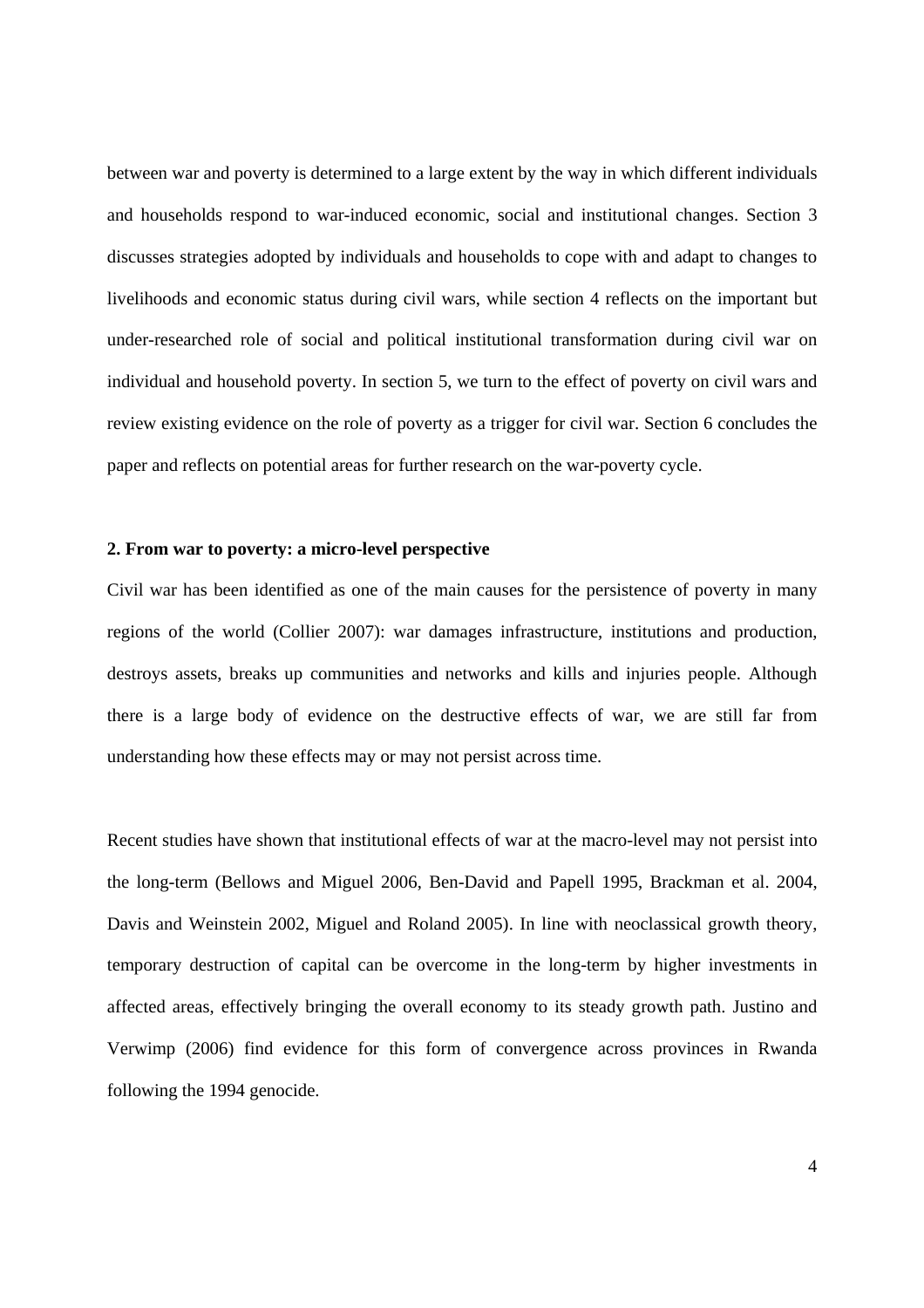Seemingly contradictory evidence has shown that education, labour and health impacts of war at the individual and household levels can be observed decades after the conflict (Alderman, Hoddinott and Kinsey 2006, Bundervoet, Verwimp and Akresh 2009, Shemyakina, 2006). Although these effects may average out at the macroeconomic level, they may contribute to the emergence of poverty traps amongst specific population groups affected by violence. This literature is very recent, and the debate is ongoing.

Development economics literature has concentrated on explaining the emergence of poverty traps through threshold mechanisms: households will be trapped in poverty if they cannot engage in productive activities that lead to the accumulation of physical and human capital beyond critical thresholds. Individuals and households trapped under certain physical and human capital ceilings (for instance, due to low health expectancy, low education of household members or the types of assets held) will not be able to prosper unless a large windfall (e.g. aid) can push them into recovery path (Banerjee and Duflo 2005, Carter and Barrett 2006, Dasgupta and Ray 1986).

Warfare has been shown to affect physical and human capital thresholds of individuals and households through killings, injury, looting, robbery, abductions and overall destruction associated with fighting that leads to the breakdown of households, the loss of assets and livelihoods and the displacement of individuals and families (and often entire communities). This section discusses available evidence on the impact of war on the persistence of poverty through its impact on thresholds of physical and human capital of individuals and households in areas of violence.

# *2.1. The effects of civil war on household physical capital*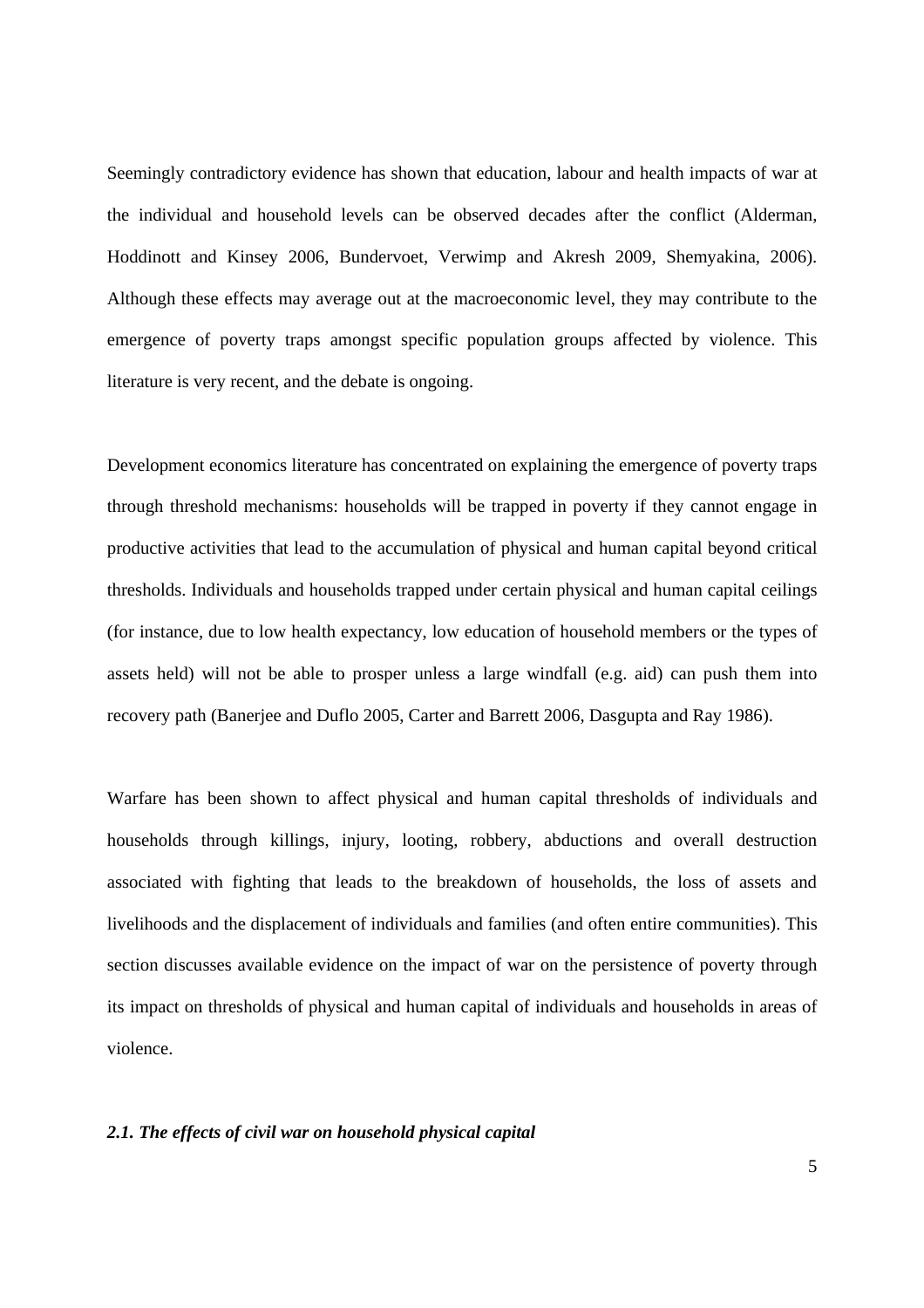During violent conflicts assets get lost or destroyed through fighting and looting. These include houses, land, labour, utensils, cattle, livestock and other productive assets (Brück 2001, Bundervoet and Verwimp 2005, Gonzalez and Lopez 2007, Shemyakina 2006, Verpoorten 2009). The destruction of productive assets affects the access of individuals and households to important sources of livelihood, which may in turn severely affect their productive capacity and damage their economic position. Those that face sudden losses of land, houses, cattle and other assets will be left without means of earning a living or providing food and shelter for their members. Such losses will impact significantly on the ability of affected households to recover their economic and social position in post-conflict settings (Justino and Verwimp 2006, Verpoorten 2009).

Negative productive effects can be counteracted by opportunities raised by armed conflict. Some individuals, households and groups will benefit from violence through looting, the redistribution of assets during conflict,<sup>4</sup> and the privileged access to market and political institutions for those that 'win' the conflict or support winning factions during the conflict. Evidence has also started to accumulate on how some areas of the economic private sector – not necessarily related to the war effort – adapt and flourish during war (McDougal 2008). These research results suggest that countries emerging out of civil wars are far from being in an economic blank state, and that pockets of resilience and development persist despite (or because of) violence.

 4 Wood (2003) discusses the extent of land redistribution to rebel groups during the El Salvador conflict in the early 1990s. Brockett (1990) provides further evidence in other Latin American countries. Keen (1998) discusses the role of looting and resource appropriation in sustaining civil wars.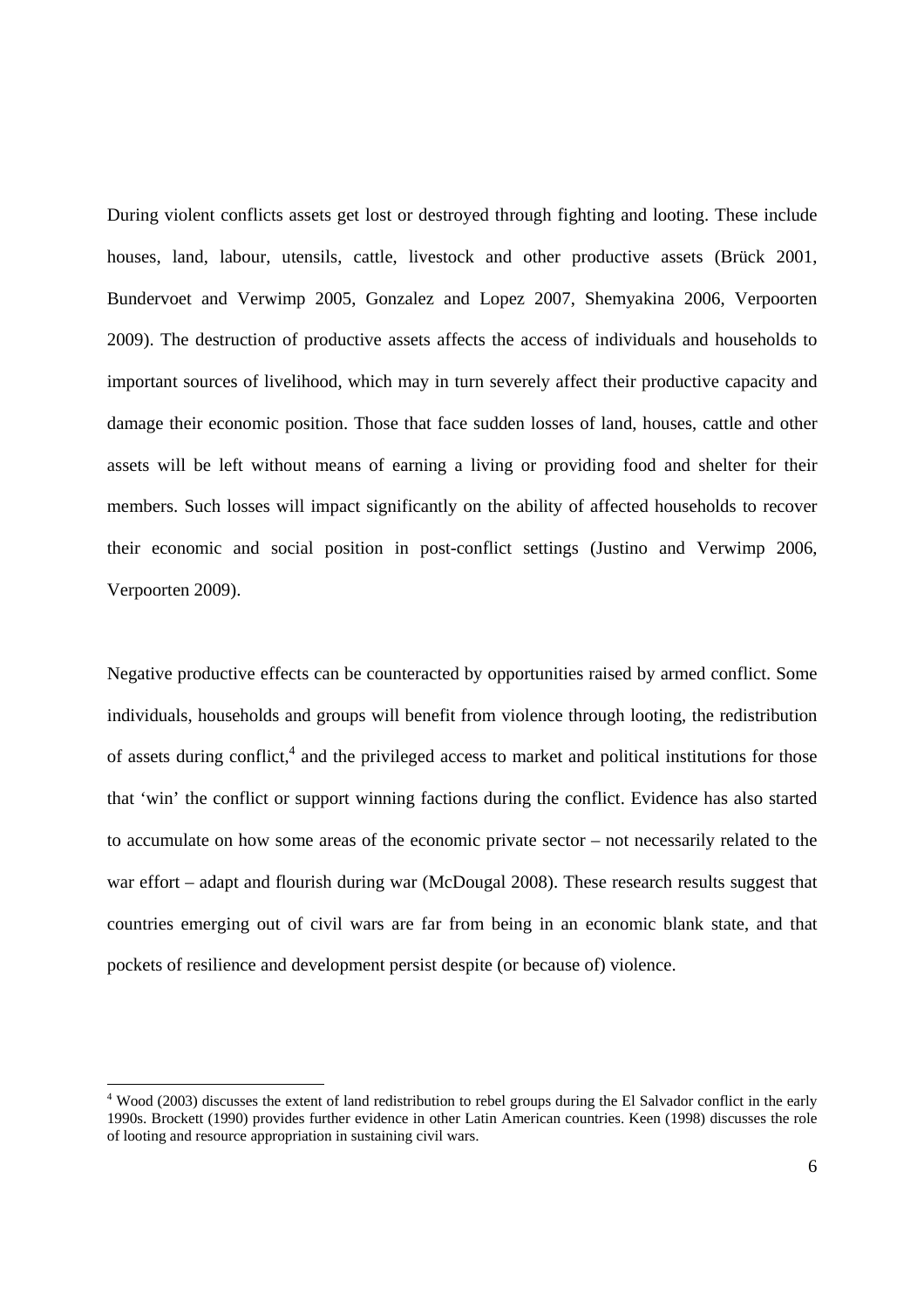The net impact of civil wars on household stocks of physical capital will depend largely on how the onset of violence influences local exchange, employment, insurance and credit markets. In particular, changes in the price of staple goods and other crops farmed are of key importance for rural household decisions (Singh, Squire and Strauss 1986). Empirical evidence on price effects of armed conflict is however very scarce. Recent studies have shown evidence for an increase in prices of staple food during conflicts due to the scarcity of goods, the destruction of land, seeds and crops and the risks associated with market exchanges during violent outbreaks (Verpoorten 2009, Bundervoet 2006).<sup>5</sup> This price increase will benefit households that are net producers of the staple good, but may harm those (the majority) that are net consumers. Negative effects are likely to prevail due to observed decreases in the price of other commodities and assets (particularly cattle and other livestock) (see evidence in Bundervoet 2006), as well as increases in transaction costs caused by difficulties in accessing exchange markets when roads, train lines and other infrastructure is destroyed.

The ability of households to respond to price shocks depends on the direction of the shock. If the household is able to switch activities in order to take advantage of them (for instance, looting but also access to new markets, including informal or illegal markets through alliances of support of different fighting factions) then losses may be small or the effect may even be positive. A negative overall shock will result in a reduction in household assets if the household is not able to switch activities, cannot access credit and insurance markets or no alternative activities exist. In extreme cases, this will result in the household resorting to subsistence activities. There is however little evidence on the impact of armed conflict on the operation and access to local

 $\overline{a}$ 

<sup>&</sup>lt;sup>5</sup> Prices can also be kept artificially high during conflicts if farmers choose to hide crops so they do not get raided. Azam, Collier and Cravinho (1994) provide evidence of such behaviour in the initial stages of the Angolan war.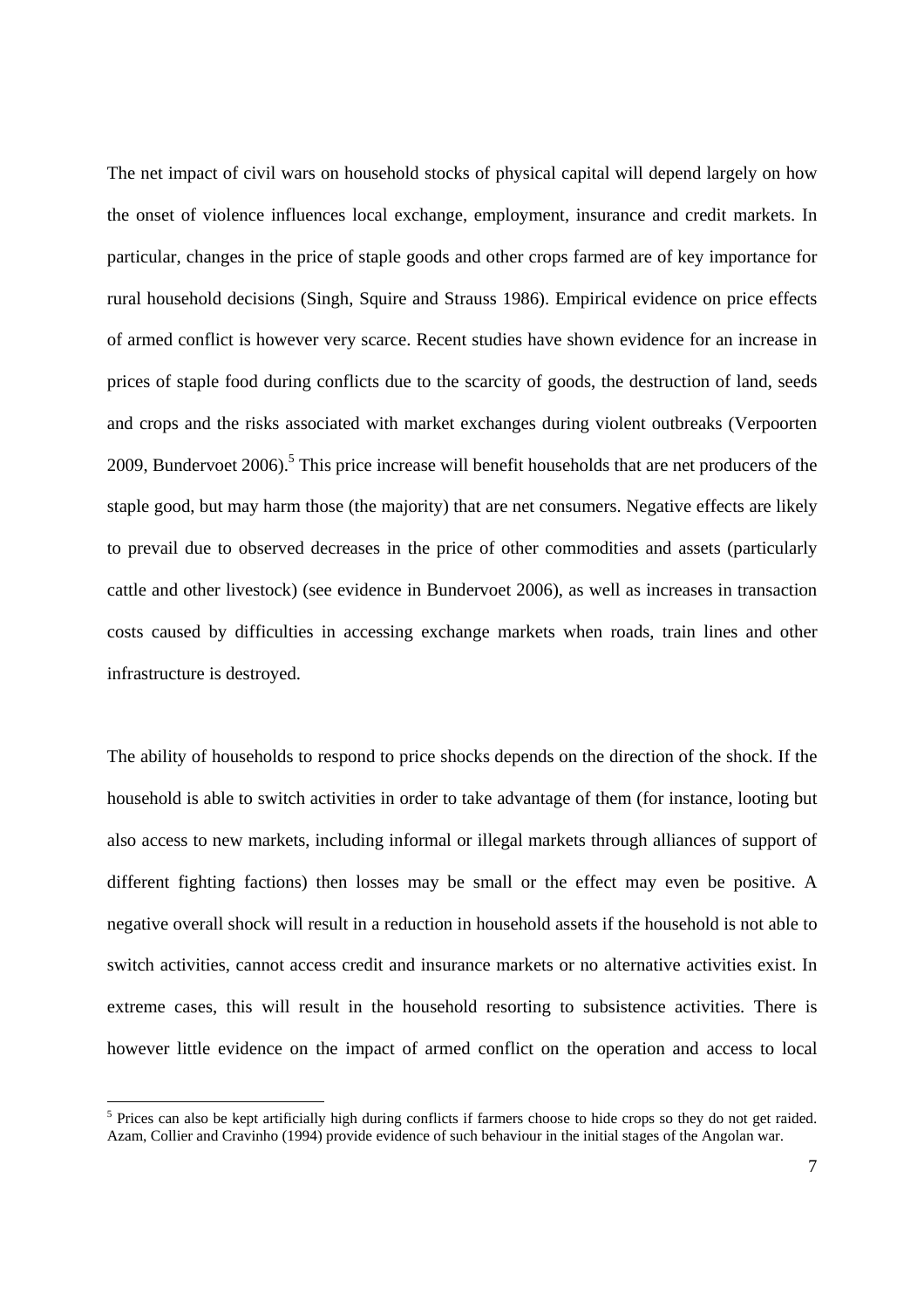markets. Loss of trust between economic agents, the upheaval caused by armed conflict to local communities and institutions and the destruction of infrastructure are likely to severely constrain the functioning of local formal and informal credit and insurance markets. This effect will be stronger when entire communities are affected by violence making the risk of income losses covariant. For instance, Ibáñez and Moya (2006) find that in Colombia only 9.2 percent of displaced households had the opportunity to ask for loans to relatives, neighbours, and friends, in contrast to 18 percent before displacement. When violence is targeted at particular households or household members, the extent of the shock will be more localised and community-level insurance mechanisms may continue to operate.

Employment markets are also likely to be affected by war. Ibáñez and Moya (2006) find that households displaced by the Colombian conflict, who previously relied on agriculture income, were only slowly absorbed into urban labour markets. Unemployment rates soared from 1.7 percent to more than 50 percent during the first three months of displacement. Unemployment rates declined to 16.1 percent after one year of displacement, but even then displaced households fared worse than their urban poor counterparts. Some of these effects are due to difficulties in integration caused by lack of appropriate skills needed to pursue employment in the urban sector, the destruction of social networks, and the discrimination and fear of displaced and refugee population, sometimes perceived as being linked to armed groups. In the context of displaced Bosnians during the 1992-95 war, Kondylis (2007) shows that displaced populations are less likely to work in the post-conflict period. Productivity levels of returnees tend also to be lower than those that stayed (Kondylis 2008). Matijasevic et al. (2007) describe how farmers had to abandon agricultural employment to build roads or receive training by local armed groups in Colombia. They also mention that several farmers experienced limited access to employment due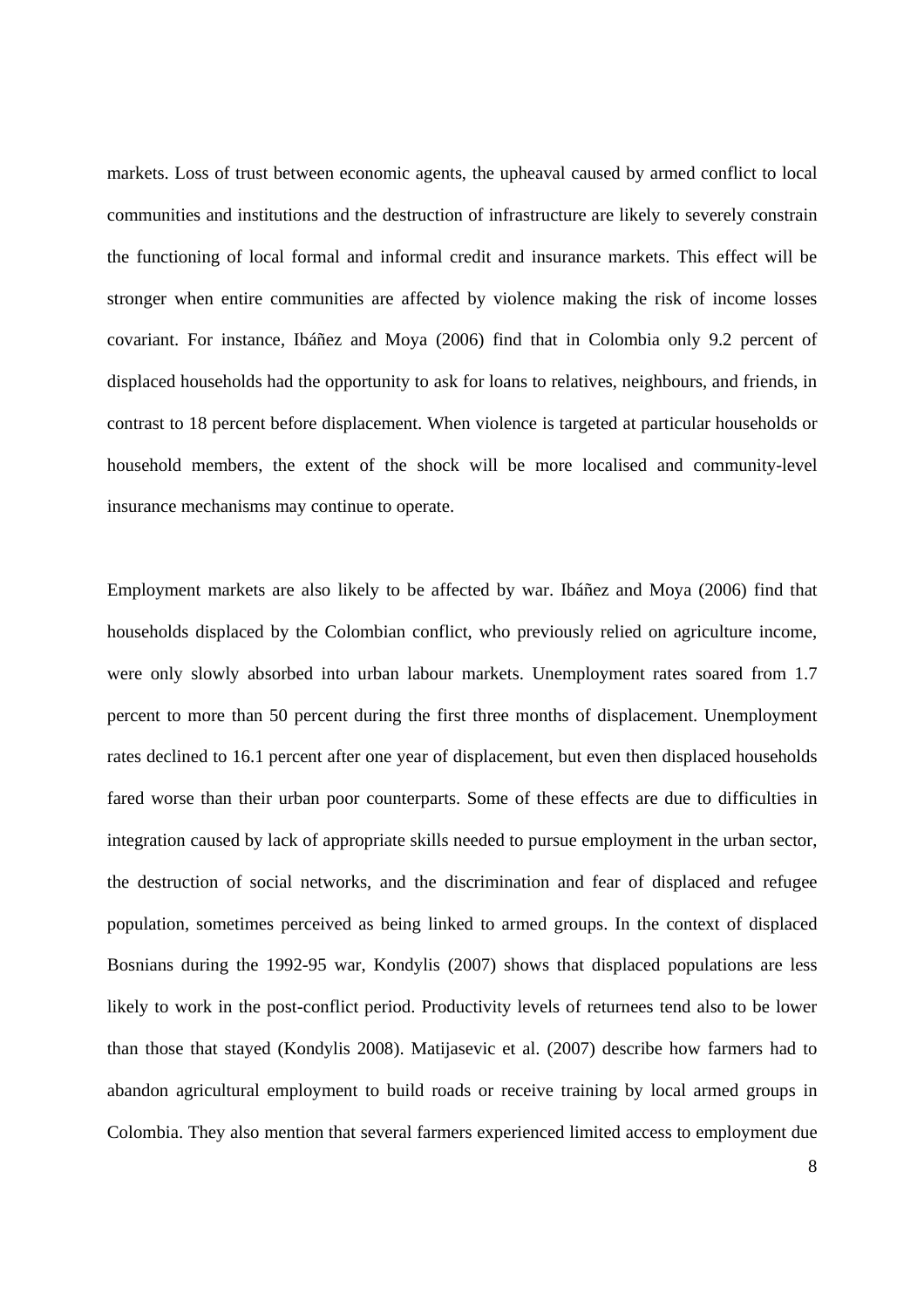to forms of control by the armed group who would not allow workers to cross a bridge or a road. On the other hand, the report of the Centre for Poverty Analysis (2006) to the World Bank's Moving Out of Poverty project describe the emergence of jobs as 'home guards' in Sri Lanka, a body of auxiliary police recruited from rural communities. Employment as home guards provided many with economic security in areas affected by violence.

The type of evidence discussed above is, however, still very limited and unsystematic. Advances in the understanding of the impact of war on poverty requires further analyses on the role of markets, both as an opportunity for predatory behaviour during conflict, and as a source of livelihood and economic security for those involved in and affected by violence during and after the conflict. We need also to take into consideration that the processes whereby individuals and households accommodate to the impact of armed violence on specific local markets will transmit the shock to other markets and therefore may set off a series of second-round effects. This has yet to be considered in the economics literature on civil wars.

# *2.2. Household human capital during civil wars*

Recent empirical literature has dedicated considerable efforts to analysing the human capital effects of civil wars. Wars result in deaths, injuries, disability and psychological trauma of men, women and children. These outcomes of violence may often be enough to push previously vulnerable households below critical wealth thresholds (particularly amongst household with widows, orphans and disabled individuals), which may well become insurmountable if the household is unable to replace labour or capital (Beegle 2005, Berlage, Verpoorten and Verwimp 2003, Donovan et al. 2003, Justino and Verwimp 2006, Brück and Schindler 2007, Verwimp and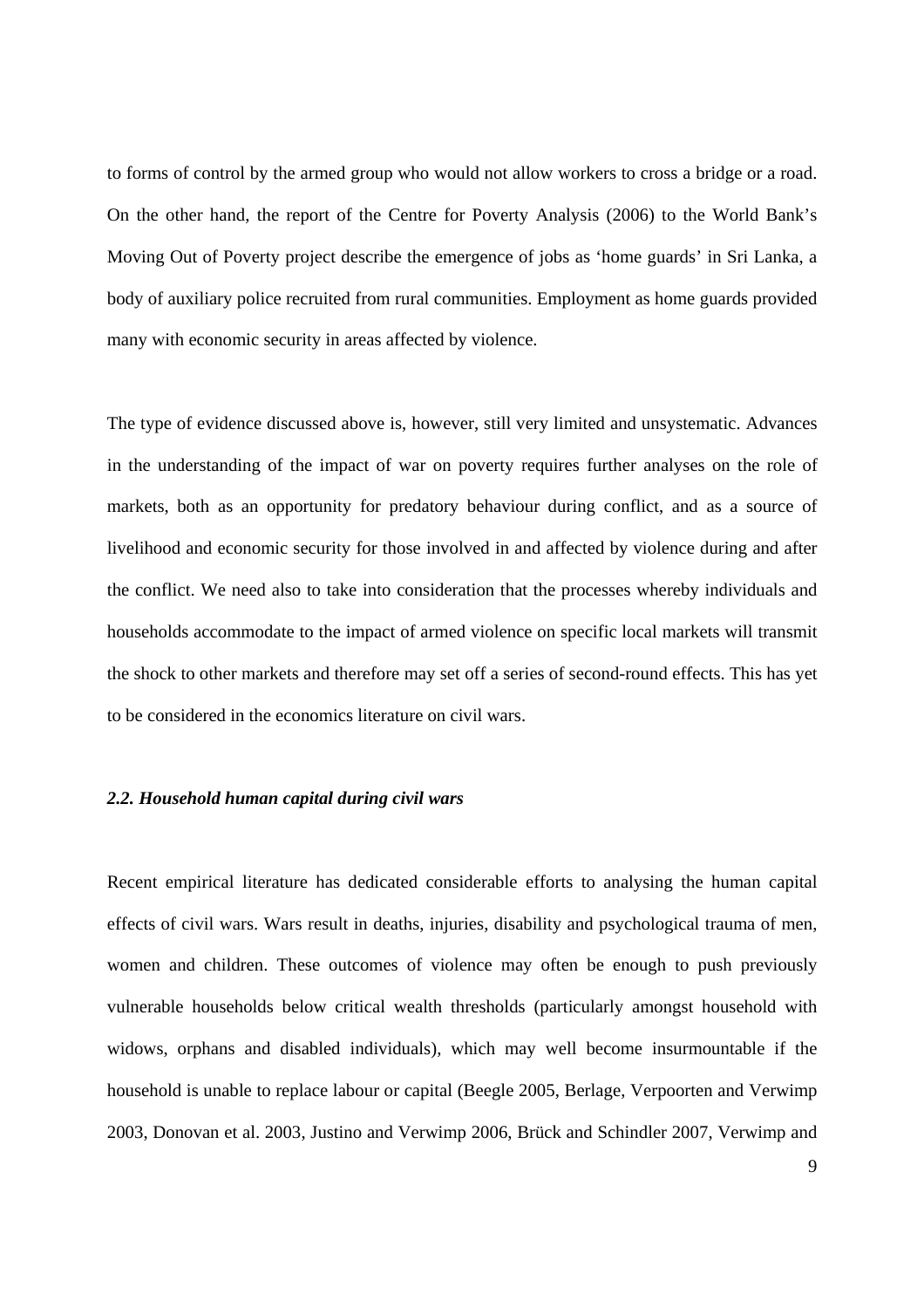Bundervoet 2008), and may last across generations if education and health outcomes of children is significant.

Overall empirical evidence has shown that civil wars result in largely negative and long-lasting nutritional effects amongst children in war zones. Bundervoet and Verwimp (2005) show that children affected by the recent civil war in Burundi had a height-for-age of one-standard deviation lower than children not affected by the war. Alderman, Hoddinott and Kinsey (2006) use panel household survey data collected in 1983-84, 1987 and yearly from 1992 to 2001 to show the impact of the Zimbabwe civil war in the 1970s, which was followed by severe droughts in 1982-83 and 1983-84. The authors find that in 2001, on average, children in the sample affected by the shocks would have been 3.4 cm taller had the war and adverse weather conditions not taken place. Similar evidence is found in Akresh and Verwimp (2006), Akresh, Verwimp and Bundervoet (2007) and Akresh and de Walque (2008) for Rwanda, Bundervoet, Verwimp and Akresh (2009) for Burundi and Guerrero-Serdán (2009) for Iraq. Reduced nutrition during childhood is a well-known mechanism leading to poverty traps (see Banerjee et al. 2009, Smith 2009, van den Berg et al. 2006).

The empirical literature on the micro-level effects of civil wars has also found that in general wars have a negative impact on educational attainments, although some studies dispute the overall longer-term implications of these outcomes. Alderman, Hoddinott and Kinsey (2006) find that Zimbabwean children affected by the civil war in the 1970s and ensuing droughts completed fewer grades of schooling and/or started school later than those not affected by the shocks. Similar findings are reported in Akresh and de Walque (2008) for Rwanda, Angrist and Kugler (2008) and Rodriguez and Sanchez (2009) for Colombia, Chamarbagwala and Morán (2009) for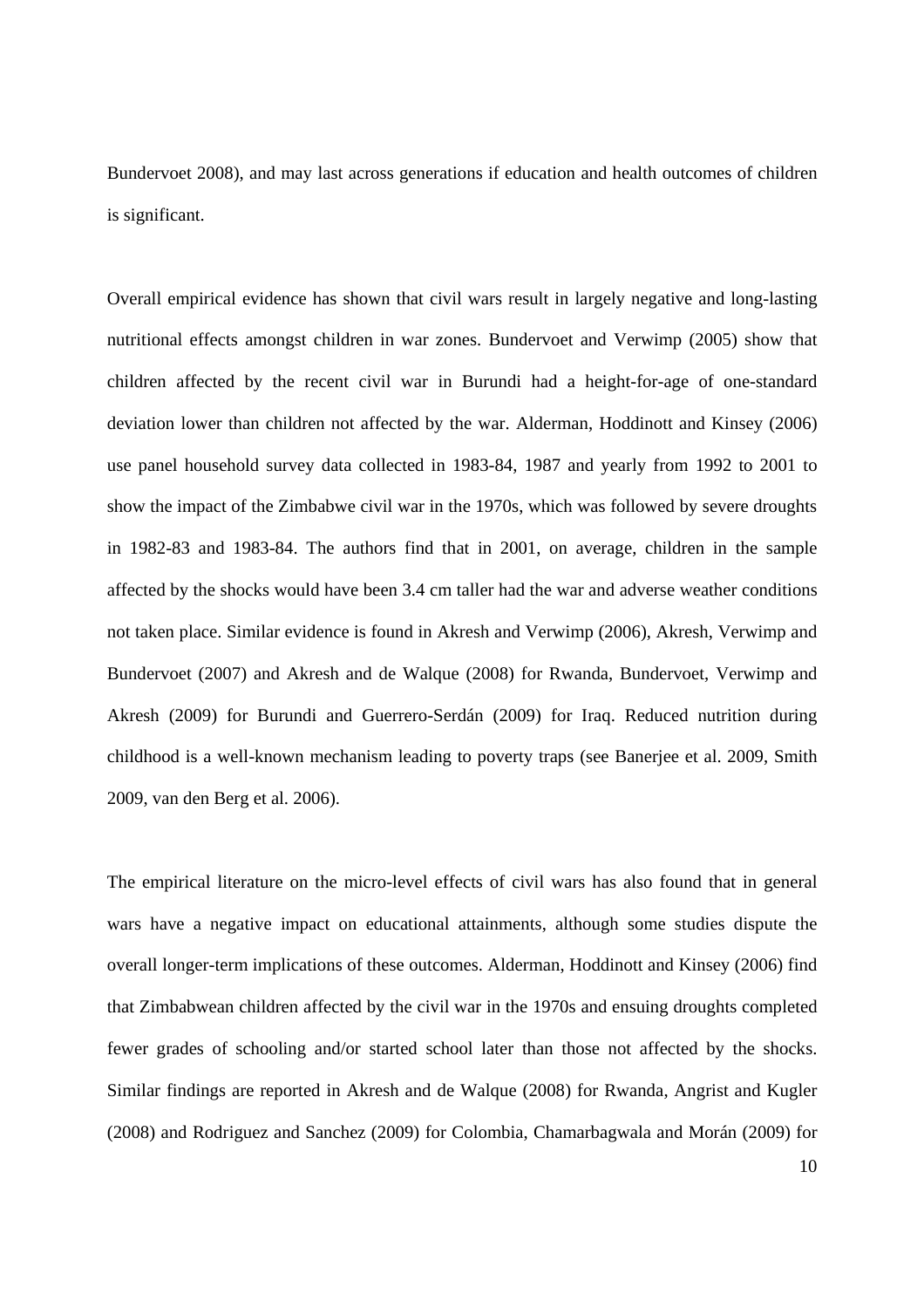Guatemala and de Walque (2006) for Cambodia. Shemyakina (2006) finds a reduction in girls' education following the Tajikistan civil war in the early 1990s, but no impact on boys' education. One explanation is that households invested more strongly on the education of male children after the war as a means to returning to their longer-term income levels. Swee (2009) finds strong effects of war on secondary school enrolments, but not on primary school, most likely reflecting the recruitment of older children into armed groups or the army.

In general, individuals with less education will exhibit lower labour market outcomes later in life in terms of earning capacity (Case and Paxson 2006, Maccini and Young 2009). This longer term evidence has been harder to investigate, but some empirical evidence has started to emerge. Akbulut-Yuksel (2009) analyses the impact of bombing in Germany during the Second World War on educational attainment, health status and labour market outcomes of German children. She finds that children living in areas affected by bombing had between 0.4 and 1.2 fewer years of schooling and were one centimetre shorter. These effects translated in a reduction of 6% in earnings as adults as compared to those not affected by the bombings. Similar results are found in Ichino and Winter-Ebmer (2004), who compare the relationship between school attainment levels and later life earnings amongst cohorts affected by bombings in Austria and Germany during the Second World War, with those less affected by the war in Switzerland and Sweden. Merrouche (2006) uses data on landmine contamination intensity in Cambodia to evaluate the long run impact of Cambodia war (1970-1998) on education levels and earnings. She finds that individuals affected at a young age by the war received on average 0.5 less years of education. The paper does not find however any significant impact of war-exposure on earnings in adult life. Merrouche argues that reduction in returns to education was driven by the destruction of physical capital (schools), which may not have had a large long-term labour market impact. This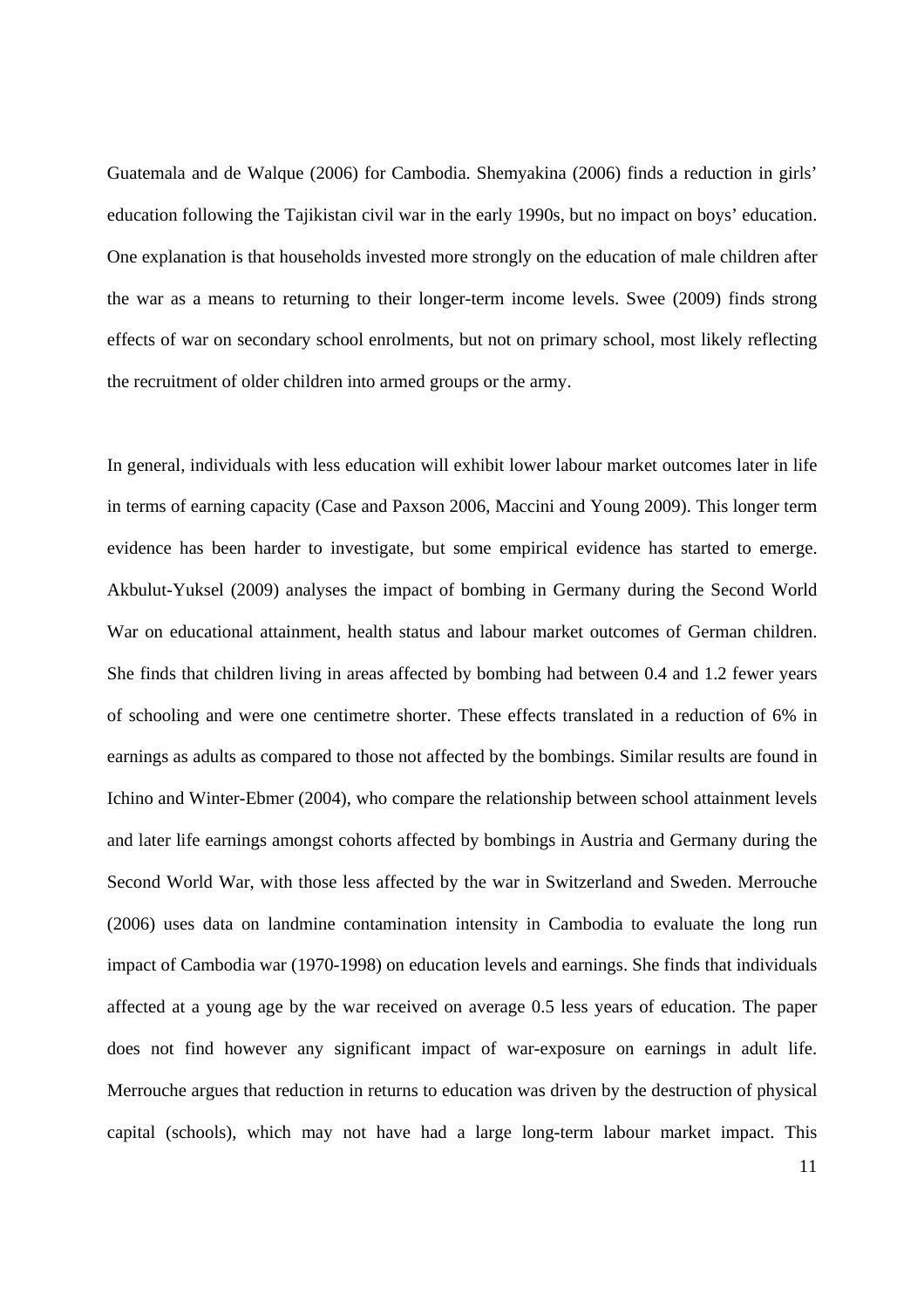explanation is akin to the argument put forward in Bellows and Miguel (2006) that as long as war effects are limited to the destruction of capital, rapid economic growth in the post-war period should lead to convergence of the economy to its steady state growth. Destruction of schools and health facilities and absence of teachers also account for Akbulut-Yuksel's findings, although in this case the long-term labour market effects of war were found to be largely negative. While it is clear that civil wars affect household education attainment and schooling decisions, it is much less apparent through which channels and for how long these effects will impact on the long-term ability of individuals and households to survive economically, access sustainable forms of livelihood, and make long-term production, consumption or labour decisions.

One important channel is through changes in child labour. Often households choose to replace dead, injured or physically and mentally disabled adult workers with children if these have not become fighters as well. The use of children as a form of economic security mechanism is widely reported in the development economics literature (see Dasgupta 1993, Nugent and Gillaspy 1983), as is the resort to child labour as a form of compensating for low-incomes (Basu and Van 1998, Duryea, Lam and Levinson 2007). This form of household coping strategy may have severe negative consequences on the long-term welfare of households. Children that are needed to replace labour may be removed from school. This may in turn deplete the household of their stock of human capital for future generations. Akresh and de Walque (2009), Merrouche (2006), Shemyakina (2006) and Swee (2009) put forward this mechanism as an explanation for the reduction in education attainment and enrolment observed in contexts of civil war. In a recent paper, Rodriguez and Sanchez (2009) test directly the effect of war of child labour and find that violent attacks in Colombian municipalities by armed groups have increased significantly the probability of school drop-out and increased the inclusion of children in the labour market. They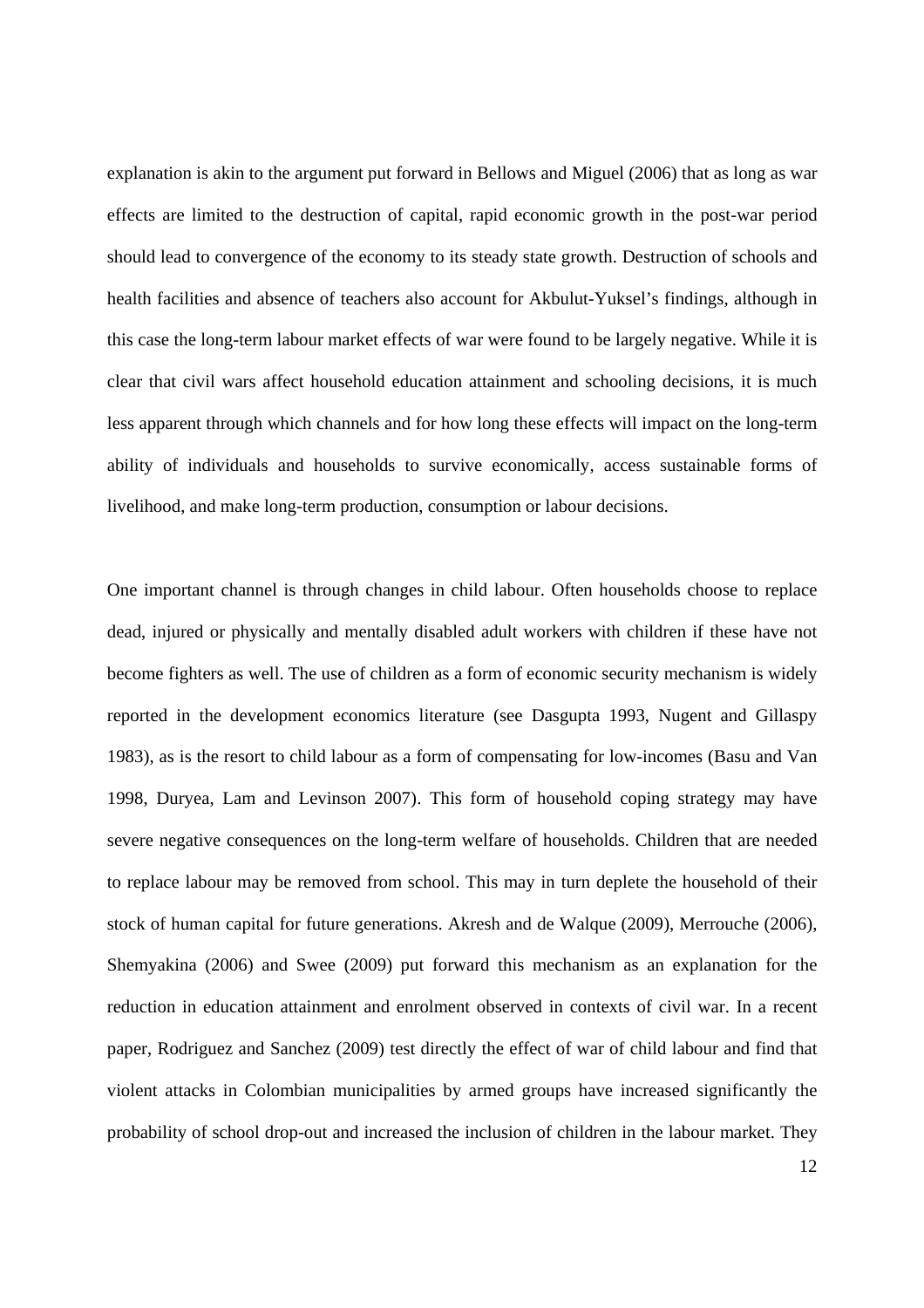show that increased mortality risks, negative economic shocks and reduction in school quality due to violence are the main channels through which armed conflict reduces human capital investments at the household level and increases child labour.

The recruitment of young males and children into fighting units also leads to interruption in schooling, which in turn affects the capacity of young people to accumulate skills and capital, and may trap them into low-productivity activities (Blattman and Annan 2009, Angrist 1990, 1998). This effect can have intergenerational consequences as their children are likely to also remain trapped in a cycle of low human capital and low productivity.<sup>6</sup> However, recruitment also may result in increased individual political participation and leadership amongst ex-fighters and those victimised by war (Blattman 2009, Bellows and Miguel 2006, Wood 2003), which may well boost its labour market outcomes. More positive labour outcomes may also be observed through intra-household effects. Shemyakina (2009) finds that women affected by civil war in Tajikistan in the early 1990s were about 30 percent less likely to enter marriage than women of the same age from the less affected regions. This may have considerable implications on the labour market participation of women, with women in conflict affected areas supplying more labour than women in lesser affected areas (Justino and Shemyakina 2007). It may also be an important mechanism whereby war affects women traditional roles (see Annan et al. 2009). The long-term welfare impact of labour allocation effects remains however largely under-researched.

### **3. Coping strategies and individual and household agency in war contexts**

<sup>&</sup>lt;sup>6</sup> In fact, Camacho (2008) shows that exposure to violence may also affect future generations through effects on foetus during the first three months of pregnancy that result in lower birth weights and premature deliveries. Her results are based on the empirical analysis of the birth effects of landmines explosions in the municipality of residence of women in early stages of pregnancy in Colombia.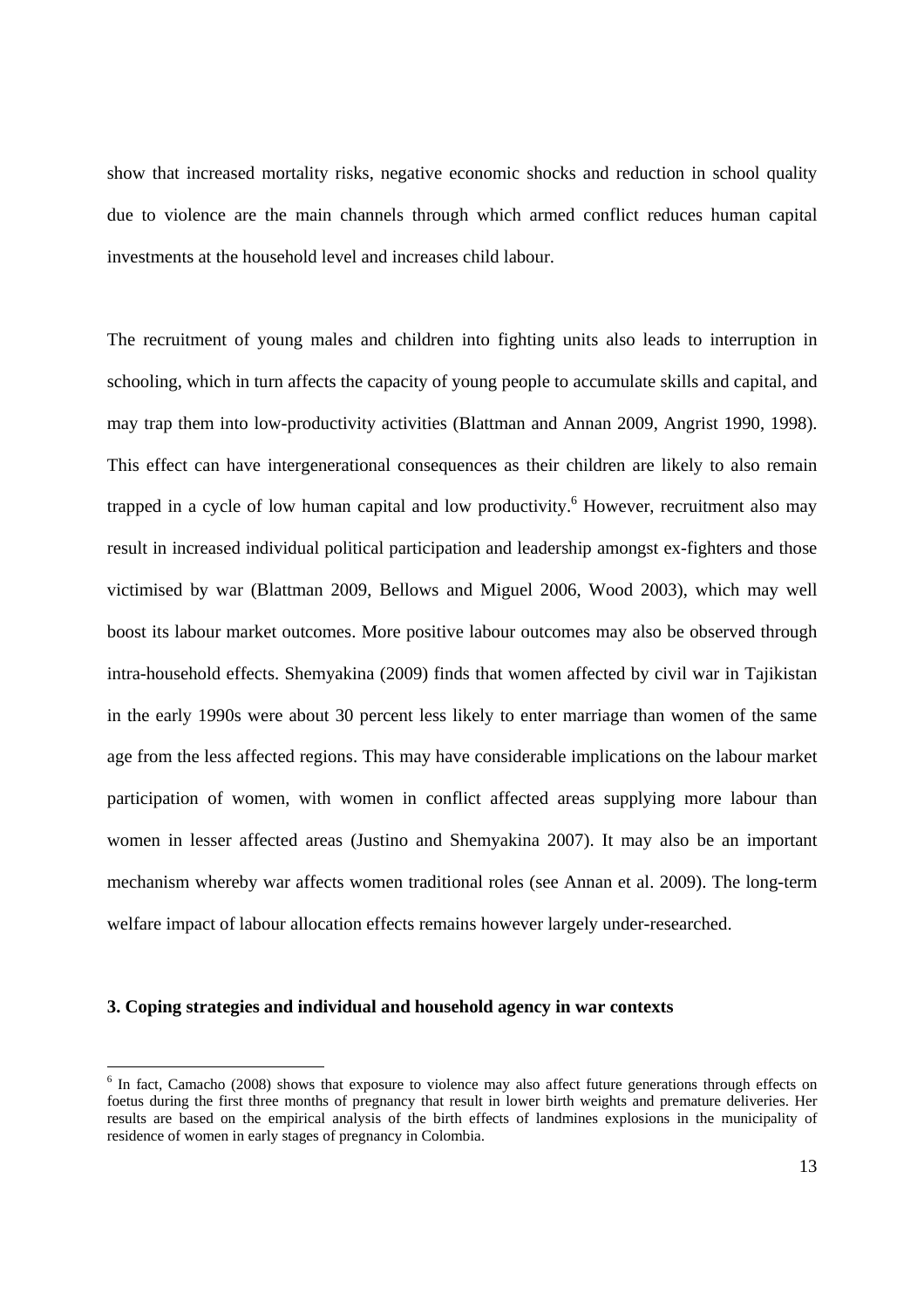The nature and magnitude of the threshold effects discussed above are determined to a large extent by the way in which different individuals and households respond to war-induced shocks. This information is only slowly starting to accumulate through empirical analyses of armed conflict largely due to the large data requirements involved in the assessment of these effects in terms not only of the individual and household-level channels identified above, but also in terms of the social and institutional changes that take place locally during and after armed conflicts.

Typically, outbreaks of fighting are likely to create a cycle of war and poverty traps from which it is very difficult to escape. In particular, violent conflicts such as civil wars are distinguished from other shocks by their deliberately destructive nature, including the intentional destruction of common coping strategies adopted by households in economically insecure environments, such as social networks and family ties, accumulation of agricultural assets and land and so forth (see de Waal, 1997). Political shocks such as civil war have a covariate character, but individuals and households with characteristics that are relevant to the conflict may be particularly badly hit by the initial shock. For instance, high levels of education became a severe liability during the Cultural Revolution in China or the Khmer Rouge regime in Cambodia (de Walque 2006), while holding cattle during the civil wars in Rwanda and Burundi resulted in households being targeted by armed groups (Bundervoet 2006, Verpoorten 2009). At the same time, displacement and other community-level social changes will pose hard constraints on informal networks of support (see Ibáñez and Moya 2006).

There are nonetheless strong accounts of how individuals and households live in conflict areas and survive the impacts of violence (for instance, Wood 2003, Steele 2007). Households living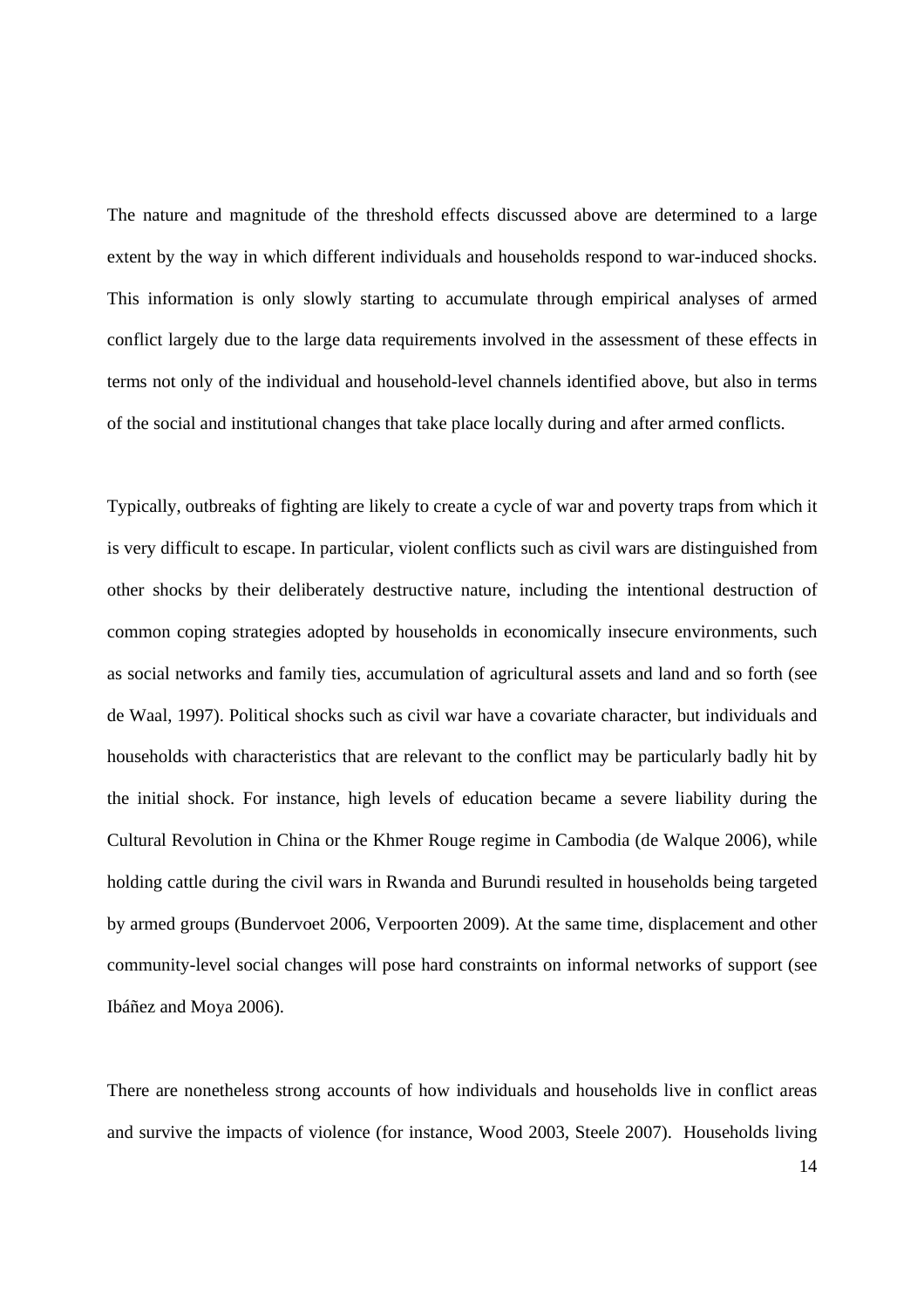in risky environments generally develop a complexity of (ex ante) risk-management and (ex post) risk-coping strategies.<sup>7</sup> Common strategies include: diversification of land holdings and crop cultivation, storage of grain from one year to the next, resorting to sales of assets such as cattle and land that could have been accumulated as a precaution against the occurrence of a shock, borrowing from village lenders or other moneylenders, and gifts and transfers from informal mutual support networks (e.g. family, friends, neighbours, funeral societies, and so forth). Individuals and households living in areas of violent conflict adopt also a plethora of strategies to survive that include some variation on risk-coping strategies listed above, but may also include fighting, looting, support for armed groups and participation in illegal activities (see Justino 2009).

There is currently little understanding of differences between war-time and post-war coping strategies of individuals and households, though evidence is slowly accumulating. As in other situations of crisis, households in conflict areas or in refugee and IDP camps tend to rely on the cultivation of low return (and also low risk) crops – if they can access land – that can feed their families, and make use of available labour supply including that of children. Such choice may hinder the household's capacity to accumulate assets and use them in times of crisis, but may protect households against severe destitution (see DeJanvry, Fafchamps and Sadoulet 1991), avoid famine and improve the nutritional status of household members during conflict (Brück 2004a 2004b, McKay and Loveridge 2005).

Some households may also protect their welfare through migration. Although most of the literature has understandably focused on issues of forced migration during armed conflict, some

<sup>&</sup>lt;sup>7</sup> See Townsend (1994) for a full analysis of a general insurance model.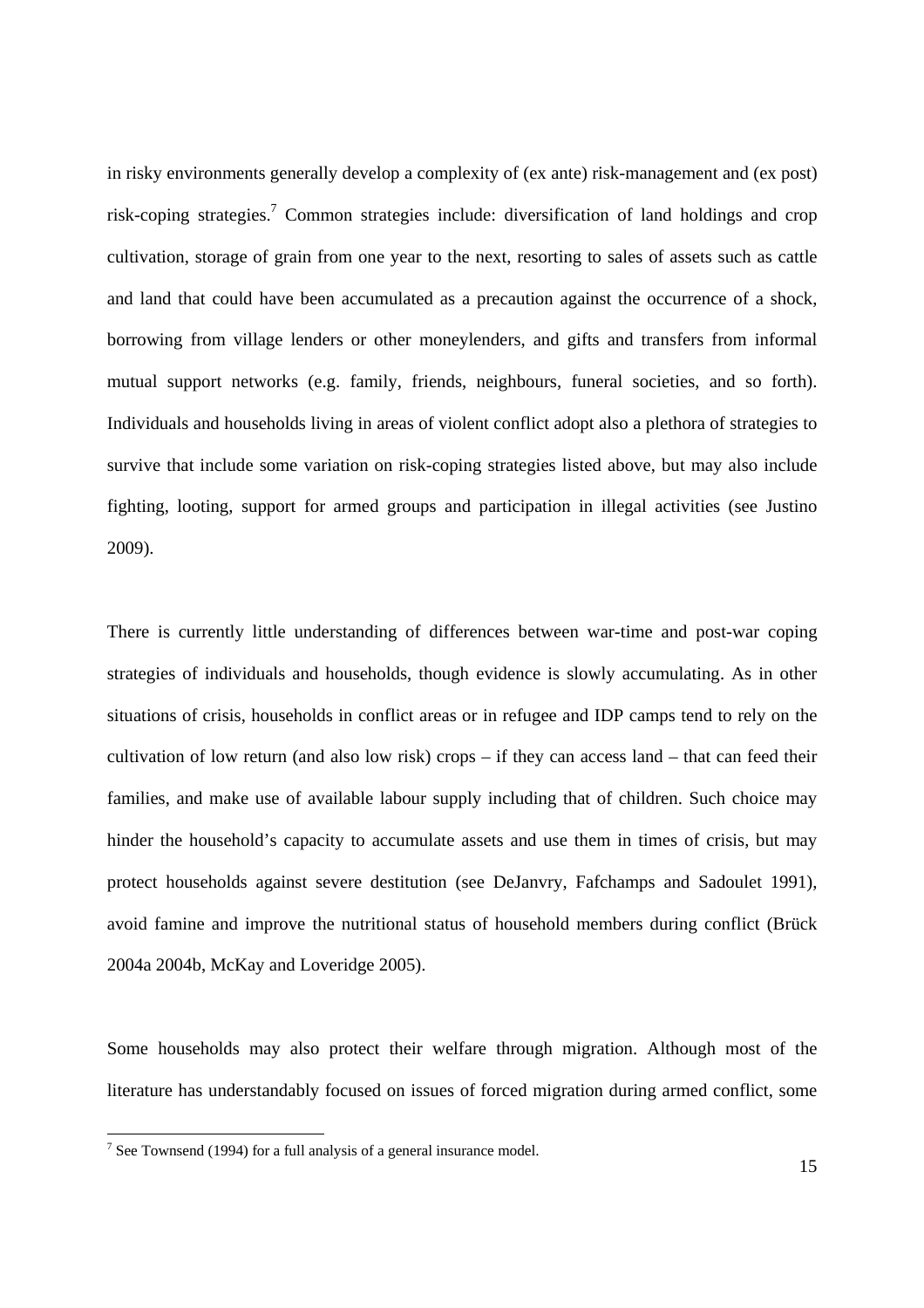evidence has shown that some households in conflict areas resort to migration as a form of economic coping strategy (Centre for Poverty Analysis 2006 for Sri Lanka, Engel and Ibáñez 2007 for Colombia, Czaika and Kis-Katos 2007 for Aceh, Indonesia, Justino and Shemyakina 2007 for Tajikistan, Lindley 2007 for Somalia).

Apart from these sporadic analyses, in general, we know very little about what people do in areas of violent conflict, and how their choices and behaviour affects their wellbeing and livelihoods in the post conflict period. This gap in knowledge has important policy implications as both the initial position and subsequent changes in household choices and alliances affect the nature and dynamics of the conflict itself, and consequently its sustainability, duration and the magnitude, nature and distribution of its impact. The ways in which people adapt to violent conflict and to post-conflict processes depends largely on levels of trust and cooperation amongst community members – that may or may not be the same as before the conflict – and the types of social organisational structures that emerge locally (Alexander and Christia 2009, Habyarimana et al. 2008, Fearon and Laitin 2003). Thus far we know very little about the nature and impact of these changes on people's choices and constraints, or on mechanisms that may maintain peace locally or sustain violence. The next section discusses the under-researched impact of institutional change on poverty outcomes.

# **4. Institutional effects of war**

Institutional change may have considerable impact on the level and dynamics of poverty amongst individuals and households in war areas through their effects on the nature, organisation and use of violence in civil wars. However, limited attention has been paid to how social and political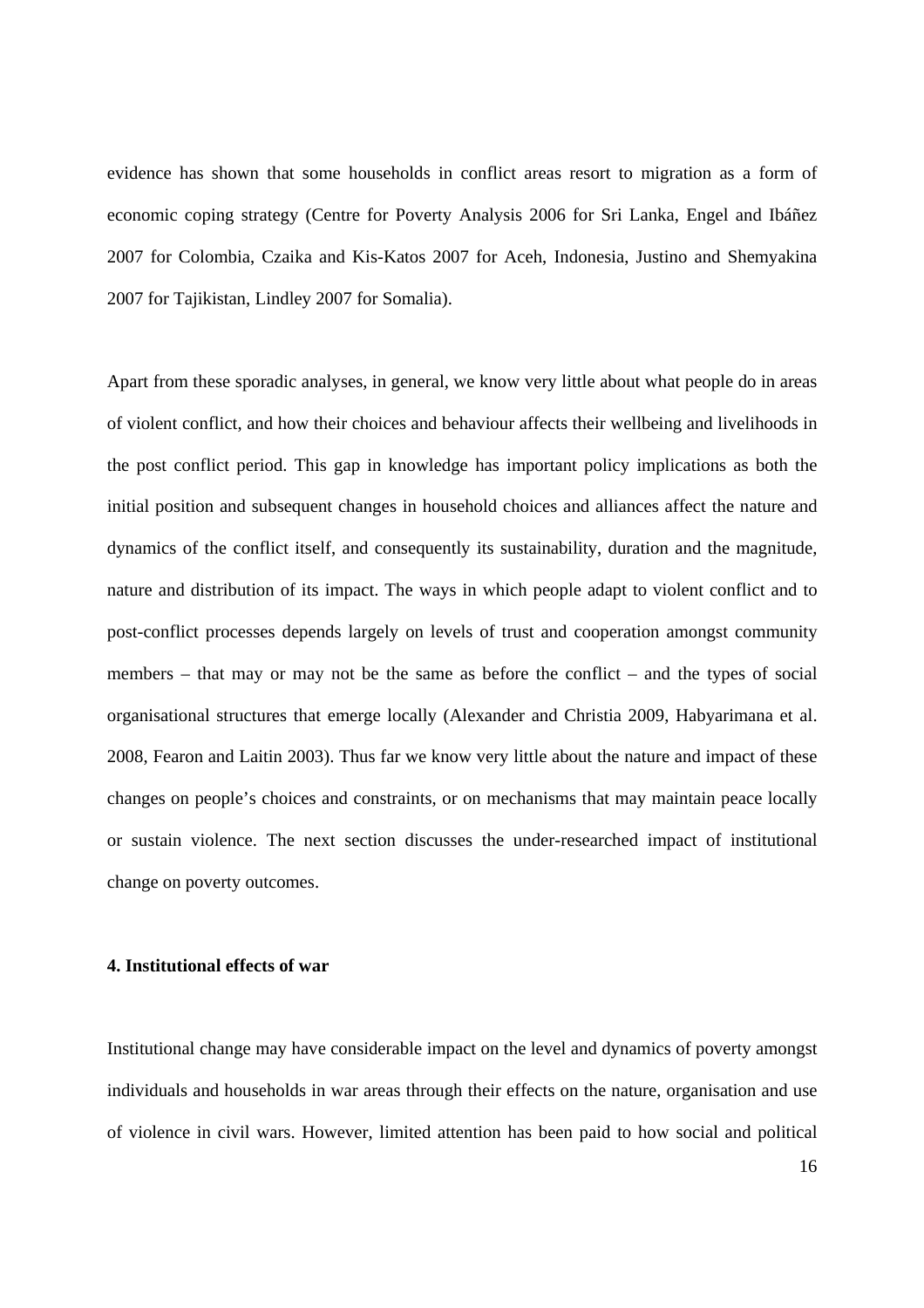institutional organisations change and adapt during (and after) violent conflict, including ways in which communities manage conflict and sustain social cohesion, the forms of local governance that emerge amidst violence and means developed for the provision of public goods and security in areas of violent conflict. These changes are likely to have profound impacts on the socioeconomic status and security of individuals, households and communities and hence on the persistence of cycles of war and poverty amongst certain individuals, households and communities.

Two areas of institutional change remain critically under-researched. One concerns *changes in social cohesion and norms of cooperation*. Violent conflict impacts considerably on the social fabric of affected communities, on social relations between family members, neighbours and friends, on how communities relate internally and with other communities, and on the functioning of local citizen organisations and their relation with state-level institutions (see for instance Colletta and Cullen 2000, Cramer 2006, Hartzell et al. 2003, Kalyvas 2006, Lubkemann 2008, Moser and McIlwaine 2004, Richards 1996, Petersen 2001). The impact of these on the lives of local populations can be significant as it will affect the ability of people to rely on community relations in times of difficulty, to access employment or credit arrangements and to integrate into new norms and institutional processes. The second is the *emergence of local governance structures* controlled by non-state (often armed) actors during violent conflict in areas where the state is absent, deposed or heavily contested. The actions of these actors may have significant impacts on the socio-economic status and security of individuals, households and communities in the areas they control. We discuss below how emerging evidence on these institutional effects may inform the relationship between war and poverty, and discuss promising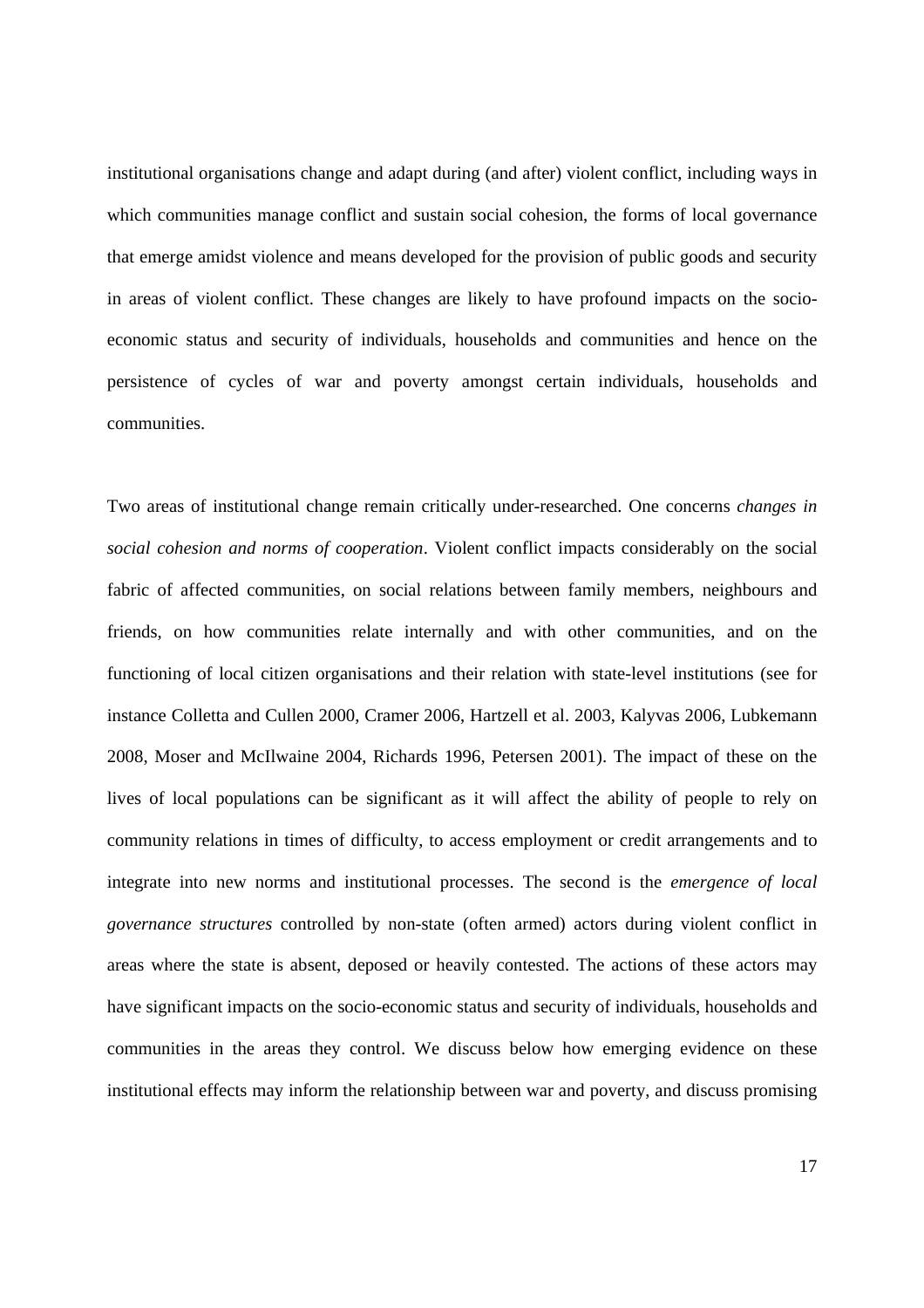avenues for future research on these important channels linking violent conflict and poverty outcomes.

# *4.1. Effects of war on local social norms and cohesion*

Civil wars have profound effects on the social fabric of affected communities. The impact of these on individual and household poverty levels and dynamics can be significant in so far as these changes affect the ability of individuals and households to rely on community relations in times of difficulty, access particular employment or credit arrangements and integrate into new norms and institutional processes. These effects are determined to a large extent by changes in household composition and the displacement and migration of households to safer areas. They are also caused by the dynamics of the conflict itself, such as people telling on each other, different groups turning against each other and changes in levels of trust amongst communities (see Kalyvas 2006, Wood 2003).

Political forces and social norms may also strengthen some forms of social interactions that either feed into the conflict or constitute the 'tipping point' for the outbreak of violence. Kalyvas (2006) refers to these community-level effects as the 'dark side of social capital' (pp. 14). Miguel, Saiegh and Satyanath (2008) show how cultural norms that sustain violence may promote further violent behaviour by looking at the positive link between the history of civil war in the home country of international football players and their propensity towards violent behaviour in the field. Pinchotti and Verwimp (2007) illustrate a related phenomenon in the case of the 1994 Rwandan genocide, where violence was reinforced by the politicisation of inter-group cooperation and association. In the words of the authors, "the genocide was, in a frightening way,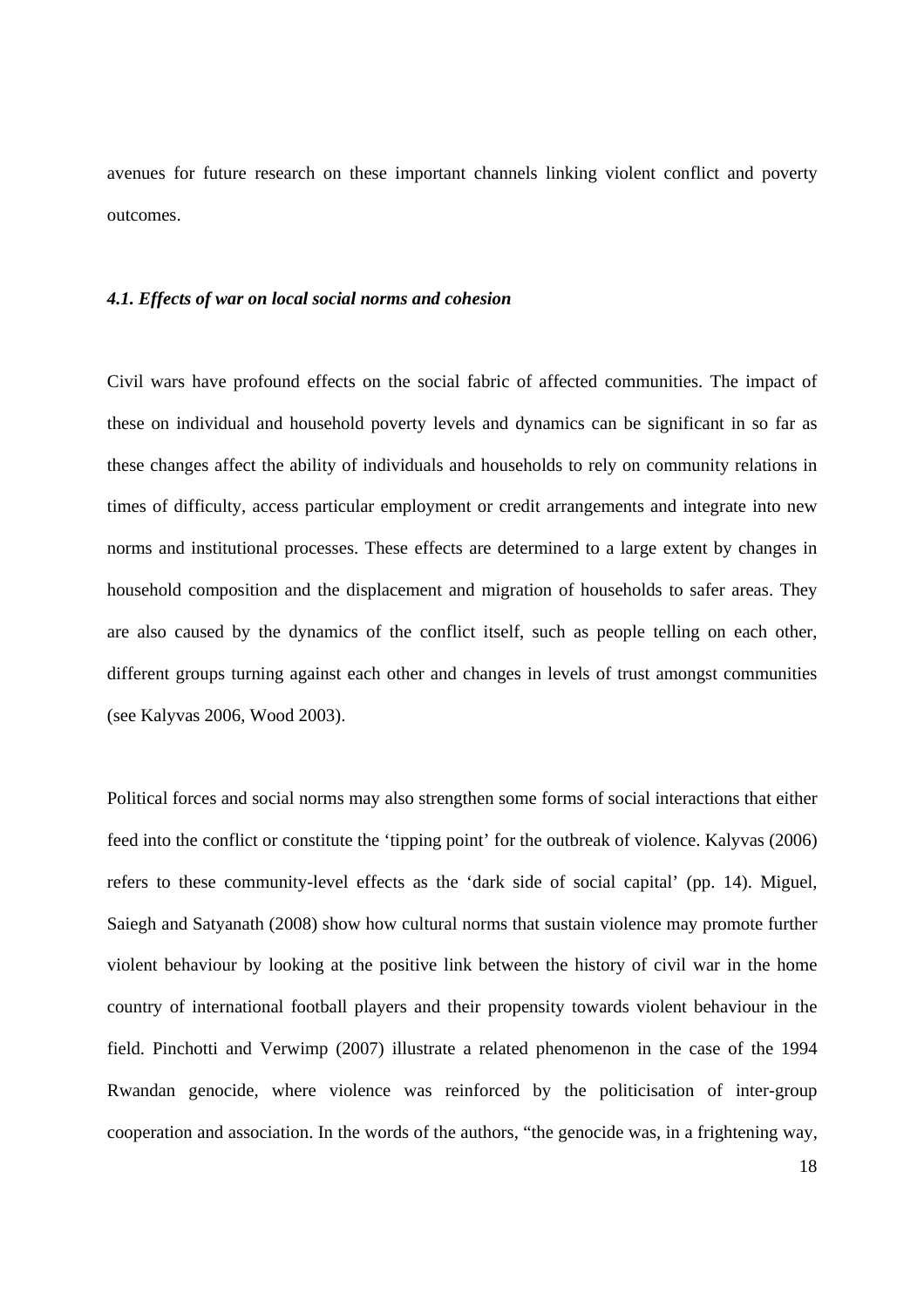an exercise in communal cooperation and organization among the participating Hutu. Without the conversion of social capital to bond the Hutu together, it is doubtful that the genocide could have been unleashed at such a rapid pace with such tragic consequences" (pp. 30).

Civil wars may however also result in positive social outcomes. Bellows and Miguel (2009) find that individuals who were exposed more intensely to war-related violence in Sierra Leone are more likely to attend community meetings, to join local political and community groups, and to vote in the post-conflict period. Similarly, Blattman (2009) finds a strong positive correlation between exposure to violence and increased individual political participation and leadership amongst ex- combatants and victims of violence in Northern Uganda. Voors et al. (2010) find that direct individual experiences of violence during the Burundi civil war have resulted in more altruistic behaviour, less risk aversion and higher discount rates.

The impact of changes in local social relations on individual and household poverty will depend on the initial characteristics and alliances of individuals and households at the start of the conflict (for instance, the level of integration within own community), the extent of the breakdown of social cohesion during the conflict (for example, those living in communities targeted by the conflict due to ethnic characteristics or displaced populations may fare worse) and the strength and types of new networks and social interactions formed during and after the conflict (for example, those fighting for winning coalitions may benefit from new forms of governance in the post-conflict period).

The development literature provides extensive evidence for the importance of social networks and social interactions on the lives of the poor, as well as the influence of individual and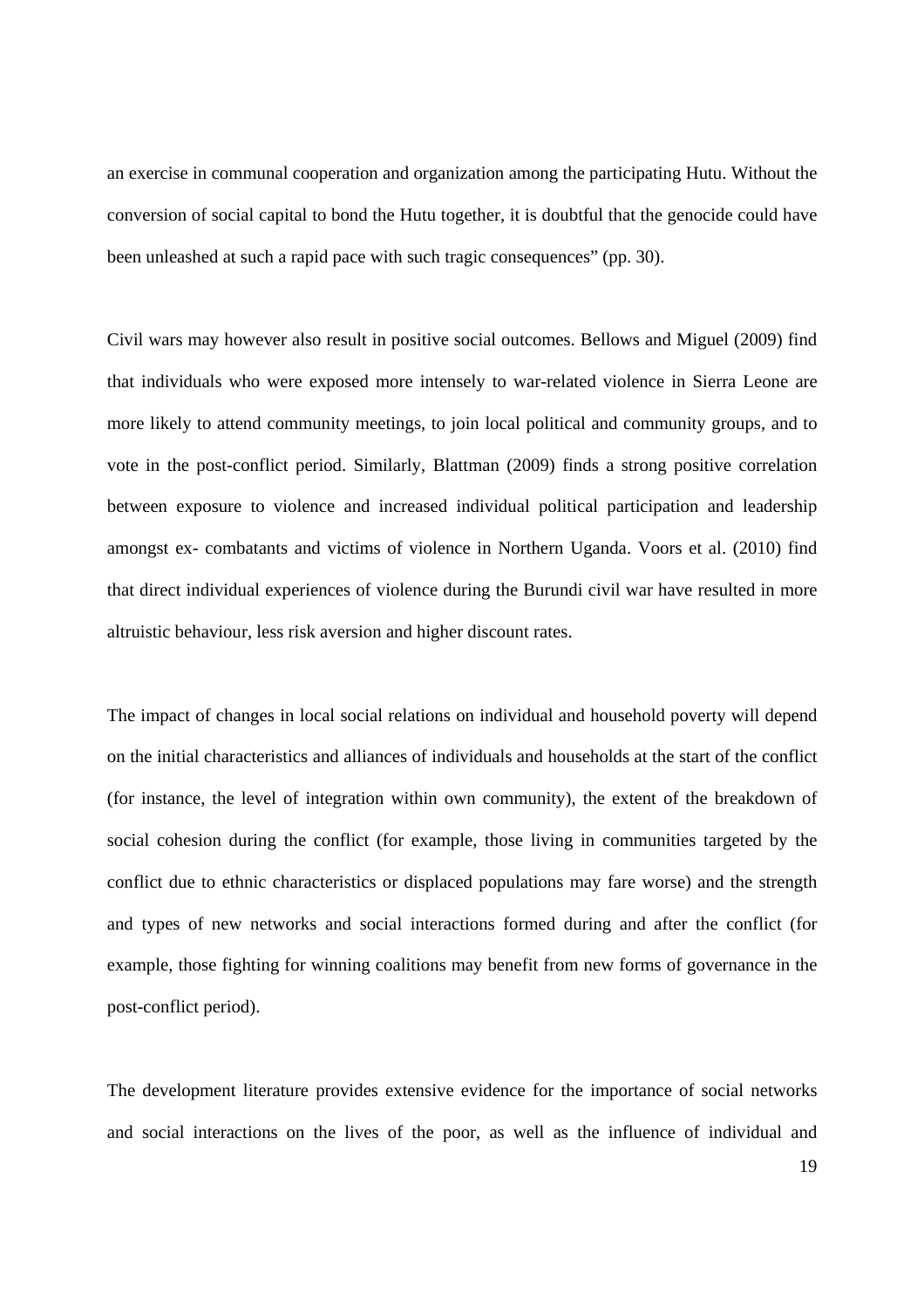household group membership (for instance, race, religion and ethnic groups, local associations, neighbourhoods, and so forth) on the human and social capital of the poor (Platteau 1991, Foster and Rosensweig 2001, Fafchamps and Lund 2002). However, very few studies have examined the role of changes in social relations or the formation of new social alliances and networks amongst different population groups in contexts of violent conflict.

A number of development economic studies have shown how group membership may result in poverty traps through distorted 'neighbourhood' effects (Durlauf 1996, Wilson 1995) and social segregation (Bowles, Loury and Sethi 2009). Bowles, Durlauf and Hoff (2006) refer to the example of high levels of local forms of corruption, which may limit the capacity of other community members to undergo productive activities. Durlauf (2006) discusses the role of peerpressure in maintaining low levels of social and economic equilibrium (for instance, through peer pressure resulting in below-level performance in school, participation in criminal activities and so forth). Similar mechanisms are likely to arise from changes in intra- and inter-household and community relations during civil wars.

Displacement and recruitment are two driving mechanisms of such changes. The displacement of large numbers of people from their areas of residence is accompanied by the inevitable breakdown of families and socio-economic networks, both important elements of the social, economic and political capital of the poor in developing countries. Displacement into areas where productive activities cannot be accessed may result in trapping people in criminal and violent networks, or in semi-legal or illegal forms of activity. When their own social networks breakdown, individuals may seek economic and physical protection from militias in some areas of relocation (often urban areas), which may draw the conflict into new areas and support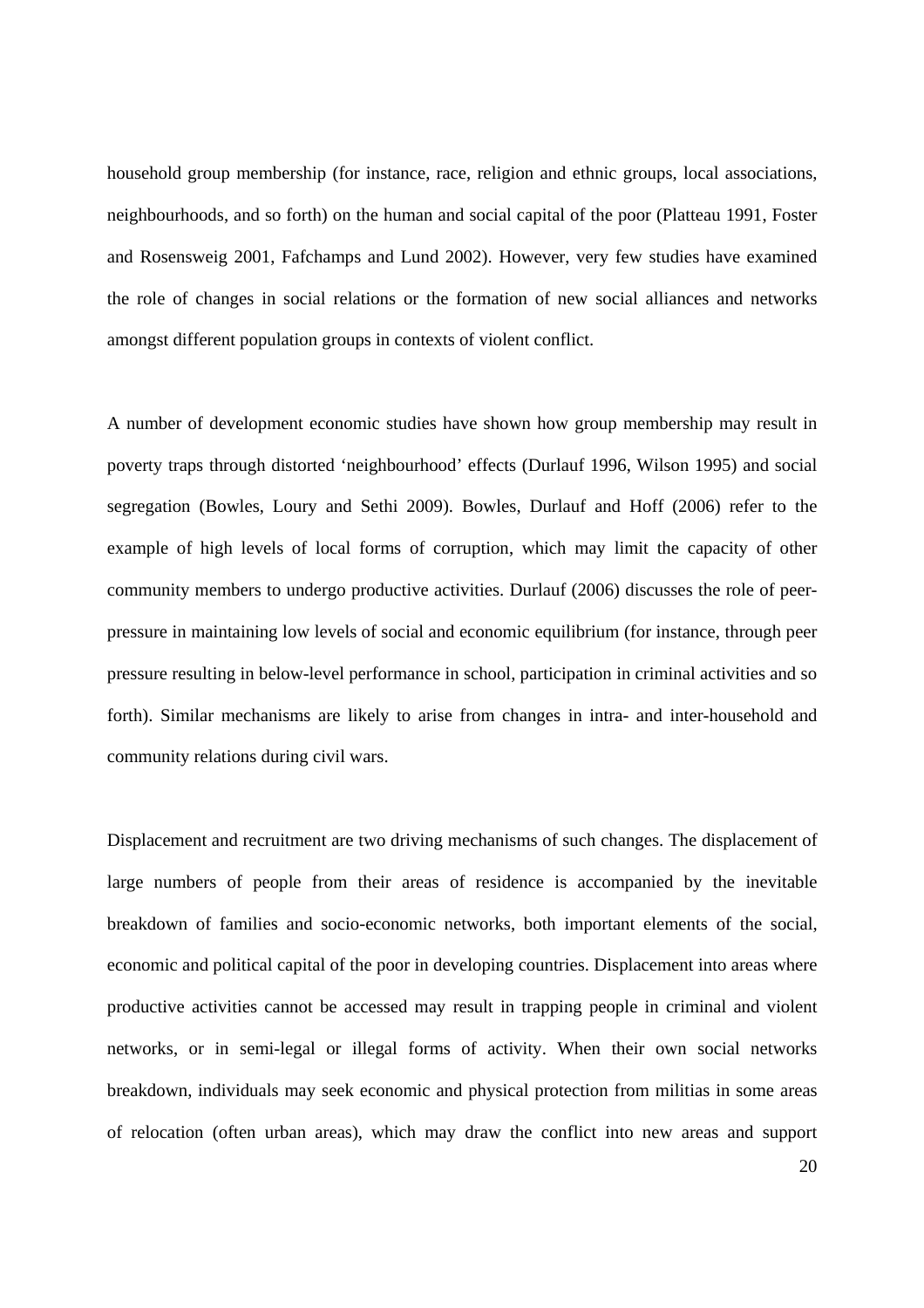violence through new forms of economic, social and political organisation (Moser and McIlwaine 2004, Steele 2009). The lack of outside labour opportunities may force them to remain within their networks, which in turn will decrease even further their chances of obtaining productive employment. Similarly, the recruitment of young people and children into armies and the removal of children from school to work may result in lower educational and market aspirations for those involved, which may transmit itself across generations.

Empirical evidence on these effects is scarce. Further research in these areas requires comprehensive evidence on community-level institutional change during and after civil wars in order to match changes in social networks, social norms and organisational structures at the community level to initial individual and household level economic characteristics and changes in individual and household behaviour and outcomes during conflict.

This is a difficult exercise but possible through studies that combine in-depth social analysis with larger quantitative studies (see Ibáñez and Justino, forthcoming). This is a very important area of analysis in conflict studies as the effects of membership groups on individual and household economic outcomes will entail considerable consequences in terms of designing appropriate policies to break poverty traps in the post-conflict period, promote equality of opportunities and avoid renewed conflicts.

# *4.2. Effects of war on political institutions and local governance*

The economics literature has shown that institutional effects are responsible for poverty traps when political forces and social interactions result in dysfunctional institutions that make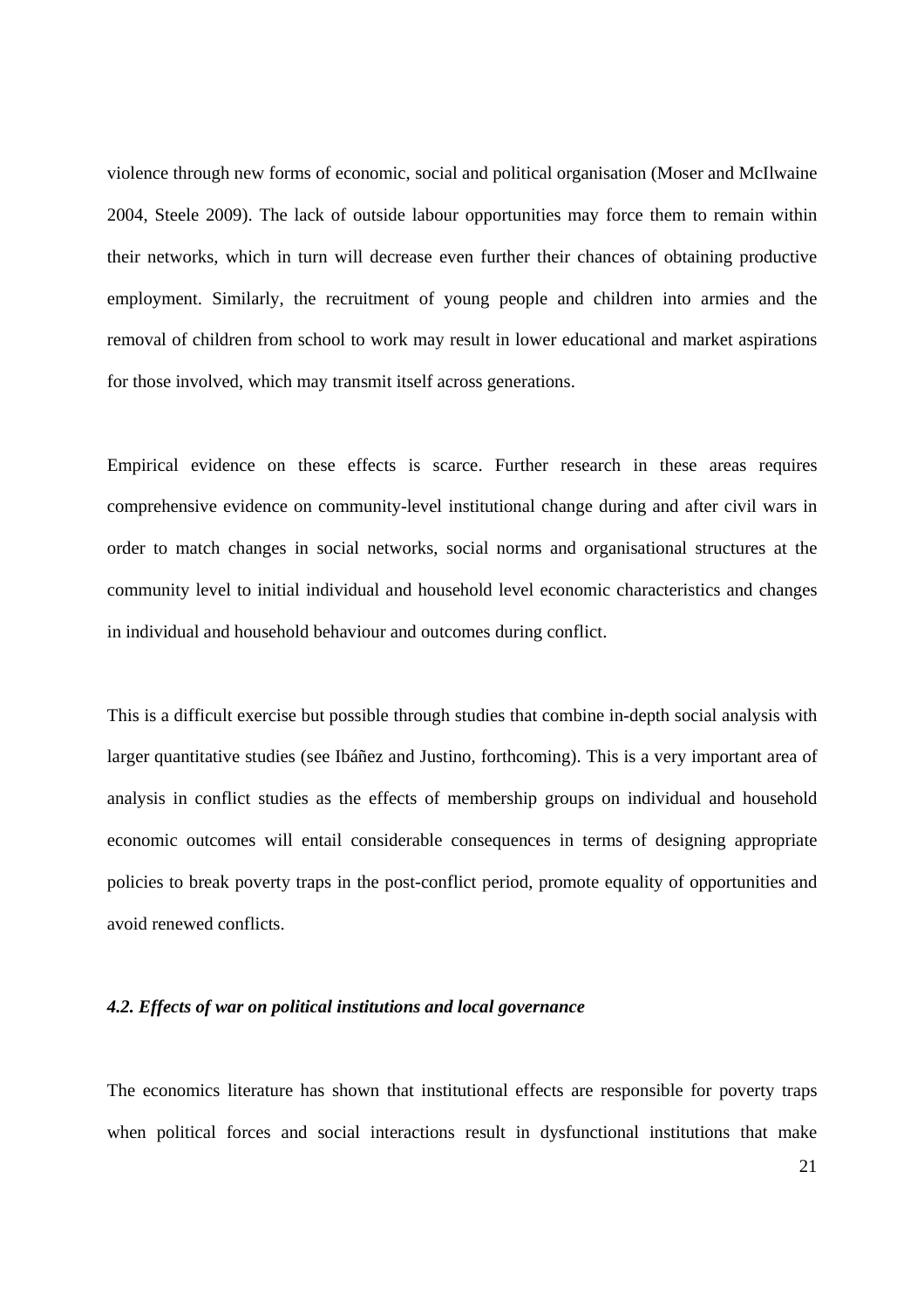property rights insecure and perpetuate inequalities in power and wealth (Bowles, Durlauf and Hoff 2006, Mehlum, Moene and Torvik 2006). These effects are likely to matter substantially in contexts of civil war due to two features that distinguish the impact of armed conflict from other shocks. One is the fact that during civil wars property rights are insecure and often cannot be enforced because the state has lost the monopoly of violence and the rule of law does not operate. The second is the profound institutional transformation caused by violent conflict.

Institutional organisation, governed either by state or non-state actors, determines the access of households to education opportunities, to buy land and other assets, to borrow funds and invest them in productive activities and to have a voice in socio-political decisions in their communities (including voting). Organisations that favour corrupt, rent-seeking and destructive behaviour will perpetuate dysfunctionality. This is illustrated for the case of Colombia by Sánchez and Palau (2006). On the other hand, organisations that promote the rule of law, establish appropriate norms of conduct and social behaviour and impose sanctions for undesirable behaviour may improve the living conditions of households under their control and administration (see Arjona and Kalyvas 2006, Bellows and Miguel 2006, Weinstein 2007, Mehlun, Moene and Torvik 2006). $8$  Further advances in understanding the role of political institutions on the economic well-being of individuals and households during and after armed conflicts requires however more detailed analysis of the endogenous dynamic relationship between violence and governance than what is currently offered in the literature.

One area that remains seriously under-researched is the emergence of local 'governance' structures during civil wars in areas where the 'government' is absent, deposed or heavily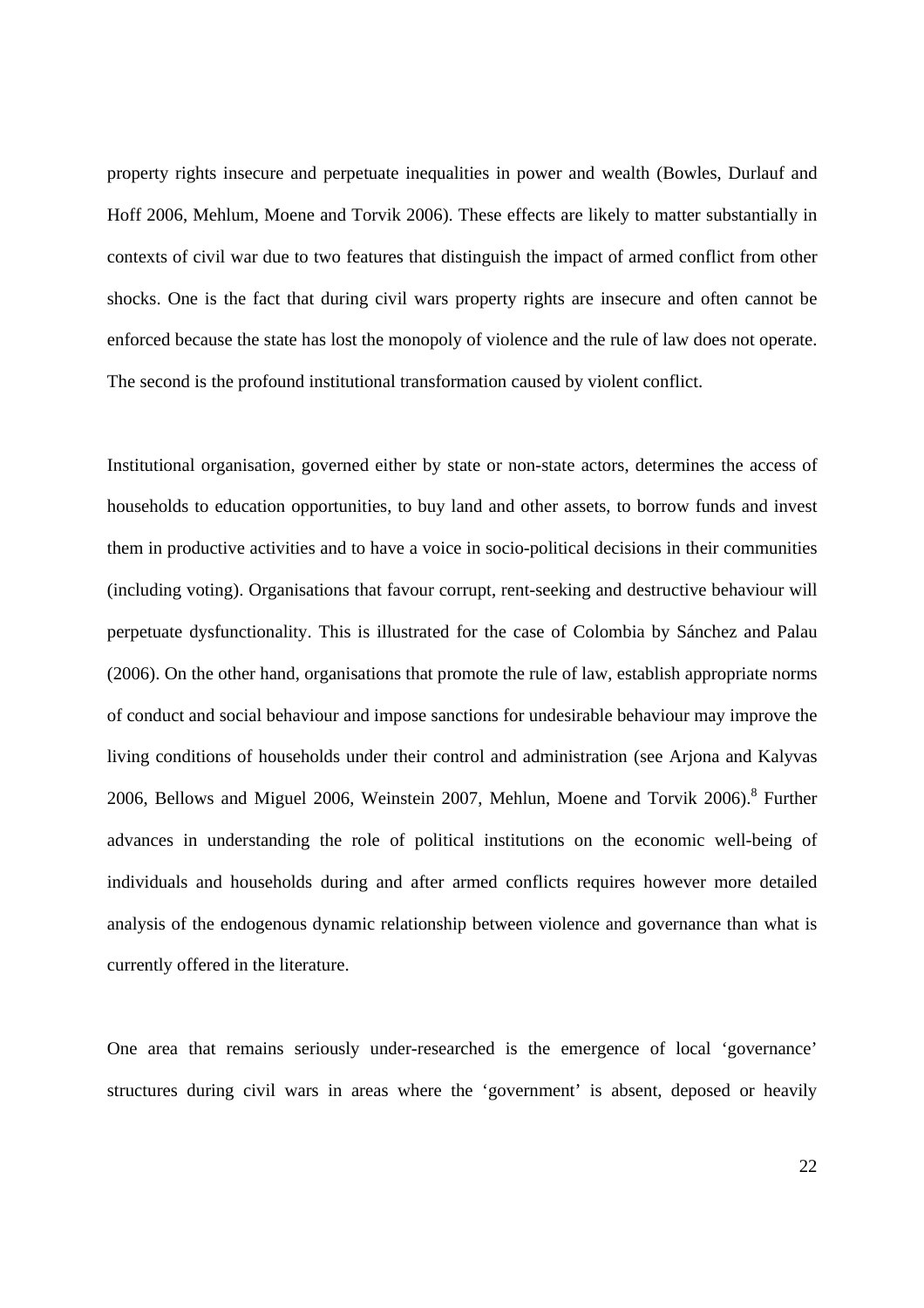contested (see Vlassenroot and Raeymaekers 2004). In the available literature, such circumstances are usually referred to as state 'collapse' (Milliken 2003, Zartman 1995), and portrayed as resulting from or leading to forms of state 'failure' (Ghani and Lockhart 2008, Milliken 2003, USAID 2005). However, the collapse of 'government' does not necessarily have to be accompanied by the collapse of 'governance', rather it is accompanied by institutional changes as different non-state actors – rebel groups, militias, paramilitary groups, warlords, gangs, mafia, drug trafficking factions, private security providers and vigilante groups – gain the monopoly over the use of violence in contested areas (Arjona 2009, Gambetta 1996, Skaperdas 2001, Volkov 2002, Weinstein 2007). The actions of these actors have profound impacts on the socio-economic status and security of individuals, households and communities in the areas they control. These effects are, however, largely unknown. Their nature and magnitude is likely to be related to the strength of new local forms of governance relative to the strength of local state presence, and how this relationship evolves with the conflict (Kalyvas 2005, Weinstein 2007). This is in turn associated with the effectiveness of non-state armed groups vis-à-vis the state apparatus to control local resources and populations. This may be done through fear and terror, through the provision of public goods and security and the establishment of effective social norms and sanctions to guarantee social cohesion and the protection of property rights and punish undesirable behaviour, or through a mix of both strategies (see Kalyvas 1999 2003 2005, Valentino 2004, Arjona and Kalyvas 2006).

Understanding the relationship between poverty and armed conflict through changes in political institutions requires a meticulous grasp of how state and non-state actors interact and compete throughout the conflict, how their different (or similar) strategies of violence determine

 $\frac{1}{8}$ This argument is akin to Olson (2000)'s distinction between 'stationary bandits' and 'roving bandits'.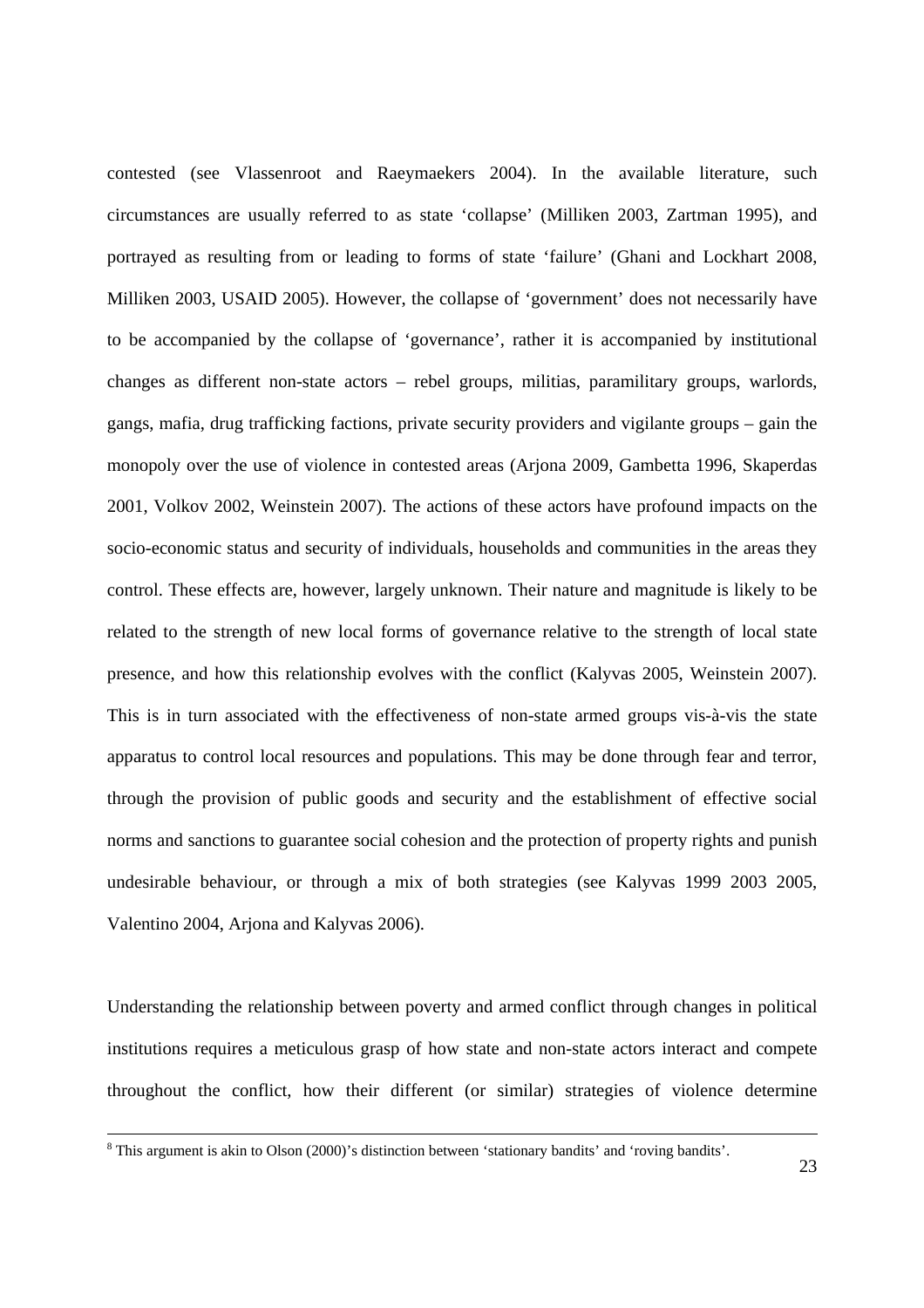population support and the control of territories and resources, and how different state and nonstate actors' activities are embedded in different areas and communities. This has enormous implications for poverty outcomes, the reconstruction of communities and the economic recovery of households in post-conflict settings. While development economics and political science literatures provide substantiated accounts of institutional changes at the national level following the outbreak of civil wars, we have only limited systematic evidence on changes of power relations at a grassroots level and their impact on local institutional processes and governance structures. We have also limited evidence on the impact of these forms of socio-political transformation and power competition on the economic status of members of communities governed and controlled by armed groups throughout the conflict, and how those changes relate to the strategic choices made by individual supporters and armed group leaders alike, during and after the conflict. This constitutes a very promising area for future research.

#### **5. From poverty to war**

Over the last decade a significant body of work has emerged on the potential impact of poverty on the outbreak of civil wars. Cross-national empirical evidence shows a strong association between low-per capita income and the risk of armed internal conflict breaking out and persisting (Collier et al. 2004, Collier and Hoeffler 1998, 2004, Do and Iyer 2007, Doyle and Sambanis 2006, Fearon and Laitin 2003, Murshed and Gates 2005, Stewart and Fitzgerald 2001, World Bank 2005).

Civil wars are more likely to take place in poor countries, and (bar few exceptions) in the poorer, less developed, regions within those countries (Collier 2007, Deininger 2003, Do and Iyer 2007,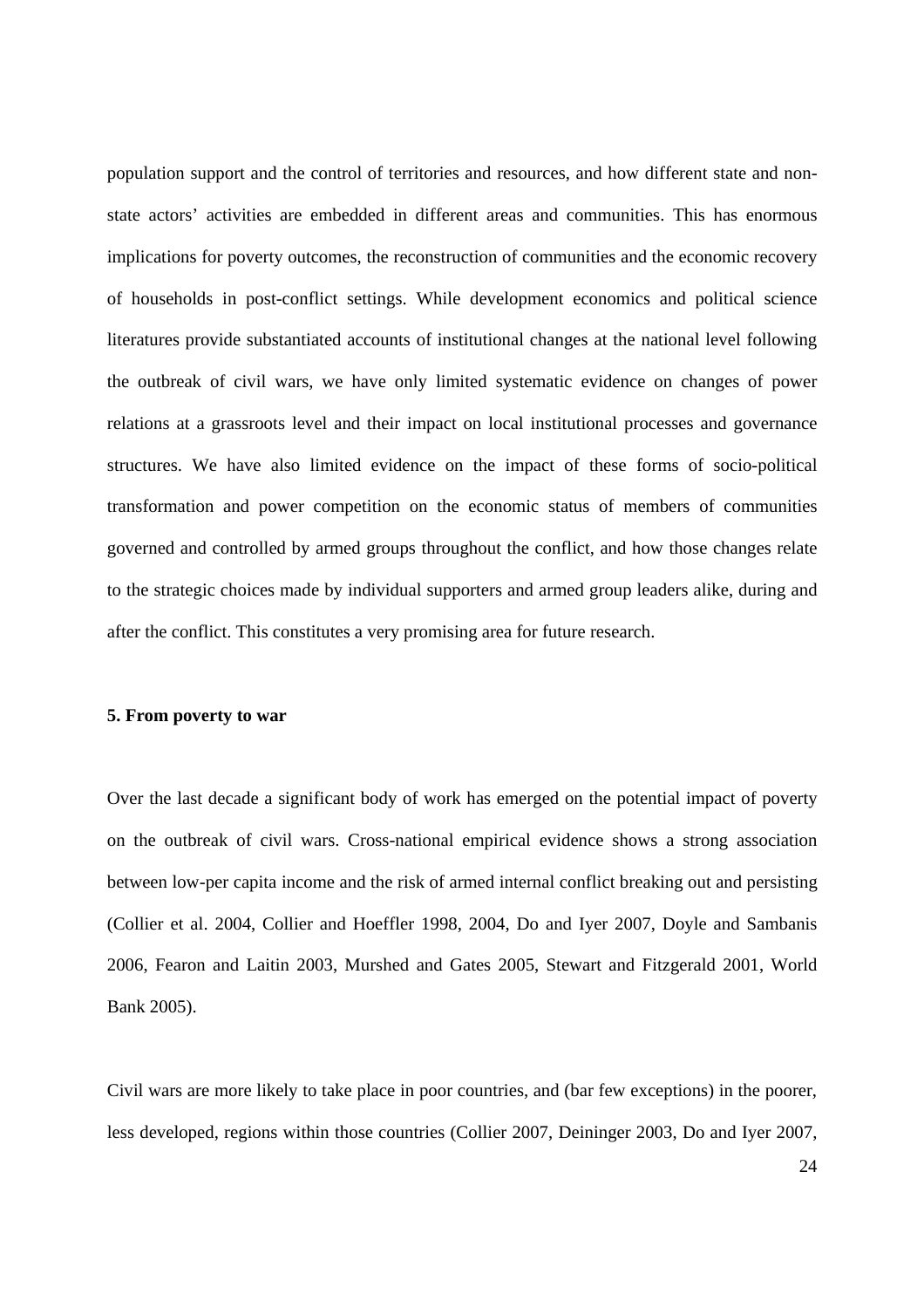Miguel, Satyanath and Sergenti 2004, Murshed and Gates 2005, Sanchez and Chacon 2006). War-affected regions in turn generally have higher levels of poverty, weaker state institutions and lower growth rates (Collier 1999, Collier et al. 2004, Collier 2007, Stewart and Fitzgerald 2001).

This body of literature provides valuable evidence on the role of poverty in the outbreak of civil wars. However, although the cross-national and case studies listed above hinge on implicit assumptions on what makes low national or sub-national incomes a condition for violent conflict, they offer only limited systematic accounts of the mechanisms through which low incomes amongst a large fraction of society affect the outbreak of civil war.

The assumptions on which the above literature is based are informed by two largely untested conditions. The first is that low-incomes are associated with a greater incidence of armed conflict when large numbers of poor (unemployed or underemployed) individuals provide a substantial pool of recruits for armies and rebel groups alike. The second is the role of poverty in violent collective mobilisation, either because it increases collective grievances, or it enhances opportunities for resource appropriation by rebel groups by weakening state institutions. We examine these mechanisms below.

# *5.1. Involvement of the poor in civil war*

The role of individuals and households in explaining the onset and duration of civil wars has been analysed in several recent political science studies based on substantial ethnographic and microlevel empirical research (Kalyvas 2006, Kalyvas and Kocher 2007, Petersen 2001, Weinstein 2007, Wood 2003). One common link across this body of research is the endogenous relationship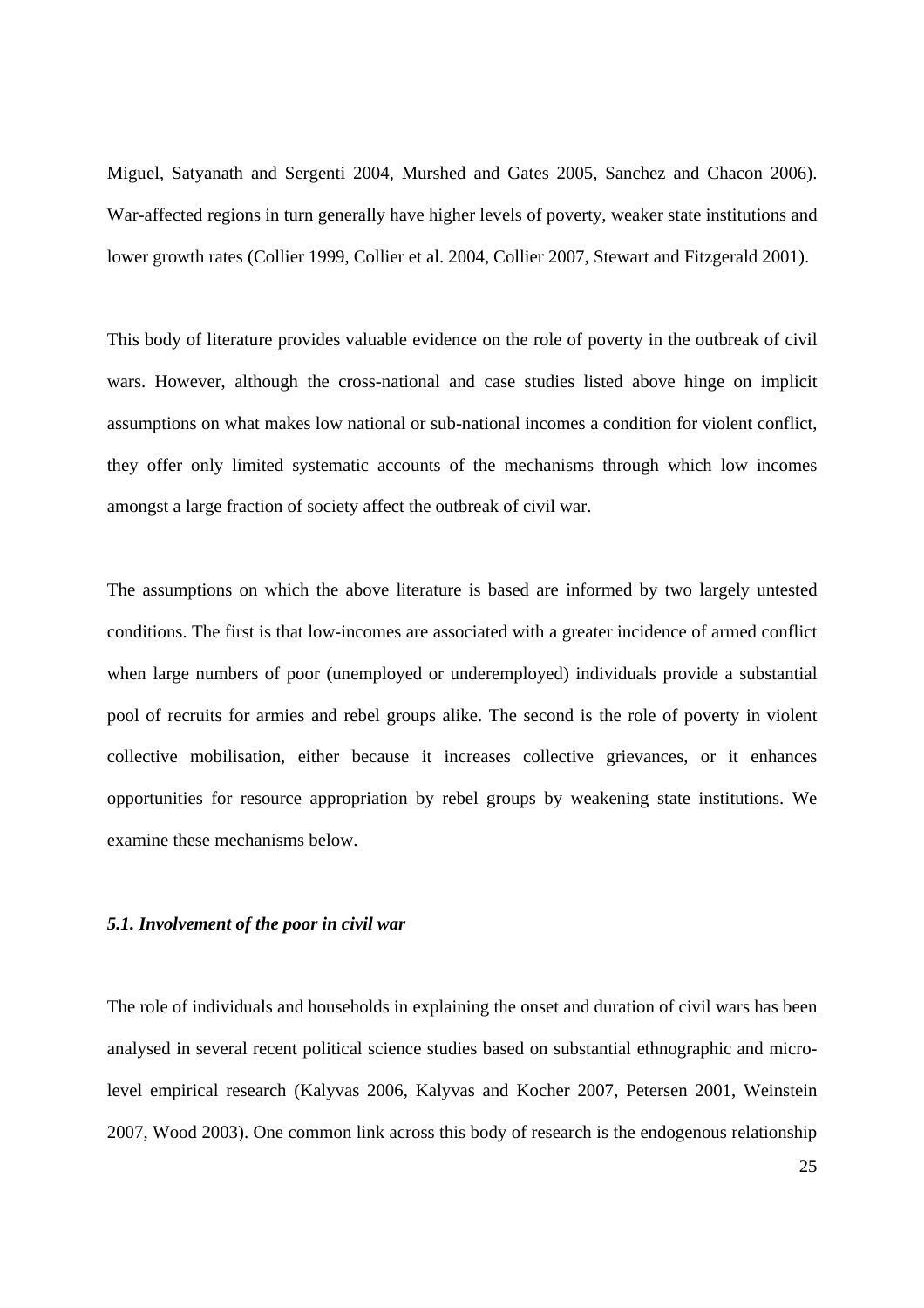between conflict processes and the political and social behaviour of conflict actors before and during outbreaks of fighting. Less attention has been paid to the role of micro-level economic factors on the emergence, sustainability and duration of civil wars.

The development economics literature suggests that participation of individuals in collective violence by and large requires a level of organisation and capacity of mobilisation that is not typically associated with the poor (for instance, Muller and Seligson 1987; see review in Goodhand 2001). There are, however, well-documented accounts of peasant rebellions, insurgencies and revolutions (Paige 1975, Scott 1976 1985, Wood 2003). More recent studies have suggested that persistent levels of unemployment may make soldiering a means of earning a living when other (non-violent) means of livelihoods offer limited opportunities (Grossman 2002, Hirshleifer 2001, Keen 1997, 1998, 2005, Nillesen and Verwimp 2009, Walter 2004). There is, however, limited empirical evidence on socio-economic profiles of conflict perpetrators,<sup>9</sup> and even less systematic empirical evidence on the involvement of the poor in the onset or the duration of civil wars.

Why would those living under precarious economic conditions participate in and support civil wars? Traditional political science literature attributes individual participation in armed rebellions and collective acts of violence to the presence of material incentives (Olson 1965). A number of actors have made use of war and violence as means to try to improve their position and to take advantage of potential opportunities offered by conflict (Dube and Vargas 2007, Lichbach 1995, Keen 1998, 2005, Hirshleifer 2001, Humphreys and Weinstein 2008). Notably, poverty may drive individuals into violent conflict when productive activities in peaceful times are scarce,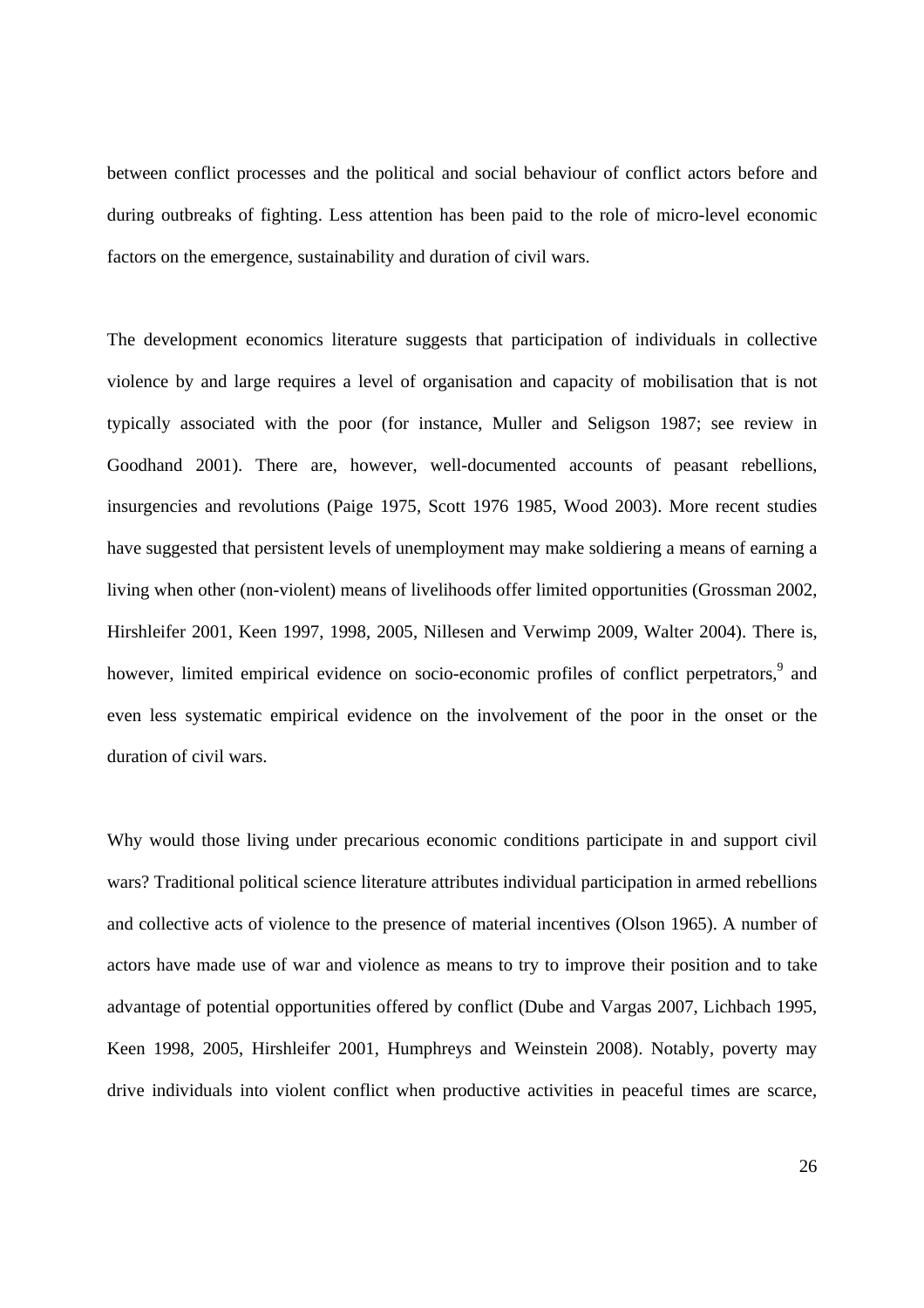unemployment is high and returns from agriculture work are low (Collier and Hoeffler 1998, Deininger 2003, Grossman 2002, Verwimp 2005, Walter 2004). Other studies have shown how violent conflict may create opportunities for looting (see Keen 1997, 1998).<sup>10</sup>

Many young people may become soldiers for reasons other than material profits. Walter (2004) analyses the impact of 'misery' and 'lack of voice' as incentives for the retention of fighters in armed groups, while Humphreys and Weinstein (2008), in a survey of 1000 ex-fighters in Sierra Leone, found that almost half of all fighters were from less privileged backgrounds. Their main motivations to joining militias or military groups were to get access to basic needs and ensure the protection of their families and their livelihoods.<sup>11</sup> Looting and predatory activities played a lesser role amongst rank and file soldiers as larger profits tend to remain within the leadership of the armed group (Humphreys and Weinstein 2008).

Recent studies have shown that socio-emotional motivations may matter at least as much as selective incentives in explaining the participation in collective acts of violence of those from poor, landless backgrounds and removed from the mechanisms of power decisions. In a study of the civil war in El Salvador, Elisabeth Wood (2003) refers to what she calls the 'pleasure of agency' and a "new sense of hope and dignity" born from defiance against ruling parties and state brutality, and revenge against the impact of violence on dear ones. The role of defiance has been prominent in other studies of insurgent participation, notably Goodwin (2001). Moore (1978)

<sup>-&</sup>lt;br>9  $9^9$  One exception is Verwimp (2005).

<sup>&</sup>lt;sup>10</sup> For game-theoretic model on the determination of looting and fighting activity during a civil war see Azam (2002) and Azam and Hoeffler (2002). The various essays in Garfinkel and Skaperdas (1996) provide theoretical analyses of conditions under which state and non-state actors engage in appropriative activities to compete for property, income, rights and privileges in contexts of ill-defined and poorly enforced property rights. See also Skaperdas (1992).

Also in the context of the civil war in Sierra Leone, Richards (1996) discusses how young soldiers and civilians alike used rebellion as a way of continue their education when state infrastructure collapsed.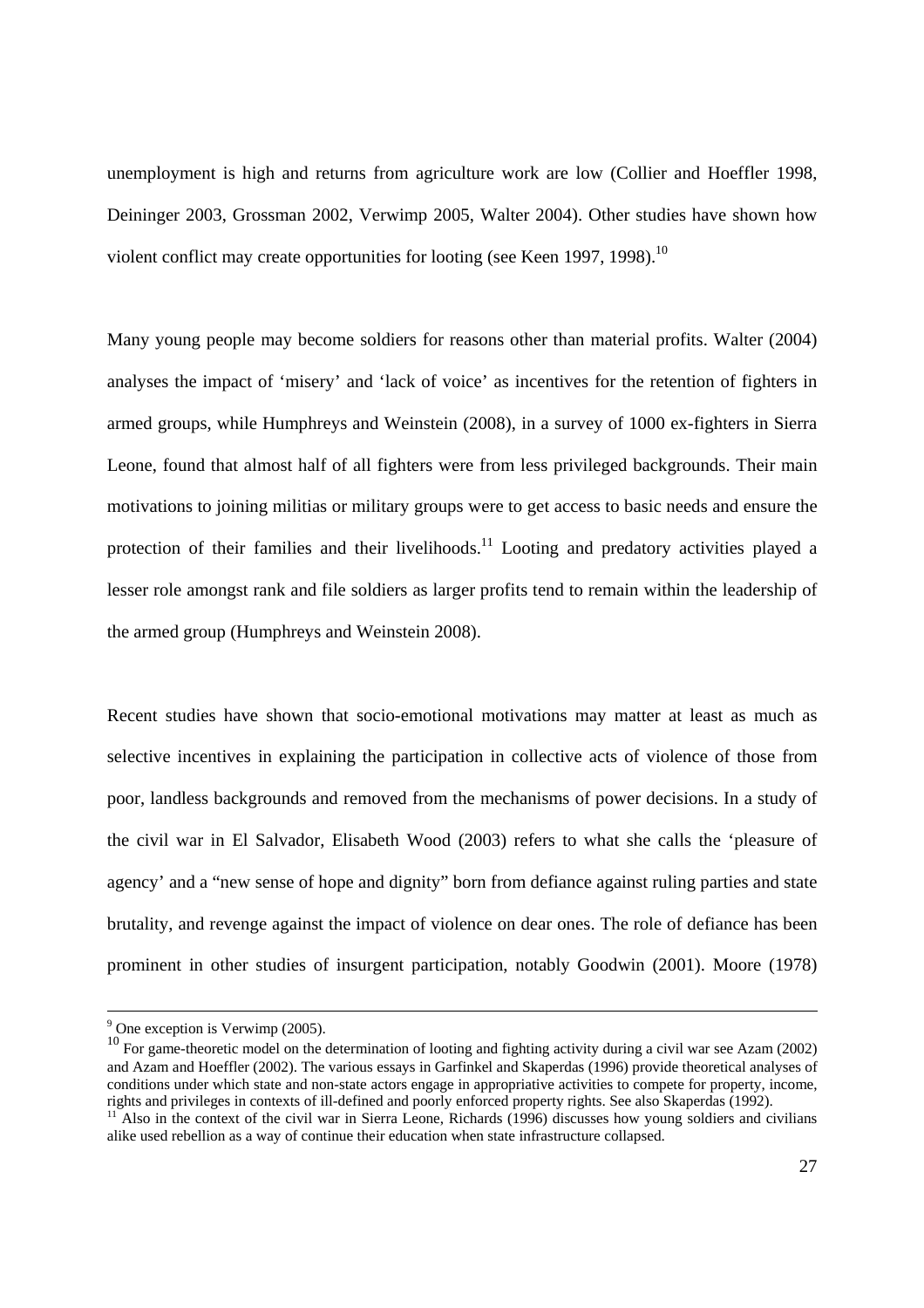attributes violence to the violation of norms of fairness in society, while Petersen (2001) discusses the role of grief, anger against previous patterns of violence and pride in participation in violent collective action, as well as feelings of revenge for acts of violence against family and friends.

Other recent studies have focused on forms of involuntary participation through coercion, abduction and fear. Many individuals before and during violent conflicts are forced into becoming soldiers or providing resources and information to rebel groups or the state army through peer-pressure and fear of sanction by their group (see Verwimp, 2005 for Rwanda),  $^{12}$  or through force (see Humphreys and Weinstein, 2008 for evidence in Sierra Leone and Beber and Blattman 2009 and Blattman and Annan 2009 for Uganda). Fear and peer-pressure are easier to impose amongst those with the least voice (Walter, 2004).

A final explanation for why the poor would participate in and support the activities of armed groups is suggested by the recent work of Kalyvas and Kocher (2007). In many circumstances, people cannot afford to stay out because non-participation is very costly: "individuals may participate in rebellion not in spite of risk but in order to better manage it" (pp. 183). Although participation yields high costs (of death, injury etc) staying out can be as much of a risk, as nonparticipation increases the danger of being identified with the other side. In this case, armed groups may offer protection from indiscriminate violence from opposing factions, as well as offer privileged access to resources, information and skills invaluable in fighting zones (Kalyvas and

 $12$  Verwimp (2005) shows evidence that in Rwanda "households decided to supply the labour of one person per household to the genocidal effort" (pp.15), having interpreted their participation in the 1994 genocide as a statedirected obligation. Alison Des Forges, cited in Verwimp (2005), adds that "during this period when the guy with the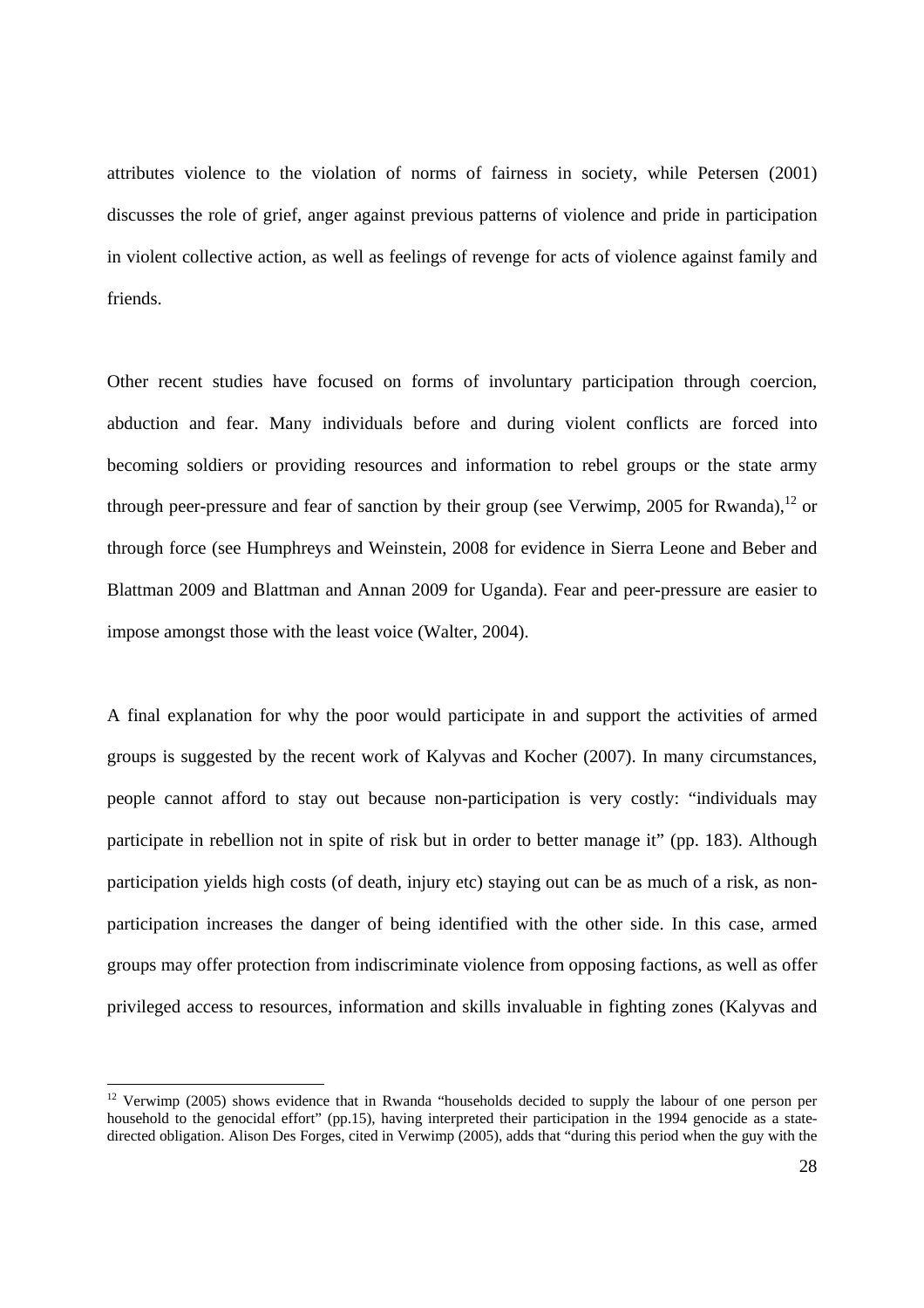Kocher 2007, Kalyvas, 2006; see also Guichaoua 2009). This argument has been extended to issues of welfare protection in Justino (2009). This paper argues that when non-participation equates destitution and misery, being poor, or being vulnerable to poverty, is a sufficient condition to raise substantially the costs of non-participation. However, information on choice sets faced by individuals and households in conflict contexts is still very limited.

# *5.2. The role of poverty in collective mobilisation*

A large literature has postulated that the level or intensity of poverty may trigger civil strife when poverty amongst population groups intensifies social ties amongst groups to promote participation in collective violence or the support for armed groups (for example, Moore 1966). Poverty may constitute a powerful motivation for war if it heightens a sense of injustice and unfairness amongst certain population groups (Gurr 1970). However, there is widespread disagreement regarding the effect of social discontent (grievances) on the outbreak of war.

The empirical literature on the causes of civil war has concentrated on two explanations for the origin of armed conflict. They are, respectively, greed and grievance.<sup>13</sup> The greed explanation emphasises the role of lootable rents in producing inter-group rivalry for their control, while the grievance concept refers to historical injustices and inter-group inequalities (Collier and Hoeffler 1998, 2001). Cross-national empirical analyses on the causes of civil wars have found no statistical evidence for a relationship between 'grievances' and civil wars (Collier and Hoeffler

gun was the one who gave the orders, the poor and the weak – who had no way to get a gun – had precarious little means of defence expect to join the strong' (pp. 319-320).

<sup>&</sup>lt;sup>13</sup> There are several reviews of the 'greed versus grievance' argument. For a recent analysis see Murshed and Tadjoeddin (2007).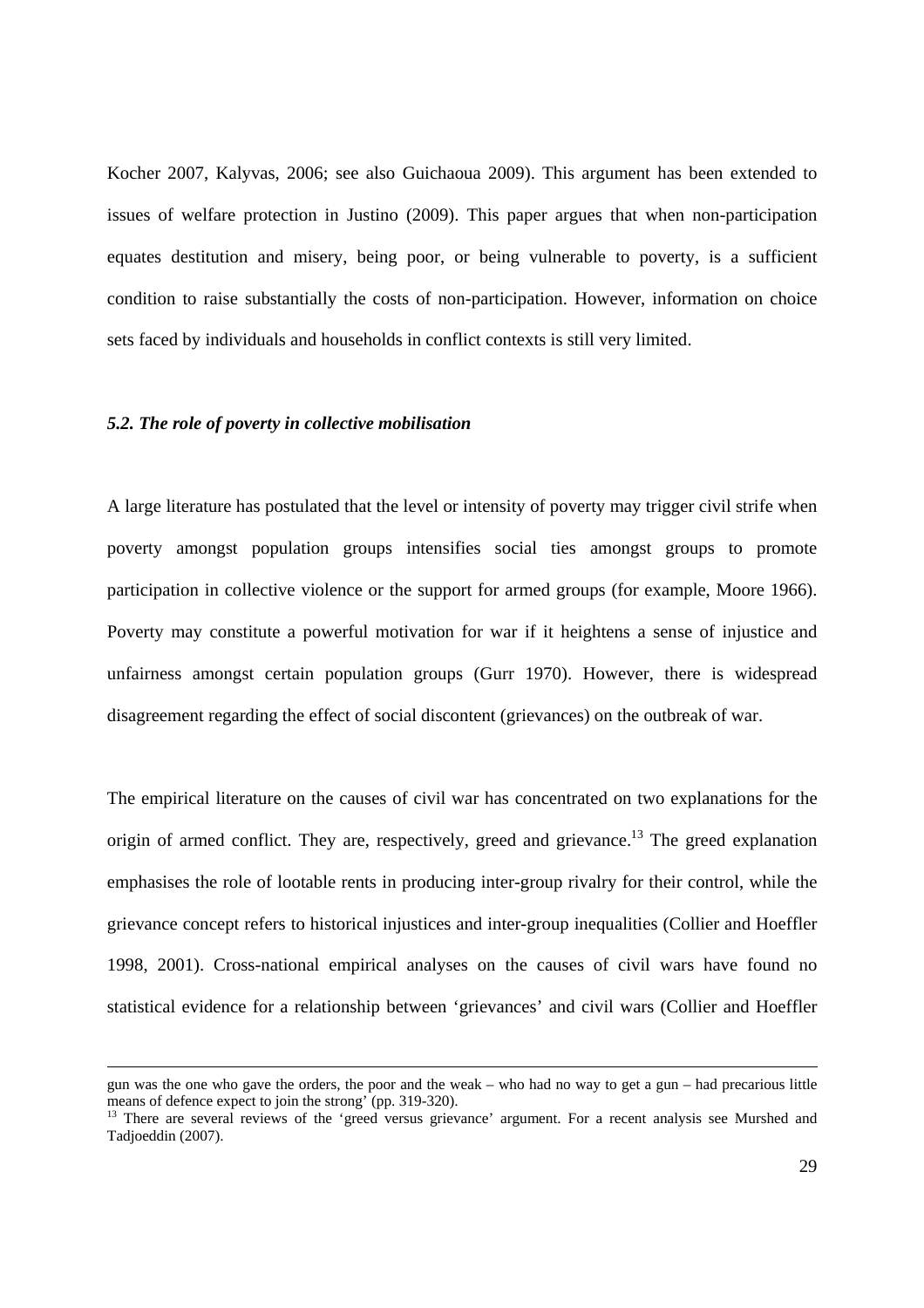1998 2001, Fearon and Laitin 2003). Most of the evidence compiled in these studies seems to suggest that rebel groups are primarily motivated by opportunities for predating on available resources and assets (Collier and Hoeffler 2001) or conditions that facilitate insurgency, such as rough terrain (Fearon and Laitin 2003). These findings are challenged by a body of research that emphasizes the importance of grievances as sources of armed conflict measured as vertical inequality (of incomes and assets such as land) (Maystadt 2008, Muller 1985, Muller and Seligson 1987, Wickham-Crowley 1992, Schock 1996), class divides (Paige 1975, Scott 1976), inequalities in access to power decisions (Richards 1996), horizontal inequality across ethnic, religious and other cultural characteristics (Langer 2004, Stewart 2000, 2002, Stewart, Brown and Mancini 2005, Mancini 2005, Murshed and Gates 2005, Østby 2006), relative deprivation (Gurr 1970), levels of polarization (Esteban and Ray 1991, 1994, Reynal-Querol 2001, Montalvo and Reynal-Querol 2008, Esteban and Schneider 2008), categorical inequalities (Tilly 1998) and ethnic fragmentation (Easterly and Levine 1997, Elbadawi 1992).

The debate is inconclusive with respect to the role of poverty differentials across population groups as a trigger for armed conflict. However, low national incomes are almost always associated with the occurrence of civil wars. How can we account for these seemingly contradictory findings? While poverty, inequality, social exclusion, discrimination and other sources of grievances exist in most societies, only a handful of countries have experienced civil wars because not all countries have in place appropriate structures and institutions that allow the translation of grievances into acts of violence and rebellion (Fearon, 2004). Collective mobilisation is also not sufficient to sustain armed conflict without human, material and financial support. Poverty per se is therefore unlikely to be a sufficient condition to trigger civil war, but it may be instrumental to the organisation of collective violence when combined with the readily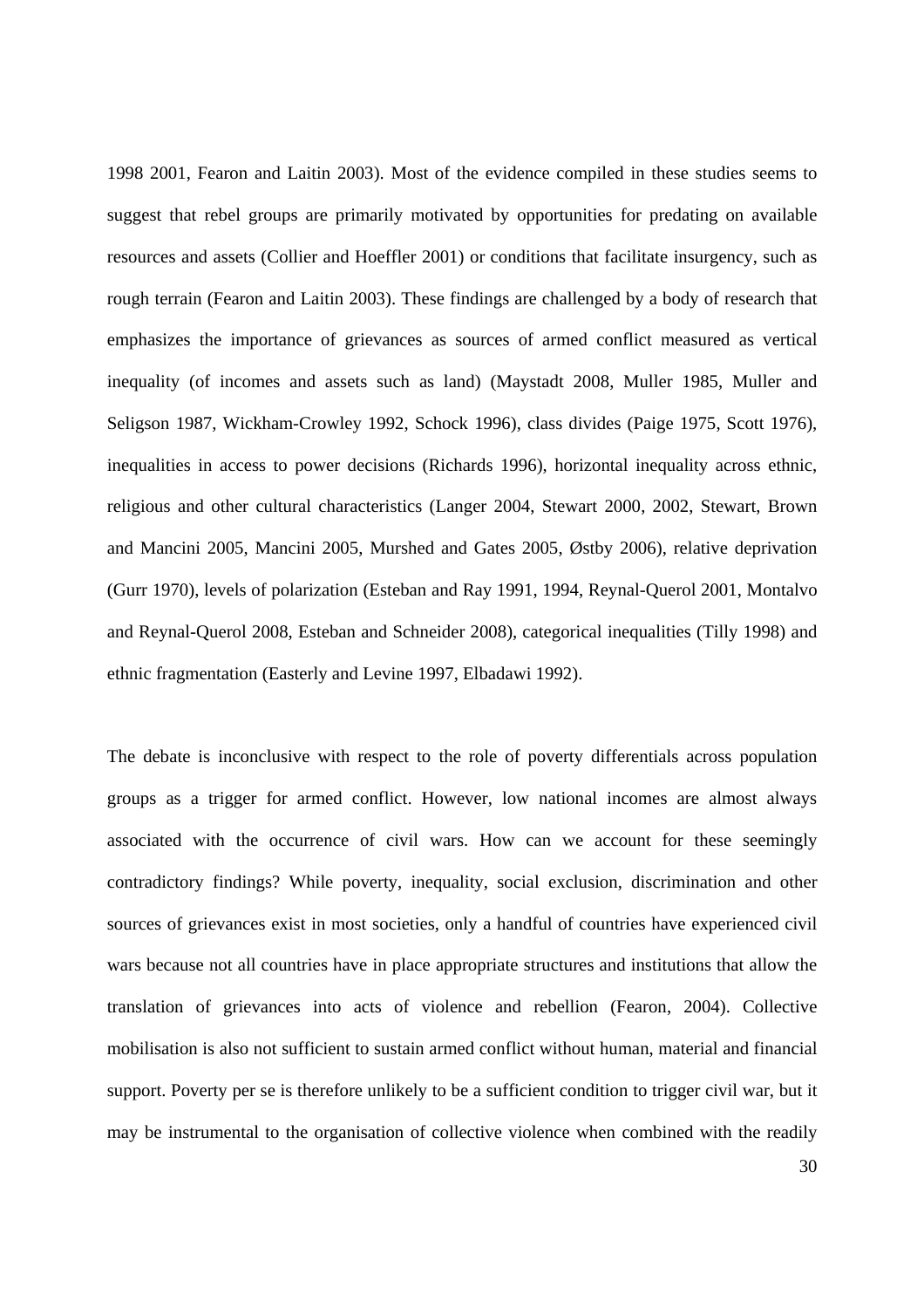availability of resources (people, funds, food, and so forth) to sustain the rebellion, or when access to resources can be made available or easily appropriated due to weak state presence in key areas in the country. $^{14}$ 

The existence of common grievances (which are often founded in forms of relative poverty or perceived poverty in relation to elite groups) amongst religious, ethnic or other cultural characterisation of group identity may facilitate mobilisation and social cohesion amongst rebel groups that take on the causes of the aggrieved and their support bases. Even when the rebel leaders are seduced into predation during the conflict, the social groups they have mobilised are likely to have a sharp sense of identity-based grievances as a result of the conflict, which it would be risky to ignore when trying to implement systems of sustainable peace in the post-conflict period (Justino and Leonard 2008).

These mechanisms are not well-understood in the literature and little research exist on how processes of collective mobilisation take place under different contexts, on how rebel groups and other armed groups organise, or on the instrumental use of violence. The potential for empirical micro research to advance knowledge on these important processes of human interaction is very large.

# **6. Final reflections and future research**

 $\overline{a}$ 

 $14$  The role of natural resources such as oil, minerals and precious stones in the outbreak of civil wars has been widely researched. This literature is reviewed in Ross (2004).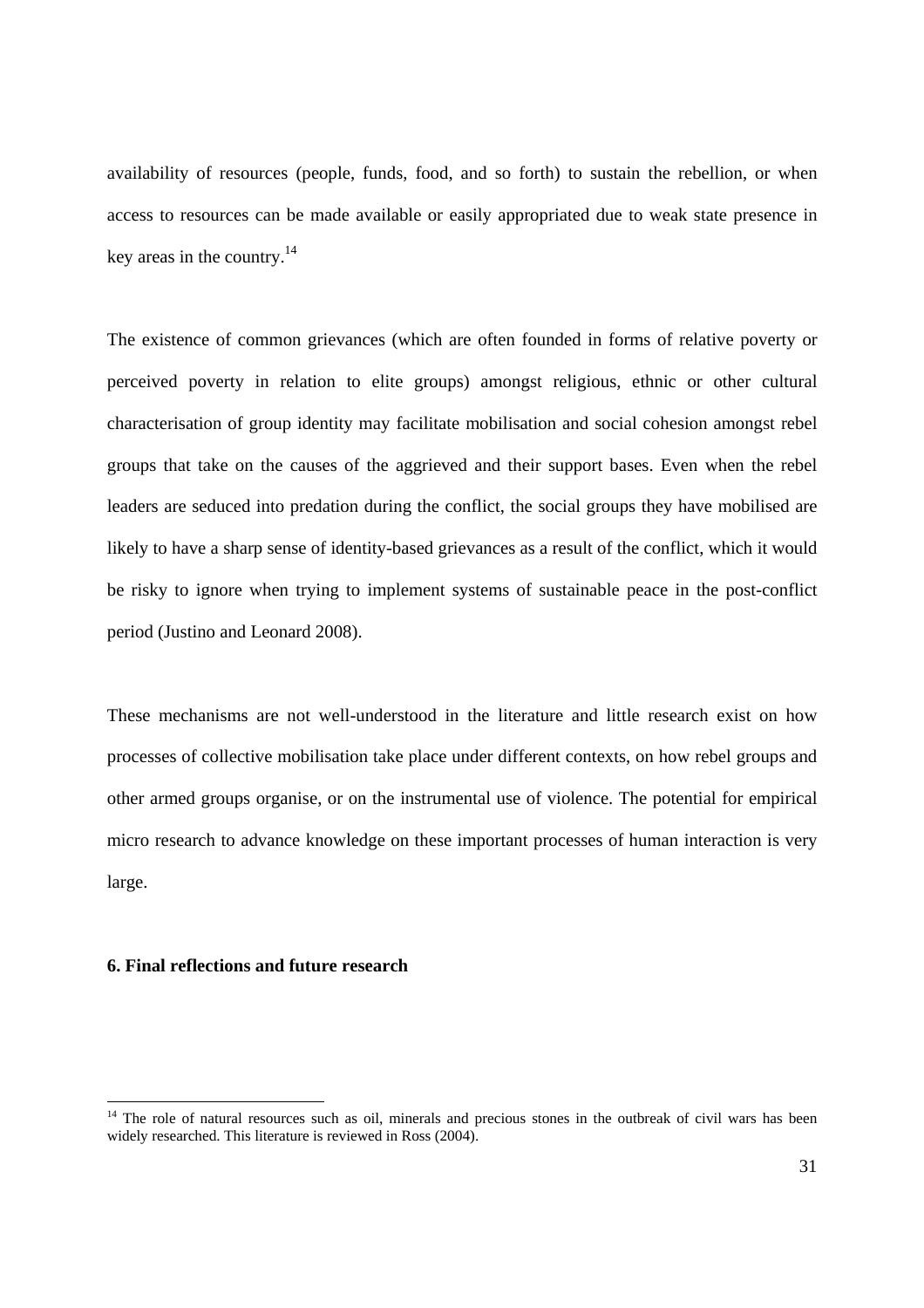This chapter discussed the relationship between civil war and poverty from the perspective of an emerging body of literature that has provided new insights into the micro-level channels linking violent conflict and poverty outcomes. Recent research on micro-level conflict dynamics has started to shed light on some of the complex causes of conflict, including important theoretical insights on the emergence of violent collective action (Blattman 2009, Beber and Blattman 2008, Goodwin 2001, Kalyvas and Kocher 2007, Petersen 2001, Wood 2003), the organisation and functions of violence (Cramer 2006, Kalyvas 2006, Keen 1998) and internal organisation of armed groups and motivations of individuals within (Humphreys and Weinstein 2008, Richards 1996, Weinstein 2007). This literature has also significantly advanced understanding of the consequences of violent conflict on local populations through several channels including assets, health and nutrition, education, labour market allocation decisions and individual and household productive capacity.

Despite considerable progress, two critical areas have remained unexplored in the literature. The first is the type and effectiveness of *adaptation strategies* employed by individuals, households and communities at different stages of the conflict and at different levels of exposure to violence in order to protect their lives and livelihoods. The second area is the emergence of new *social and political institutional organisations* and changes to existing institutional arrangements in areas of violent conflict.

The first gap in the literature concerns the issue of civilian agency during civil wars. The general tendency of academic and policy research on civil wars has been to focus on civilians as mostly victims of warfare, with limited attention to the role played by the choices and preferences of citizens before, during and after the conflict. Although the outbreak of civil wars will depend on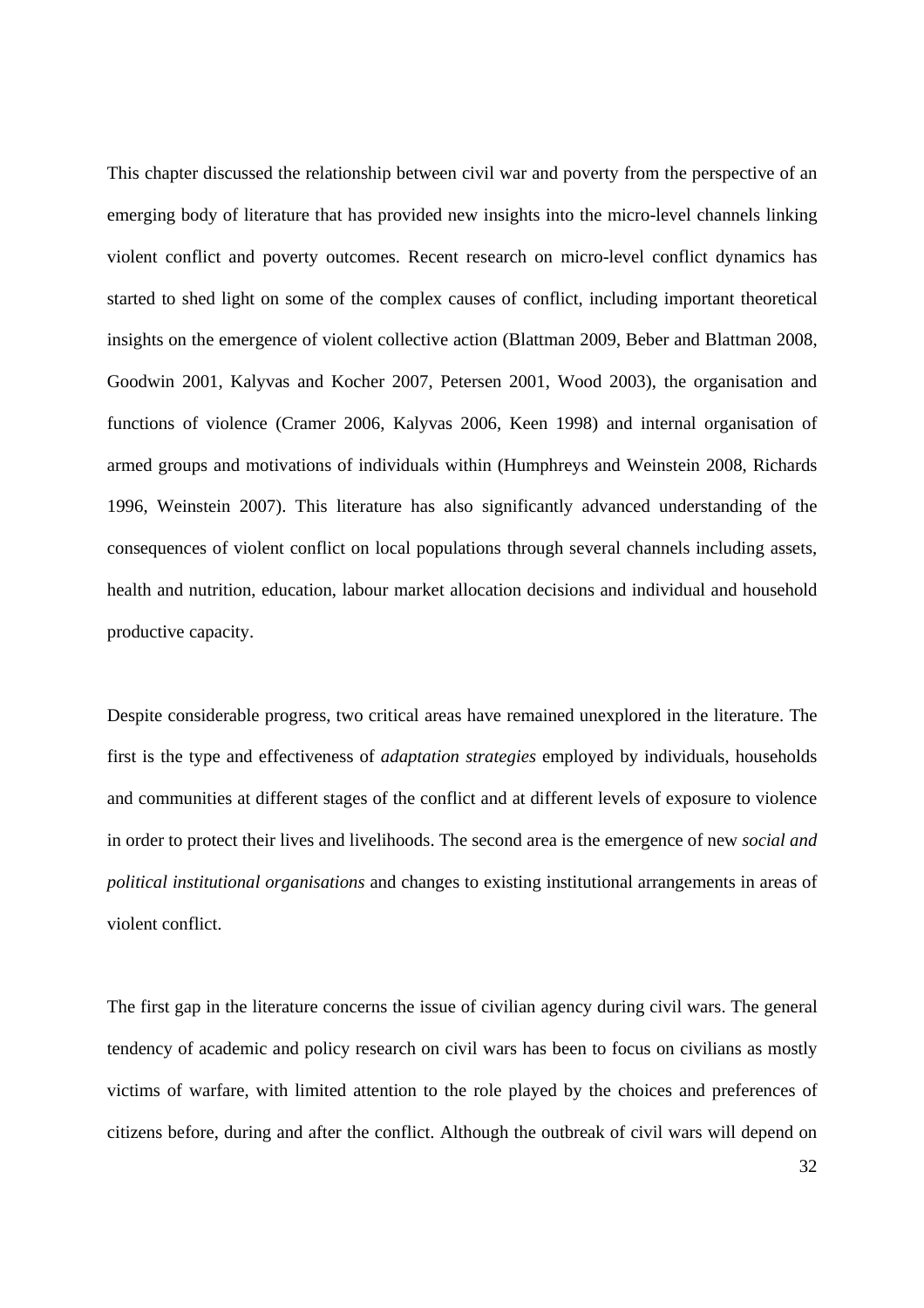several macro factors – external military and financial intervention, level of technology and resources available to armed groups, intensity of ideological beliefs, mobilisation capacity, relative strength of state and so forth – the onset and duration of wars is also closely related to what happens to people during violent conflicts and to what people do in areas of violence to secure livelihoods and economic survival. Post-conflict policies and humanitarian interventions rightly focus on increasing economic resilience by attempting to reduce levels of vulnerability to poverty. These interventions are directed to groups of the 'poor' defined by some measure of geographic location (refugee of IDP camps) or ethnic identity without much empirical evidence on who the 'poor' really are, and why they have become poor in the first place. This way of identifying populations at risk faces two problems. First it may overestimate the numbers of the 'poor' amongst identified populations. Second, it will miss a large number of vulnerable populations that live in areas of violence but are difficult to find or identify, in particular when violence becomes not only a short-term shock but a constant factor in people's lives. Better estimation of the effects of civil wars on individual and household poverty levels and dynamics, and more systematic theorisation of channels whereby warfare affects poverty will contribute towards more realistic post-conflict social policies to reduce poverty and increase economic resilience amongst those living with violence. This will also have important implications for the sustainability of peace as protection strategies adopted by individuals and households in conflict areas may entail considerable impact on the organisation and duration of warfare (Justino 2009, Kalyvas and Kocher 2007).

Secondly, we require greater theoretical efforts in linking poverty outcomes to how social and political institutions change and evolve. The ways in which local populations behave, make choices and interact are not purely localised events. They depend to a large extent on how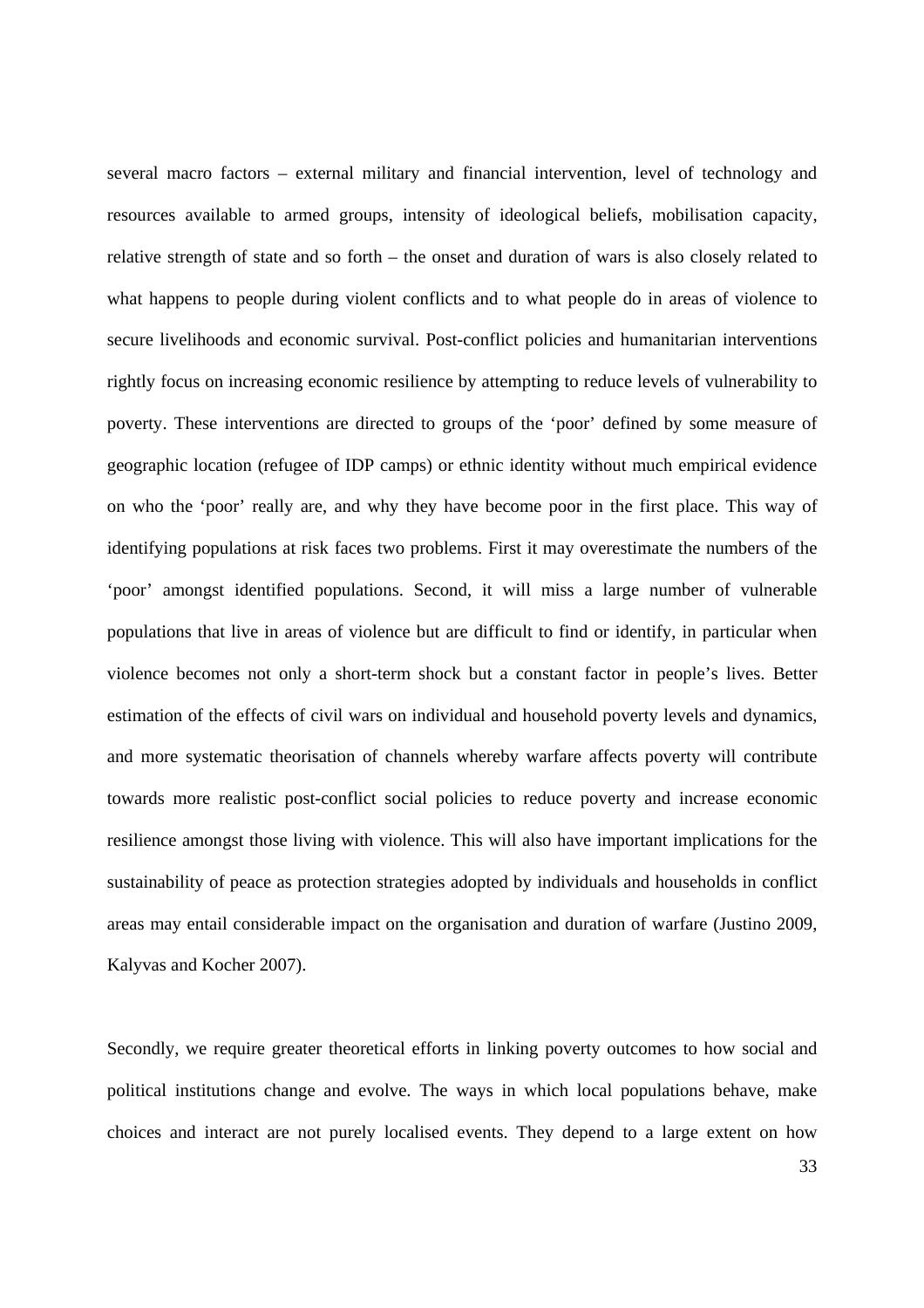institutional organisation and the fight for power at different levels unfold in the political arena. Individuals and households cope with violence and make choices to protect their lives and livelihoods as a response to localised forms of control, information and institutional change (Balcells 2008, Kalyvas 2006). These in turn may have important consequences on how institutional transformation evolves as the effectiveness of livelihoods pursued will affect the strength and level of authority exercised by non-state groups, the level of support they can expect from local populations, and the ability of the state to operate and intervene in areas they control (Justino 2009). The links between individual and household economic strategies and institutional processes during warfare are therefore crucial to understanding the relationship between war and poverty, and the design of policies to break the war-poverty cycle.

Advances in these areas of research will not be possible without further efforts to construct databases and develop new and more appropriate methodologies for the empirical analysis of processes of civil war and violence at the micro level. The ability to clearly identify how individuals, communities, state actors and new actors that emerge during armed conflict behave, react and relate to others, and a sound understanding of the consequences of resulting violence on their welfare and adjustment behaviour are critical to the design of effective post-conflict recovery policies. They are also essential to promote more proactive strategies amongst the development community in formulating adequate strategies to end armed conflicts, as well as prevent the eruption of new cycles of violence. More efficient empirical strategies to measure conflict processes at the micro-level can play an important role in reducing the risk of renewed conflict, as they can be designed to address social, economic and political risk factors – such as reduction in household welfare, changes in household behaviour, changes in social norms and local political alliances – that resulted in the outbreak of civil war in the first place and do not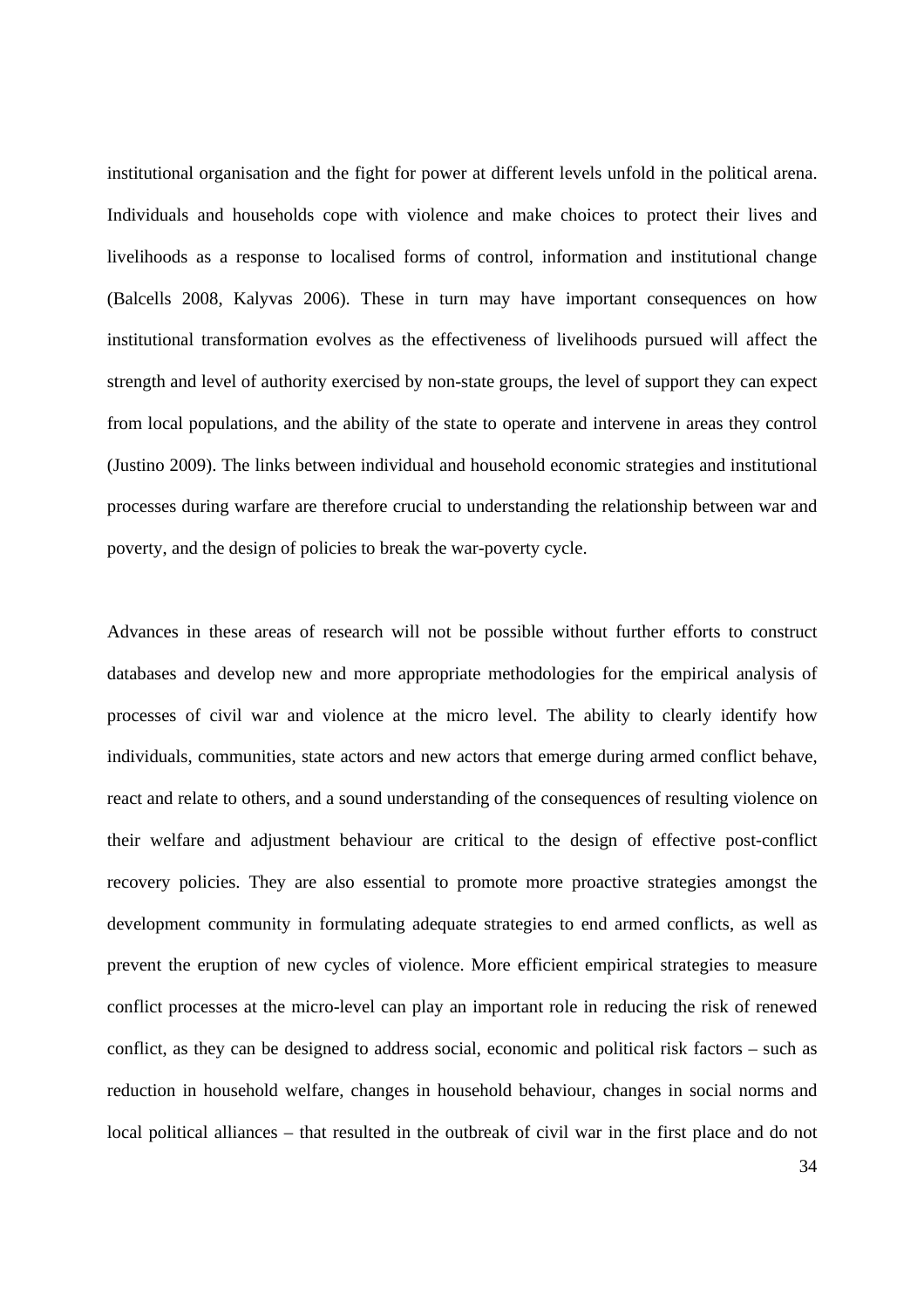necessarily disappear after the conflict. Additional advances in the micro level empirics of armed conflict could contribute to better approaches by allowing more precise identification of factors leading to the success or failure of conflict recovery (and even prevention) measures and their impact on poverty.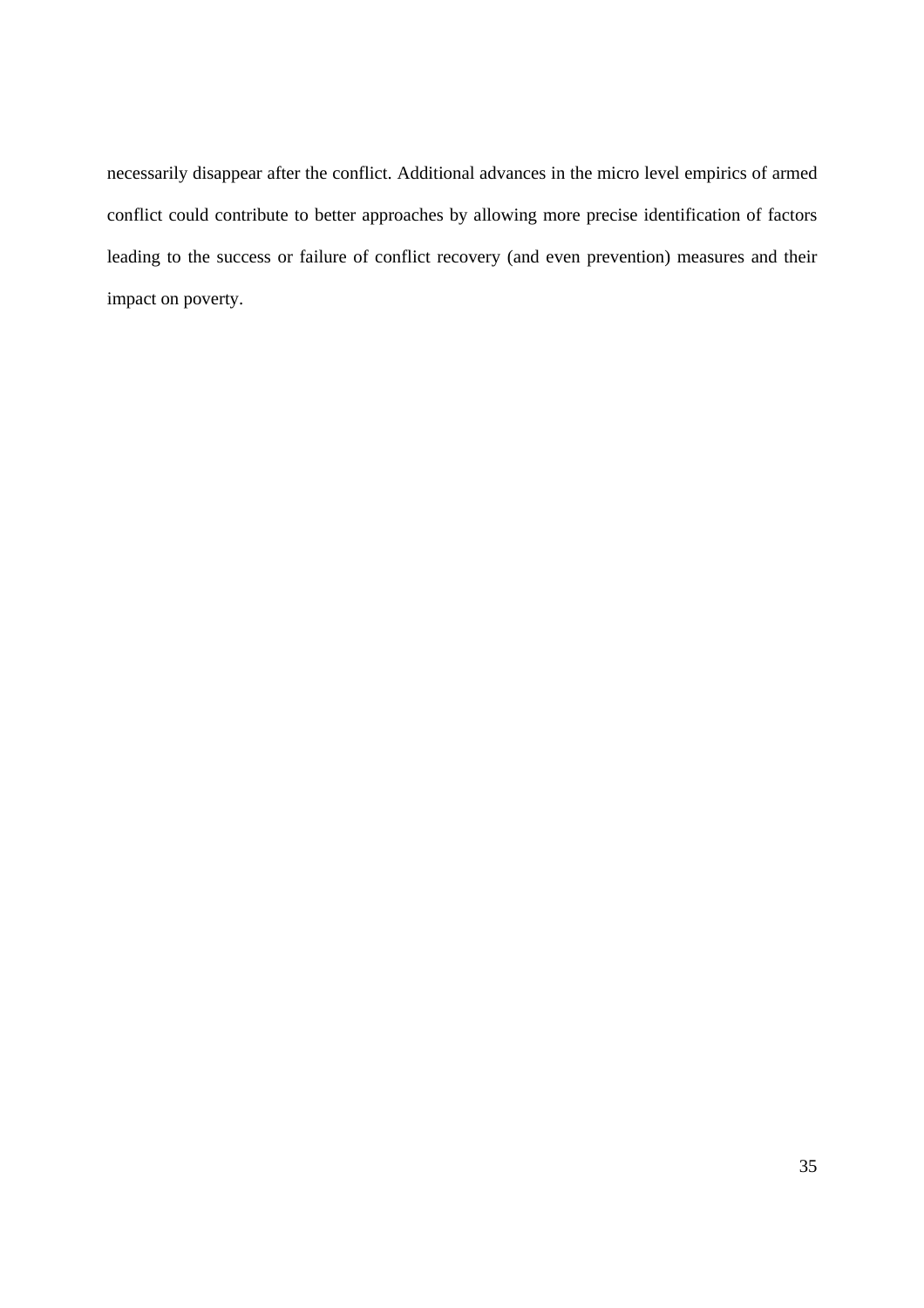#### **References**

- Akbulut-Yuksel, M. 2009. "Children of War: The Long-Run Effects of Large-Scale Physical Destruction and Warfare on Children", HiCN Working Paper no. 62, Households in Conflict Network (www.hicn.org).
- Akresh, R. and de Walque, D. 2008. "Armed Conflict and Schooling: Evidence from the 1994 Rwandan Genocide", HiCN Working Paper no. 47, Households in Conflict Network (www.hicn.org).
- Akresh, R. and Verwimp, P. 2008. "Civil War, Crop Failure and the Health Status of Young Children", HiCN Working Paper no. 19, Households in Conflict Network (www.hicn.org).
- Akresh, R., Verwimp, P. and Bundervoet, T. 2007. "Civil War, Crop Failure and Child Stunting in Rwanda", Policy Research Working Paper Series 4208*,* The World Bank.
- Alderman, H., Hoddinott, J. and Kinsey, B. 2006. "Long Term Consequences of Early Childhood Malnutrition", *Oxford Economic Papers*, 58 (3): 450-474.
- Alexander, M. and Christia, F. 2009. "Institutionalizing Cooperation: Public Goods Experiments in the Aftermath of Civil War", Working Paper 2009-0005, WCFIA, Harvard University.
- Angrist, J. and Kugler, A. 2008. "Rural Windfall or Resource Curse? Coca, Income and Civil Conflict in Colombia," *Review of Economics and Statistics* 90: 191-215.
- Annan, J., Blattman, C., Mazurana, D. and Carlson, K. 2009. "Women and Girls at War: 'Wives', Mothers and Fighters in the Lord's Resistance Army" HiCN Working Paper no. 63, Households in Conflict Network (www.hicn.org).
- Angrist, J. D. 1990. Lifetime Earnings and the Vietnam Era Draft Lottery: Evidence from Social Security Administrative Records. *American Economic Review,* 80 (3), 313-336.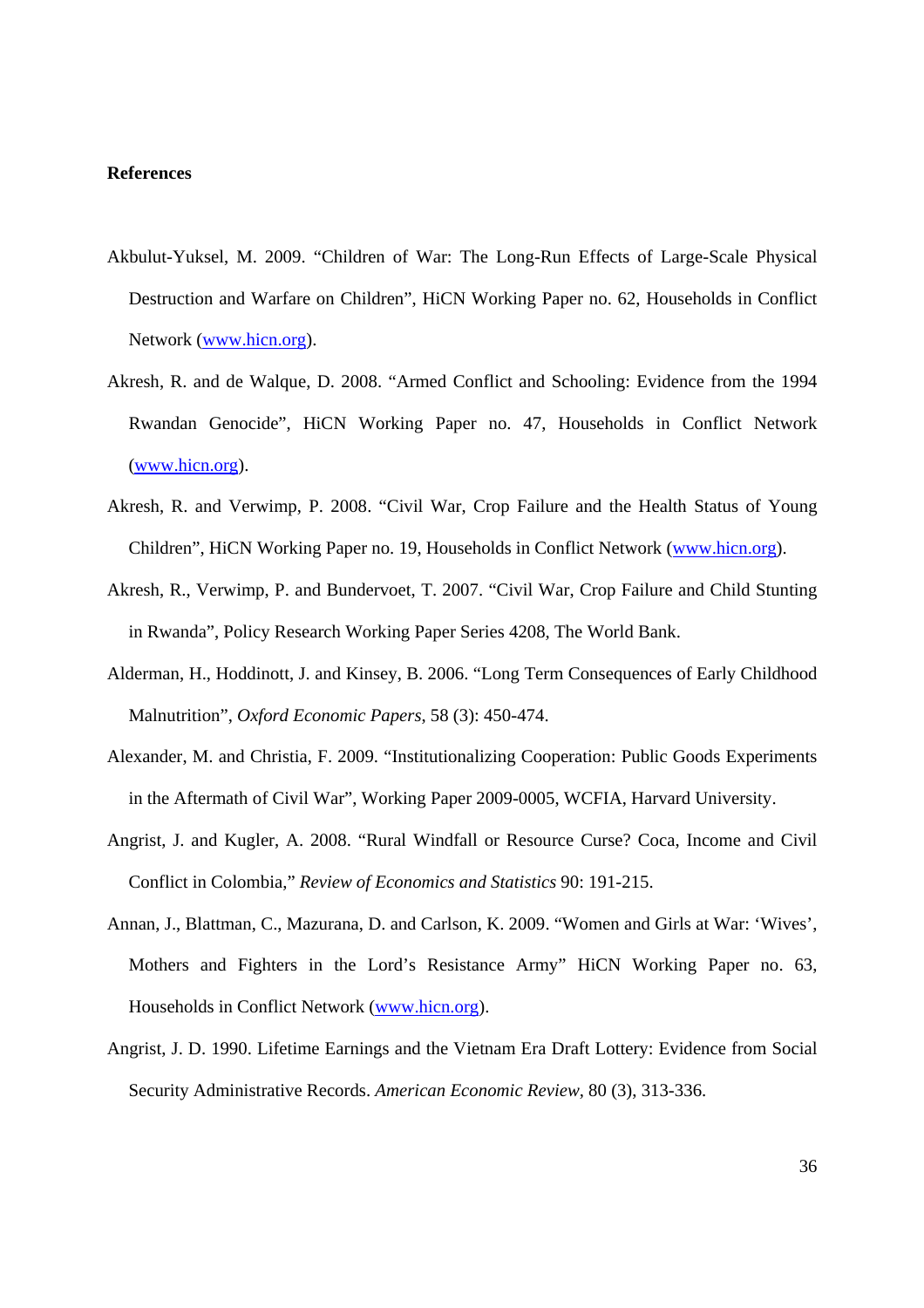- Angrist, J. D. 1998. Estimating the Labor Market Impact of Voluntary Military Service Using Social Security Data on Military Applicants. *Econometrica* 66 (2), 249-288.
- Arjona, A. M. 2009. "Variants of Social Order in Civil War.". Unpublished PhD Dissertation, Yale University, Department of Political Science.
- Arjona, A. M. and Kalyvas, S. N. 2006. "Preliminary Results of a Survey of Demobilized Combatants in Colombia". Unpublished manuscript, Yale University.
- Azam, J-P. 2002. "Looting and Conflict Between Ethno-regional Groups: Lessons for State Formation in Africa", *Journal of Conflict Resolution* 46 (1): 131-153.
- Azam, J-P., Collier, P. and Cravinho, A. 1994. "Crop Sales, Shortages and Peasant Portfolio Behaviour: An Analysis of Angola", *Journal of Development Studies* 30 (2): 361-379.
- Azam, J-P. and Hoeffler, A. 2002. "Violence Against Civilians in Civil Wars: Looting or Terror?", *Journal of Peace Research* 39 (4): 461-485.
- Balcells, L. 2008. "Rivalry and Revenge: Making Sense of Violence Against Civilians in Conventional Civil Wars" HiCN Working Paper no. 51, Households in Conflict Network (www.hicn.org).
- Banerjee, A. J. and Duflo. 2005. "Growth Theory through the Lens of Economic Development." In P. Aghion and S. Durlauf (eds.) *Handbook of Economic Growth*, North-Holland, Amsterdam.
- Banerjee, A., Duflo, E., Postel-Vinay, G and Watts, T. 2009. "Long Run Health Impacts of Income Shocks: Wine and Phylloxera in 19th Century France," *Review of Economics and Statistics,* forthcoming.
- Beber, B. and Blattman, C. 2009. "The Industrial Organization of Rebellion: The Logic of Forced Labor and Child Soldiering," unpublished working paper, Yale University.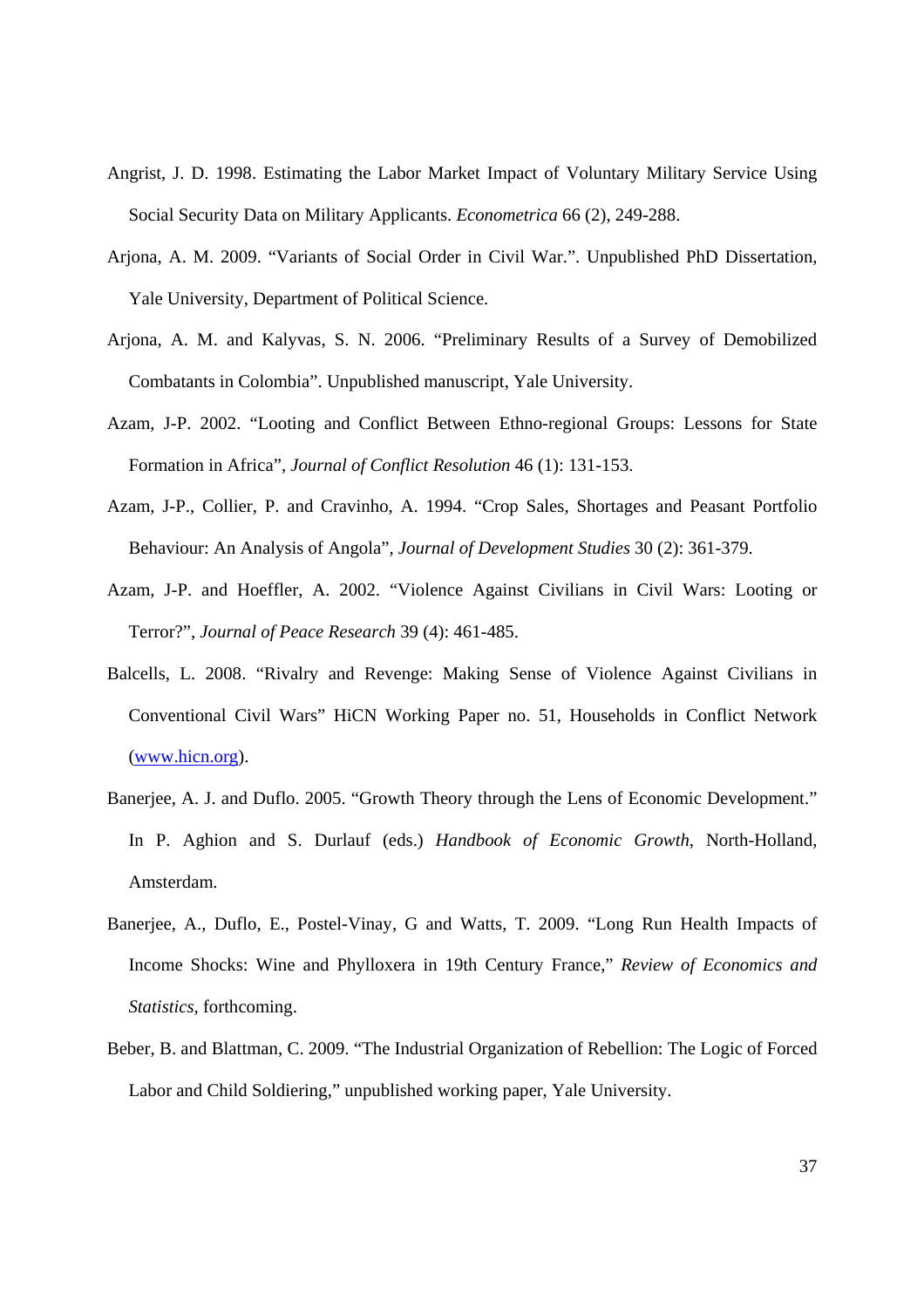- Beegle, K., 2005. "Labor Effects of Adult Mortality in Tanzanian Households", *Economic Development and Cultural Change*, 53 (3): 655-83.
- Bellows, J. and Miguel, E. 2006. "War and Institutions: New Evidence from Sierra Leone", *American Economic Review* 96 (2): 394-399.
- Bellows, J. and Miguel, E. 2009. "War and Local Collective Action in Sierra Leone", *Journal of Public Economics* 93: 1144-1157.
- Ben-David, D. and Papell, D. 1995. "The Great Wars, the Great Crash, and the Unit Root Hypothesis," *Journal of Monetary Economics*, 36: 453-475.
- Berlage, L., Verpoorten, M. and Verwimp, P. 2003. "Rural Households Under Extreme Stress: Survival Strategies of Poor Households in Post-Genocide Rwanda," A report for the Flemish Interuniversity Council and the Belgium Department of International Cooperation under the Policy Research Program.
- Blattman, C. 2009. "From Violence to Voting: War and Political Participation in Uganda", *American Political Science Review* 103 (2): 231.
- Blattman, C. and Annan, J. 2009. "The Consequences of Child Soldiering", *Review of Economics and Statistics*, forthcoming
- Blattman, C. and Miguel, E., 2010 "Civil War" *Journal of Economic Literature* 48 (1): 3-57.
- Bowles, S., Durlauf, S. N. and Hoff, K. 2006. *Poverty Traps*. Princeton University Press.
- Bowles, S., Loury, G and Sethi, R. 2009. "Group Inequality". Unpublished manuscript, Columbia University.
- Brakman, S., Garretsen, H. and Schramm, M. 2004. "The Strategic Bombing of Cities in Germany in World War II and its Impact on City Growth," *Journal of Economic Geography* 4: 1-18.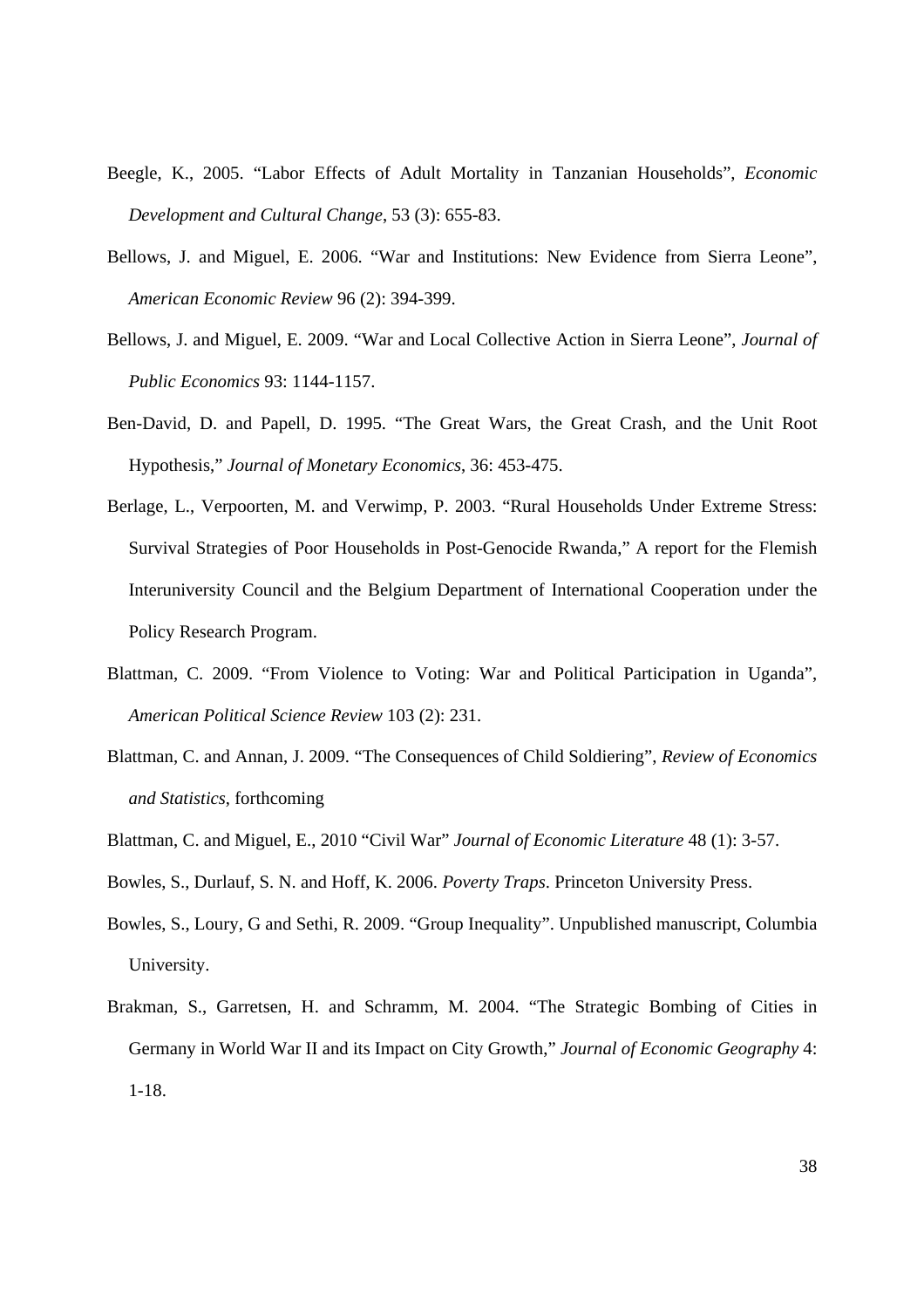- Brockett, C. D. 1990. *Land, Power, and Poverty: Agrarian Transformation and Political Conflict in Central America.* Boston, MA: Unwin Hyman.
- Brück, T. 2001. "Mozambique: The Economic Effects of the War." In Francis Stewart and Valpy Fitzgerald (eds.) *War and Underdevelopment,* vol. 2. Oxford University Press, Oxford.
- Brück, T. 2004a. "Coping Strategies Post-War Rural Mozambique", HiCN Working Paper no. 02, Households in Conflict Network (www.hicn.org).
- Brück, T. 2004b. "The Welfare Effects of Farm Household Activity Choices in Post-War Mozambique", HiCN Working Paper no. 04, Households in Conflict Network (www.hicn.org)
- Brück, T. and Schindler, K. 2007. "The Impact of Conflict: A Conceptual Framework with Reference to Widow and Refugee Households", paper presented at the second annual workshop of the Household in Conflict Network, Antwerp, 19-20 January.
- Bundervoet, T. 2006. "Livestock, Activity Choices and Conflict: Evidence from Burundi", HiCN Working Paper no. 24, Households in Conflict Network (www.hicn.org).
- Bundervoet, T. and Verwimp, P. 2005. "Civil War and Economic Sanctions: An Analysis of Anthropometric Outcomes in Burundi", HiCN Working Paper no. 11, Households in Conflict Network (www.hicn.org).
- Bundervoet, T., Verwimp, P. and Akresh, R. 2009. "Health and Civil War in Rural Burundi", *Journal of Human Resources*, 44 (2).
- Camacho, A. 2008. "Stress and Birth Outcomes: Evidence from Terrorist Attacks in Colombia", *American Economic Review* 98 (2): 511-15.
- Carter, M. and Barrett, C. 2006. "The Economics of Poverty Traps and Persistent Poverty: An Asset-based Approach," *Journal of Development Studies* 42(2):178-199.
- Case, A. and Paxson, C. 2006. "Stature and Status: Height, Ability, and Labor Market Outcomes," *Journal of Political Economy* 16: 499-532.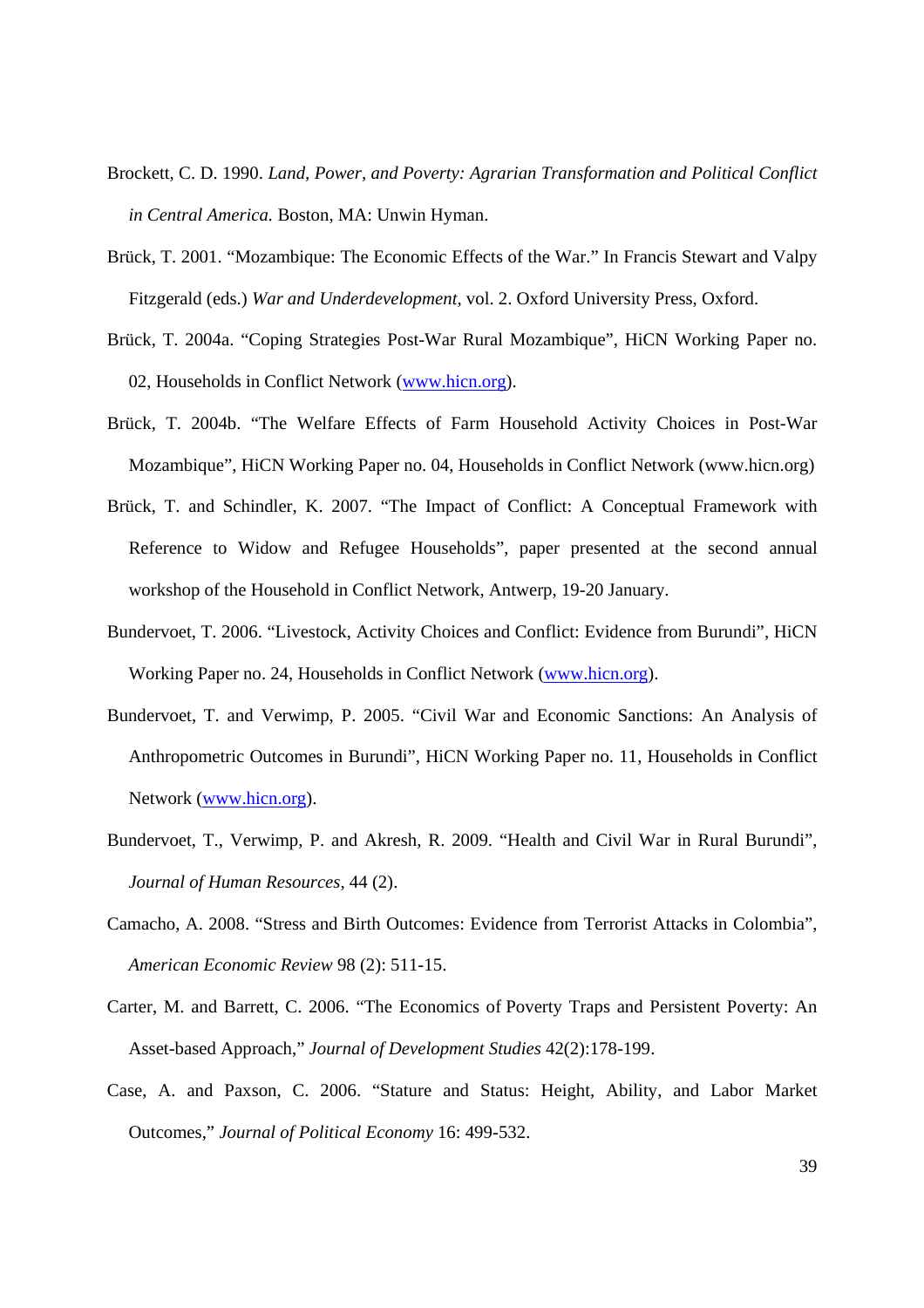- Centre for Poverty Analysis. 2006. "Moving Out of Poverty in Conflict-Affected Areas in Sri Lanka", Country Synthesis Report for the Moving Out of Poverty Study, Colombo, Sri Lanka.
- Chamarbagwala, R. and. Morán, H. E., 2008. "The Human Capital Consequences of Civil War: Evidence from Guatemala", HiCN Working Paper no. 59, Households in Conflict Network (www.hicn.org).
- Colletta, N. J. and Cullen, M. L. 2000. *Violent Conflict and the Transformation of Social Capital: Lessons from Cambodia, Rwanda, Guatemala, and Somalia*, Conflict Prevention and Post-Conflict Reconstruction, World Bank, Washington D. C.
- Collier, P. 1999. "On the Economic Consequences of Civil War", *Oxford Economic Papers*  50(4): 168-83.
- Collier, P. 2007. *The Bottom Billion: Why the Poorest Countries Are Failing and What Can Be Done About It*. Oxford: Oxford University Press.
- Collier, P. and Hoeffler, A. 1998. "On Economic Causes of Civil War", *Oxford Economic Papers*  50(4): 563–573.
- Collier, P. and Hoeffler, A. 2004. "Greed and Grievance in Civil War", *Oxford Economic Papers* 56 (4): 563-595.
- Collier, P., Elliot, L., Hegre, H., Hoeffler, A., Reynal-Querol, M. and Sambanis, N. 2003. *Breaking the Conflict Trap: Civil War and Development Policy*, World Bank, Oxford University Press.
- Collier, P., Hoeffler, A. and Söderbom, M. 2004. "On the Duration of Civil War", *Journal of Peace Research* 41(3): 253–273.
- Cramer, C. 2006. *Civil War Is Not a Stupid Thing: Accounting for Violence in Developing Countries.* London: Hurst & Company.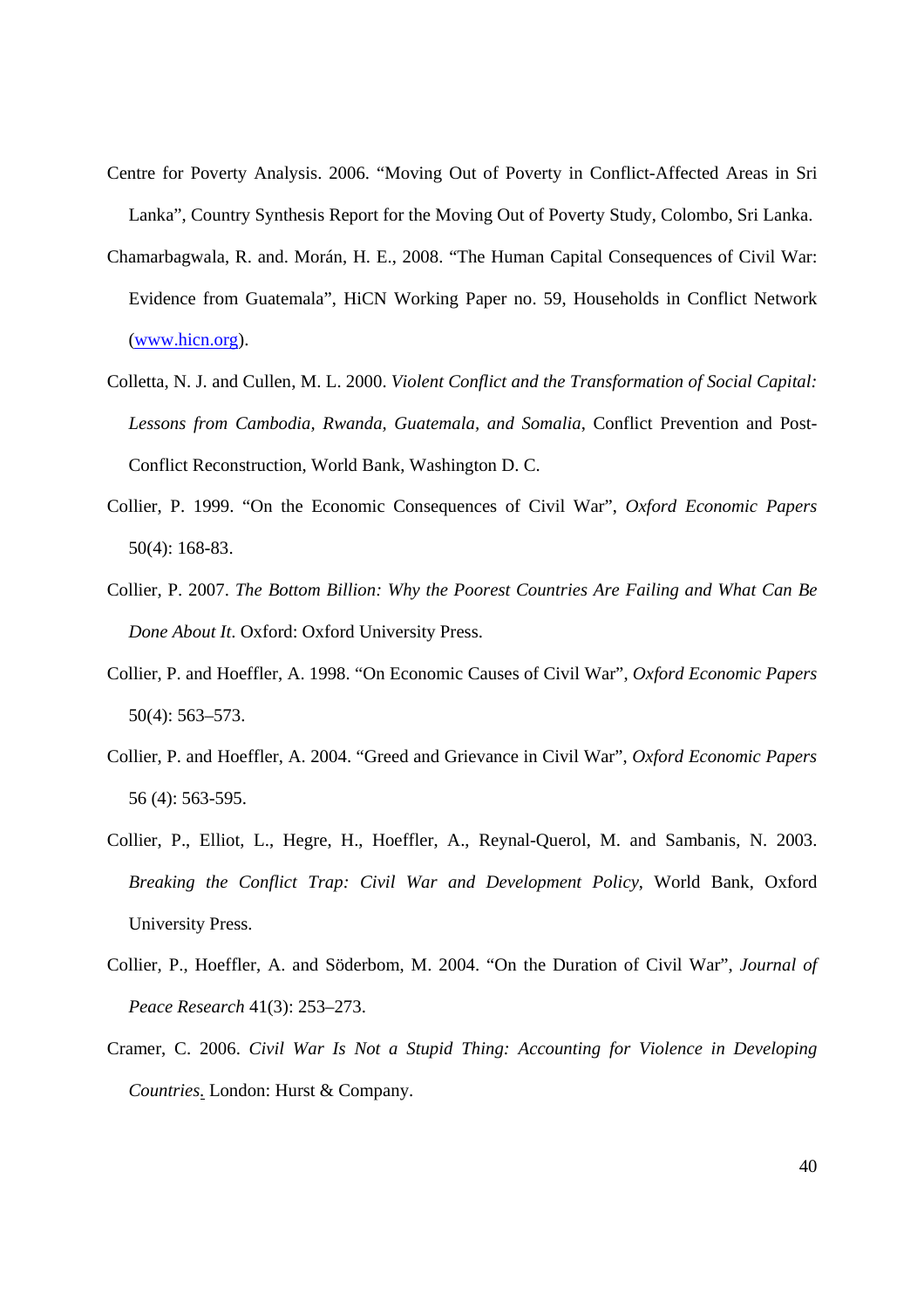Czaika, M. and Kis-Katos, K. 2009. "Civil Conflict and Displacement: Village-Level Determinants of Forced Migration in Aceh", *Journal of Peace Research*, 46 (3), May.

Dasgupta, P. 1993. *An Inquiry into Well-Being and Destitution*, Clarendon Press, Oxford.

- Dasgupta, P. and Ray, D. 1986. "Inequality as a Determinant of Malnutrition and Unemployment, 1: Theory", *Economic Journal* 96(4): 1011-1034.
- Davis, D. and Weinstein, D. 2002. "Bones, Bombs, and Break Points: The Geography of Economic Activity," *American Economic Review*, 92: 1269-1289.
- Deininger, K. 2003. "Causes and Consequences of Civil Strife: Micro-Level Evidence from Uganda", *Oxford Economic Papers* 55: 579-606.
- De Janvry, A., Fafchamps, M. Ad Sadoulet, E. 1991. "Peasant Behaviour with Missing Markets: Some Paradoxes Explained", *Economic Journal* 101: 1400-1417.
- de Waal, A. 1997. *Famine Crimes. Politics and the Disaster Relief Industry in Africa*, African Rights and the International African Institute in association with James Currey, Oxford.
- de Walque, D., 2006. "The Long-Term Legacy of the Khmer Rouge Period in Cambodia", paper presented at the First Annual Workshop, Households in Conflict Network, Berlin January 15- 16.
- de Walque, D. and Verwimp, P., 2009. "The Demographic and Socio-Economic Distribution of Excess Mortality During the 1994 Genocide in Rwanda", Policy Research Working Paper Series 4850, The World Bank.
- Do, Q. and Iyer, L. 2007. "Poverty, Social Divisions, and Conflict in Nepal", The World Bank.
- Donovan, C., Bailey, L., Mpyisi, E. and Weber, M. 2003. "Prime-Age Adult Morbidity And Mortality In Rural Rwanda: Which Households Are Affected And What Are Their Strategies For Adjustment?," 2003 Annual Meeting, August 16-22, 2003, Durban, South Africa 25847, International Association of Agricultural Economists.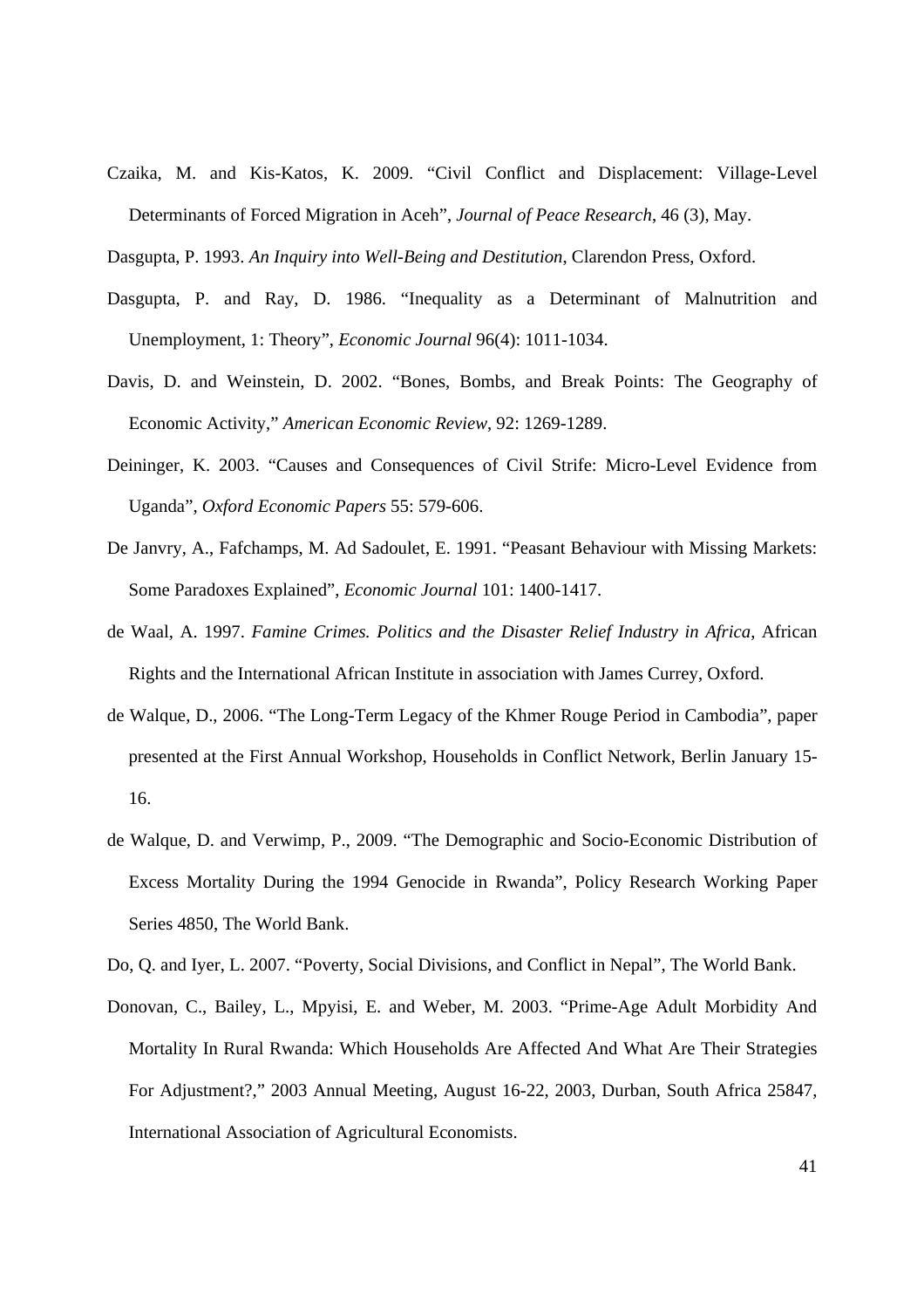- Doyle, M. and Sambanis, N. 2006. *Making War and Building Peace: United Nations Peace Operations*. Princeton University Press.
- Dube, O. and Vargas, J. 2007. "Are All Resources Cursed? Coffee, Oil and Armed Conflict in Colombia", Working Paper no. 2007-1, Weatherhead Center for International Affairs, Harvard University.
- Durlauf, S. 1996. "A Theory of Persistent Income Inequality", *Journal of Economic Growth* 1: 75-93.
- Durlauf, S. 2006. "Groups, Social Influences and Inequality", in S. Bowles, S. N. Durlauf and K. Hoff (eds.), *Poverty Traps*, chapter 6. Princeton University Press.
- Duryea, S., Lam, D. and Levinson, D. 2007. "Effects of Economic Shocks on Children's Employment and Schooling in Brazil," *Journal of Development Economics* 84: 118-214.
- Easterly, W. and Levine, R. 1997. "Africa's Growth Tragedy: Policies and Ethnic Divisions", *Quarterly Journal of Economics*, CXII: 1202-1250.
- Elbadawi, I. A. 1992. *Civil Wars and Poverty: The Role of External Interventions, Political Rights and Economic Growth*. The World Bank, Washington D. C
- Engel, S. and Ibáñez, A. M. (2007), "Displacement Due to Violence in Colombia: A Household-Level Analysis", *Economic Development and Cultural Change* 55: 335-365.
- Esteban, J. and Ray, D. 1991. "On the Measurement of Polarization", Boston University, Institute for Economic Development, Working Paper no. 18.
- Esteban, J. and Ray, D. 1994. "On the Measurement of Polarization", *Econometrica* 62, 819-852.
- Esteban, J. and Schneider, G. 2008. "Polarization and Conflict: Theoretical and Empirical Issues", *Journal of Peace Research* 45 (2): 131-141.
- Fafchamps, M. and Lund, S. 2002. "Risk-Sharing Networks in Rural Philippines", *Journal of Development Economics* 71: 261-287.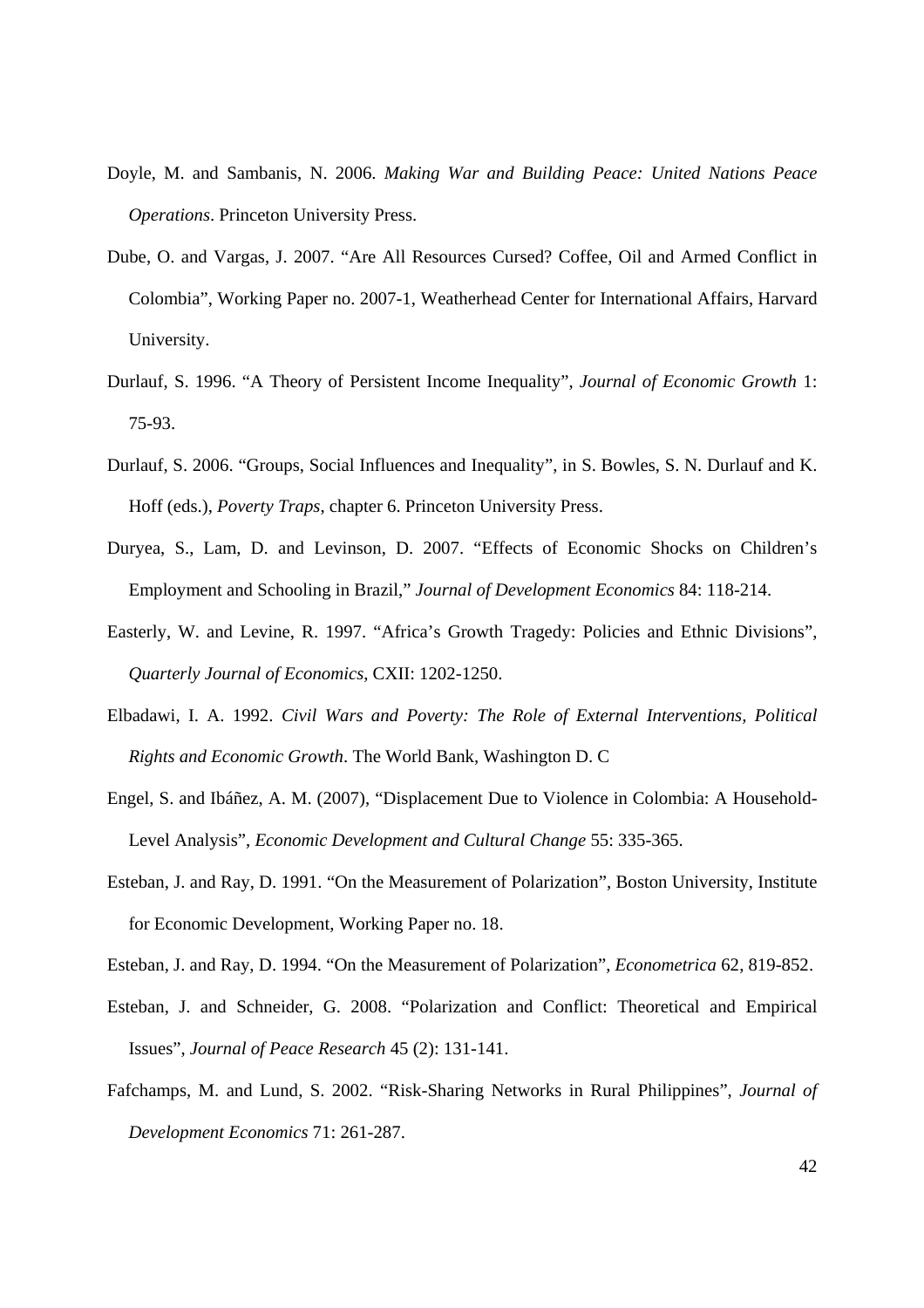- Fearon, J. D. 2004. "Why Do Some Civil Wars Last So Much Longer Than Others?", *Journal of Peace Research* 41(3): 275–301.
- Fearon, J. and Laitin, D. 2003. "Ethnicity, Insurgency and Civil War", *American Political Science Review* 97 (1): 75-90.
- Foster, A. D. and Rosenzweig, M. R. 2001. "Imperfect Commitment, Altruism and the Family: Evidence from Transfer Behavior in Low-Income Rural Areas", *Review of Economics and Statistics* 83 (3): 389-407.
- Gambetta, D. (1996). *The Sicilian Mafia: The Business of Private Protection*. Cambridge: Harvard University Press.
- Garfinkel, M. 1990. "Arming as a Strategic Investment in a Cooperative Equilibrium", *American Economic Review*, 80(1): 50-68.
- Garfinkel, Michelle and Stergios Skaperdas. 1996 (eds.). *The Political Economy of Conflict and Appropriation*, Cambridge University Press, New York.
- Ghani, A and Lockhart, C., 2008 *Fixing Failed States: A Framework for Rebuilding A Fractured World.* Oxford University Press, Oxford.
- González, M. and Lopez, R. 2007. "Political Violence and Farm Household Efficiency in Colombia". *Economic Development and Cultural Change* 55 (2): 367-92.
- Goodhand, G. 2001. "Violent Conflict, Poverty and Chronic Poverty", Working Paper No. 6, Chronic Poverty Research Centre, University of Manchester.
- Goodwin, J. 2001. *No Way Out: States and Revolutionary Movements 1945-1991*. Cambridge Studies in Comparative Politics, Cambridge University Press.
- Grossman, H. I. 2002. "Make Us a King: Anarchy, Predation, and the State", *European Journal of Political Economy* 18 (1): 31-46.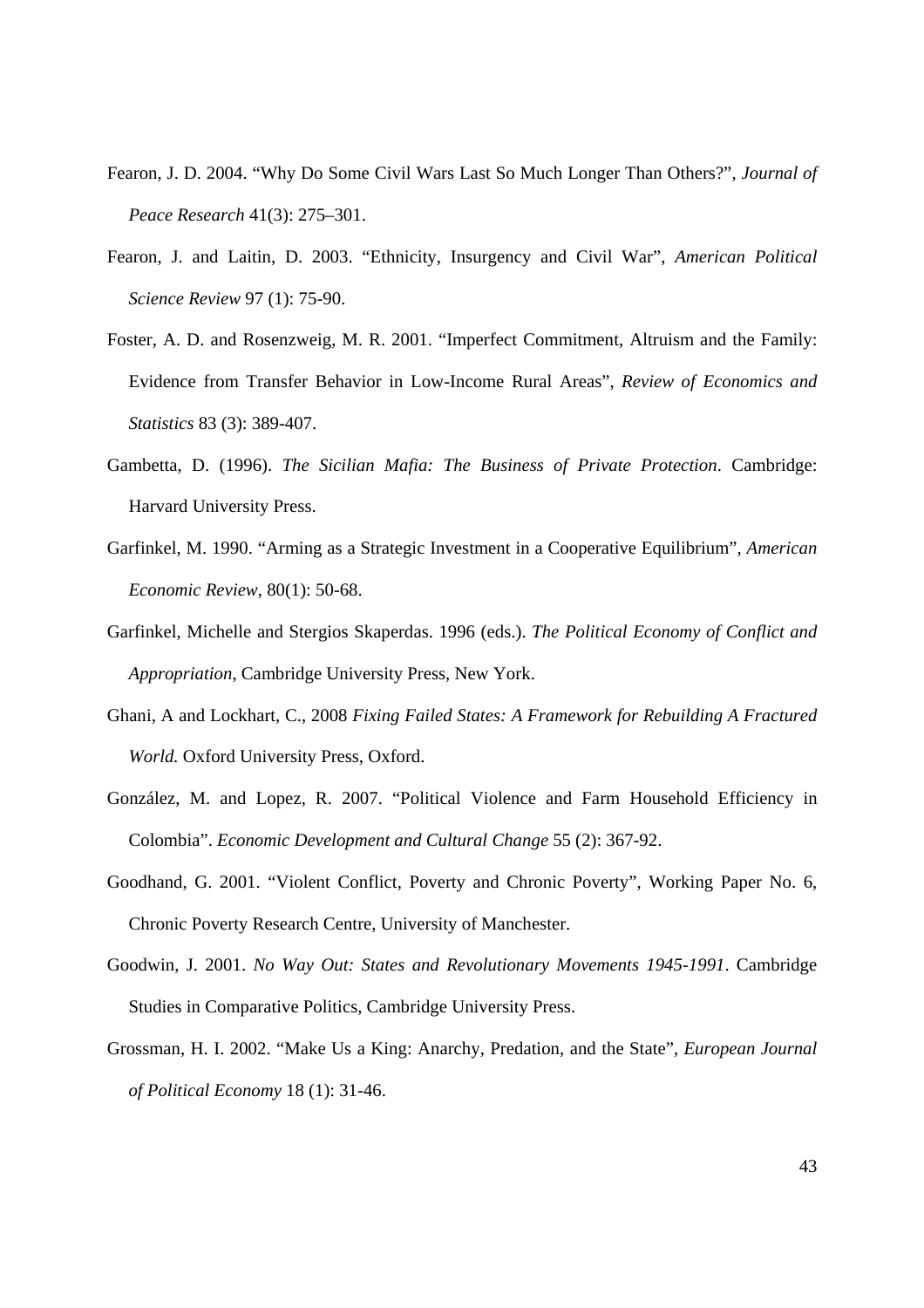- Guerrero Serdan, G. 2009. "The Effects of the War in Iraq on Nutrition and Health: An Analysis Using Anthropometric Outcomes of Children," HiCN Working Paper no. 55, Households in Conflict Network (www.hicn.org).
- Guichaoua, Y. 2009. "How Do Ethnic Militias Perpetuate in Nigeria? A Micro-level Perspective on the Oodua People's Congress", MICROCON Working Paper no. 19. MICROCON, EU Integrated Project on Micro-Level Analysis of Violent Conflicts, Institute of Development Studies, Brighton (www.microconflict.eu).
- Gurr, T. R. 1970. *Why Men Rebel*, Princeton University Press.
- Habyarimana, J., Humphreys, M., Posner, D., Weinstein, J., Rosecrance, R., Stein, A. and Muller, J. Z. 2008. "Is Ethnic Conflict Inevitable?" *Foreign Affairs*, 87(4): 138-151.
- Hartzell, C., Hoddie, M. and Rothchild, D. 2001. "Stabilizing the Peace After Civil War: An Investigation of Some Key Variables", *International Organization* 55: 183-208
- Hirshleifer, J. 2001. *The Dark Side of the Force: Economic Foundations of Conflict Theory*, Cambridge University Press.
- Humphreys, Macartan & Jeremy Weinstein, 2008. 'Who Fights? The Determinants of Participation in Civil War', *American Journal of Political Science* 52(2): 436-455.
- Ibáñez, A. M. and Justino, P. forthcoming. "Collective Action Amidst Violent Conflict", Unpublished manuscript, Households in Conflict Network.
- Ibáñez, A. M. and Moya, A. 2006. "The Impact of Intra-State Conflict on Economic Welfare and Consumption Smoothing: Empirical Evidence for the Displaced Population in Colombia", HiCN Working Paper no. 23, Households in Conflict Network (www.hicn.org).
- Ichino, A. and Winter-Ebmer, R. 2004. "The Long-Run Educational Cost of World War II" *Journal of Labor Economics*, 22: 57-86.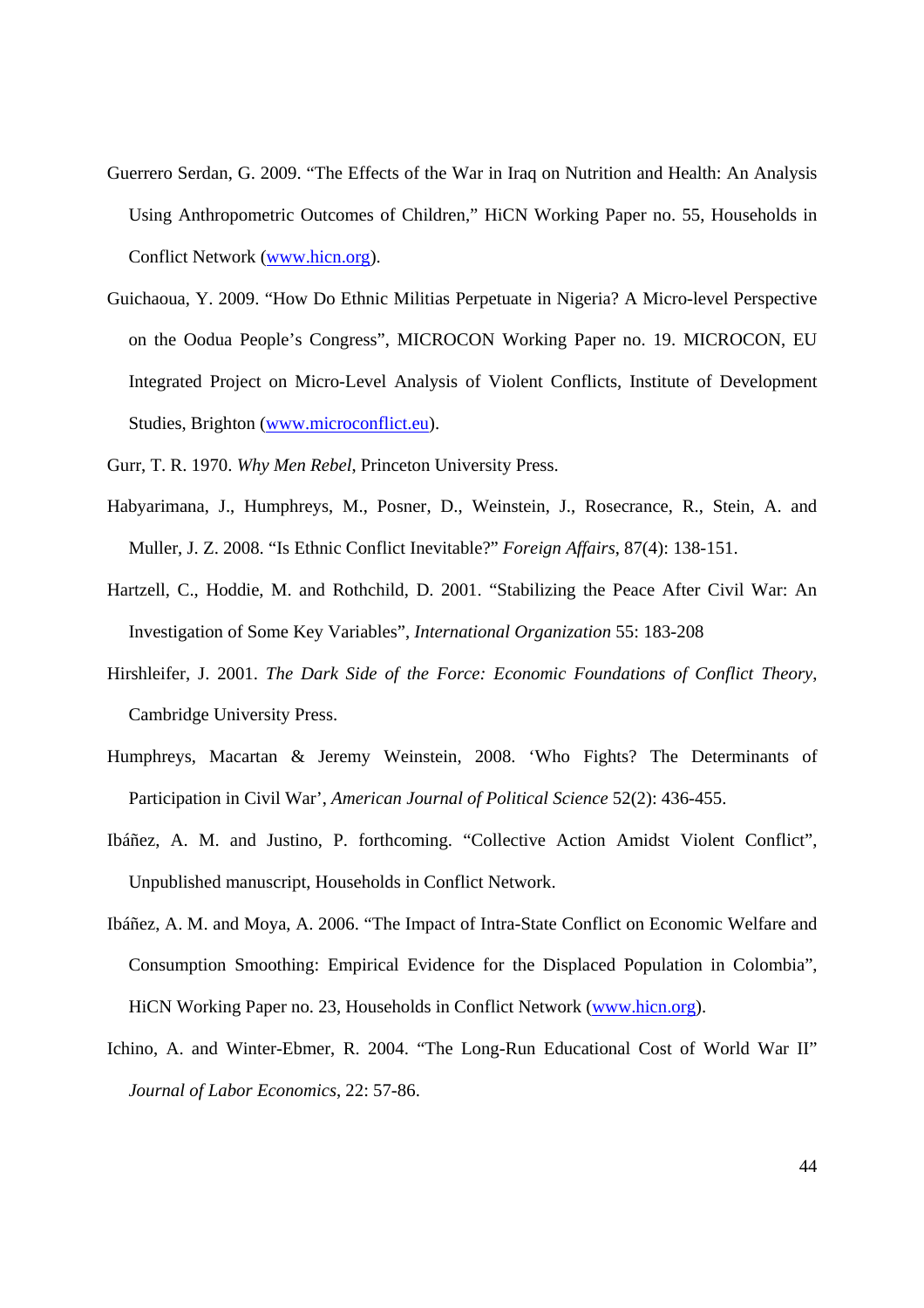- Justino, P. 2009. "Poverty and Violent Conflict: A Micro-Level Perspective on the Causes and Duration of Warfare", *Journal of Peace Research*, 46 (3), May.
- Justino, P. and Verwimp, P. 2006. "Poverty Dynamics, Conflict and Convergence in Rwanda", Working Paper no. 16, Households in Conflict Network (www.hicn.org).
- Justino, P. and Leonard, D. 2008. "Sources of Rebellion in Bottom Billion Countries", *IDS In Focus* Issue no. 3 – Concern for the Bottom Billion, March.
- Justino, P. and Shemyakina, O. 2008 "Migrant Remittances and Household Labor Supply in the Post-Conflict Tajikistan", Unpublished manuscript, Harvard University.
- Justino, P and Shemyakina, O. 2007. "Private and Public Transfers as a Coping Strategy under Armed Conflict: The Case of Tajikistan", paper presented at the *Third Annual Workshop of the Households in Conflict Network*, IDS, 10-11 December.
- Kalyvas, S. N. 1999. "Wanton and Senseless? The Logic of Massacres in Algeria", *Rationality and Society* 11 (3): 243-285.
- Kalyvas, S. N. 2003. "The Ontology of 'Political Violence': Action and Identity in Civil Wars", *Perspectives on Politics*, 1 (3): 475-494.
- Kalyvas, S. N. 2005. "Warfare in Civil Wars". In Isabelle Duyvesteyn and Jan Angstrom (eds.), *Rethinking the Nature of War*. Frank Cass, Abingdton.
- Kalyvas, S. N. 2006. *The Logic of Violence in Civil Wars*. Cambridge: Cambridge University Press.
- Kalyvas, S. N., Shapiro, I. and Masoud, T. 2008. "Introduction: Integrating the Study of Order, Conflict, and Violence". In Stathis N. Kalyvas, Ian Shapiro and Tarek Masoud (eds.), *Order, Conflict and Violence*, Cambridge University Press, Cambridge M.A.
- Kalyvas, S. and Kocher, M. 2007. "How 'Free' is Free-Riding in Civil Wars?", *World Politics* 59 (2): 177-216.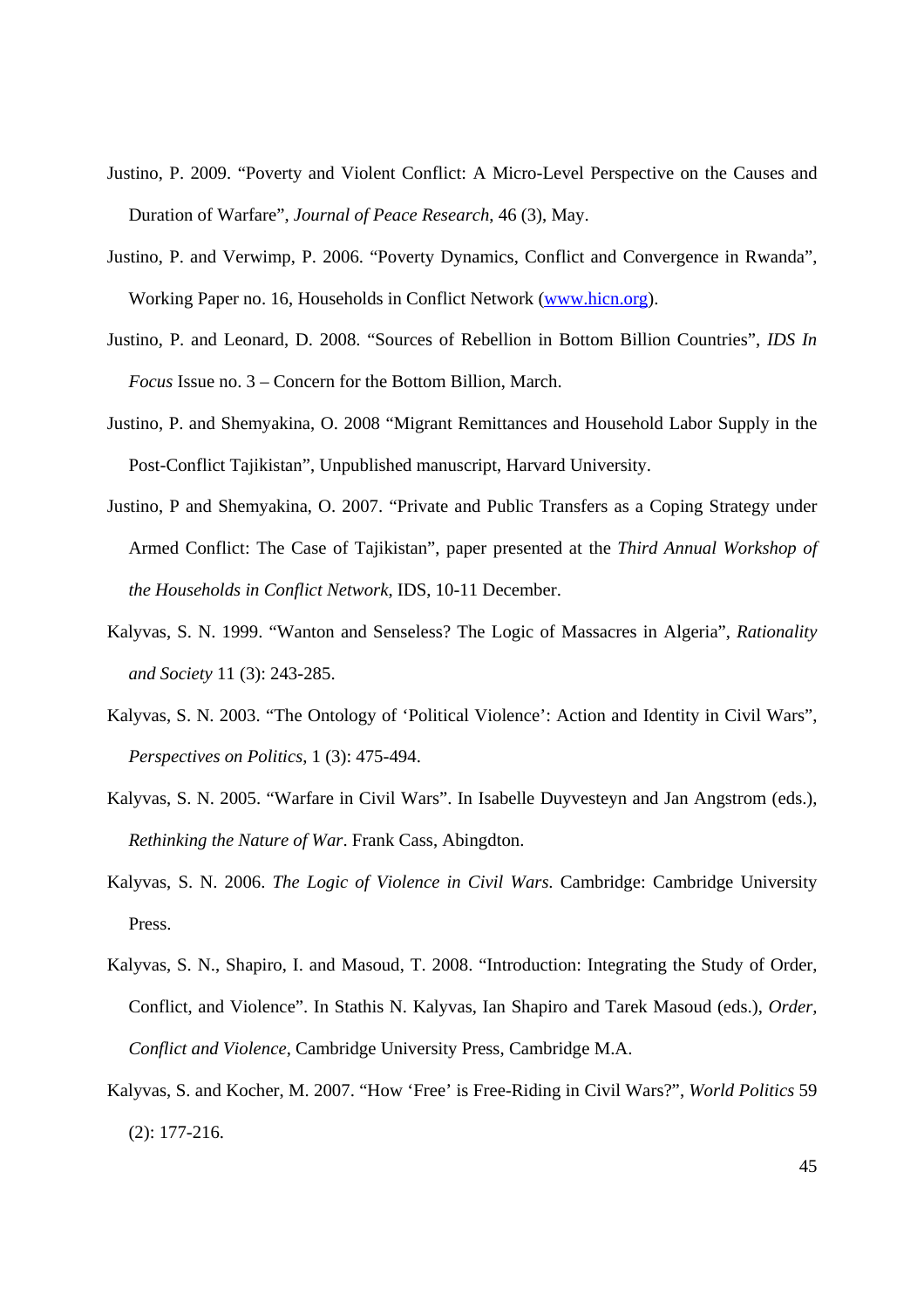Keen, D. 1997. "A Rational Kind of Madness", *Oxford Development Studies*, 25 (1).

- Keen, D. 1998. "The Economic Functions of Violence in Civil Wars", *Adelphi Paper* no. 320. International Institute of Strategic Studies, Oxford.
- Keen, D. 2005. *Conflict and Collusion in Sierra Leone*. London: James Currecy Publishers.
- Knight, M., N. Loayza and D. Villanueva. 1996. "The Peace Dividend: Military Spending Cuts and Economic Growth." *IMF Staff Papers* 43(1): 1-37. Washington DC, United States.
- Kondylis, F. 2007. "Agricultural Outputs and Conflict Displacement: Evidence from a Policy Intervention in Rwanda", HiCN Working Paper n. 28, Households in Conflict Network (www.hicn.org).
- Kondylis, F. 2008. "Conflict Displacement and Labor Market Outcomes in Post-War Bosnia & Herzegovina", HiCN Working Paper n. 45, Households in Conflict Network (www.hicn.org).
- Langer, A. 2004. "Horizontal Inequalities and Violent Conflict: The Case of Cote D'Ivoire", CRISE Working Paper no. 13, Centre for Research on Inequality, Human Security and Ethnicity, Queen Elizabeth House, University of Oxford.
- Lichbach, M. 1995. *The Rebel's Dilemma*. University of Michigan Press, Ann Arbor.
- Lindley, A., 2007. "Remittances in Fragile Settings: A Somali Case Study", HiCN Working Paper no. 27, Households in Conflict Network (www.hicn.org).
- Lubkemann, S. 2008. *Culture in Chaos: An Anthropology of the Social Condition in War*. Chicago: University of Chicago Press.
- Maccini, S. and Young, D. 2009. "Under the Weather: Health, Schooling, and Economic Consequences of Early-Life Rainfall", *American Economic Review* 99 (3): 1006-1026.
- McDougal, T. 2008. "Mars the Redeemer: What Do Civil Wars and State-Led Industrialization Have in Common?", unpublished manuscript, MIT. Paper presented at the WIDER/HiCN Conference on Entrepreneurship and Conflict.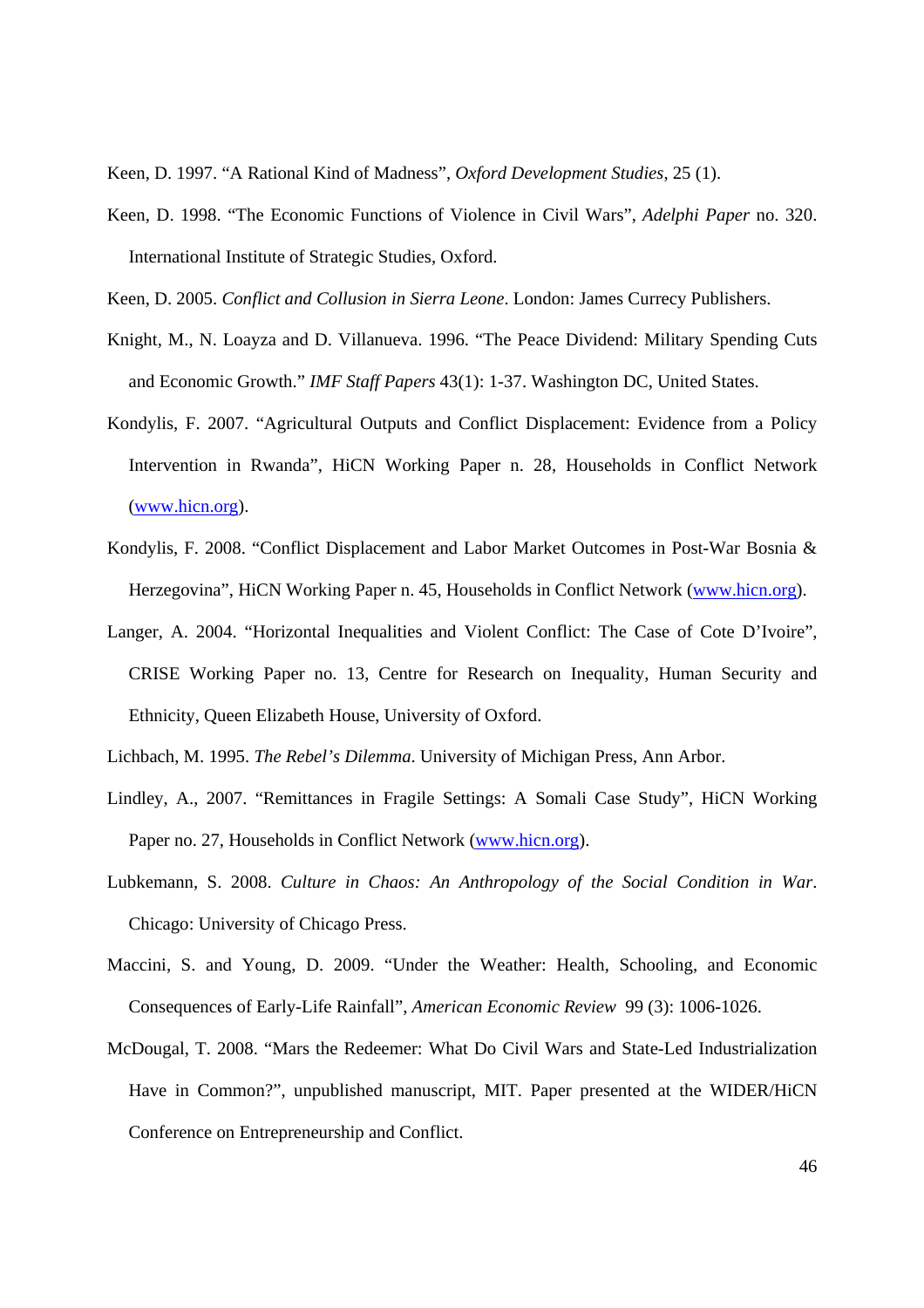- Mancini, L. 2005. "Horizontal Inequality and Communal Violence: Evidence from Indonesian Districts", CRISE Working Paper no. 22, Centre for Research on Inequality, Human Security and Ethnicity, Queen Elizabeth House, University of Oxford.
- Matijasevic, T. M., Velásquez, L., Villada, C. and Ramírez, M. 2007. "Moving Out of Poverty: Understanding Freedom, Growth and Democracy from the Bottom-Up – National Synthesis Report, Colombia, Centro de Estudios Regionales Cafeteros y Empresariales, Manizales, Colombia.
- Maystadt, J-F. 2008. "Does Inequality Make Us Rebel? A Renewed Theoretical Model Applied to South Mexico", Working Paper no. 41, Households in Conflict Network, Institute of Development Studies at the University of Sussex.
- McKay, A. and Loveridge, S. 2005. "Exploring the Paradox of Rwandan Agricultural Household Income and Nutritional Outcomes in 1990 and 2000", Staff Paper 2005-06, Department of Agricultural Economics, Michigan State University, Michigan.
- Mehlun, H., Moene, K. and Torvik, R. 2006. "Parasites". In Simon Bowles, Steven Durlauf and Karla Hoff (eds.), *Poverty Traps*. Princeton University Press.
- Merrouche, O. 2006. "The Human Capital Cost of Landmine Contamination in Cambodia", HiCN working paper no. 25, Households in Conflict Network
- Miguel, E., Saiegh, S. and Satyanath, S. 2008. "National Cultures and Soccer Violence", keynote paper at the 4<sup>th</sup> annual workshop of the Households in Conflict Network, Yale University 4-5 December.
- Miguel, E., Satyanath, S. and Sergenti, E. 2004. "Economic Shocks and Civil Conflict: An Instrumental Variables Approach", *Journal of Political Economy* 112(4): 725-753
- Miguel, E. and Roland, G. 2005. "The Long Term Impact of Bombing Vietnam", mimeo Berkeley University.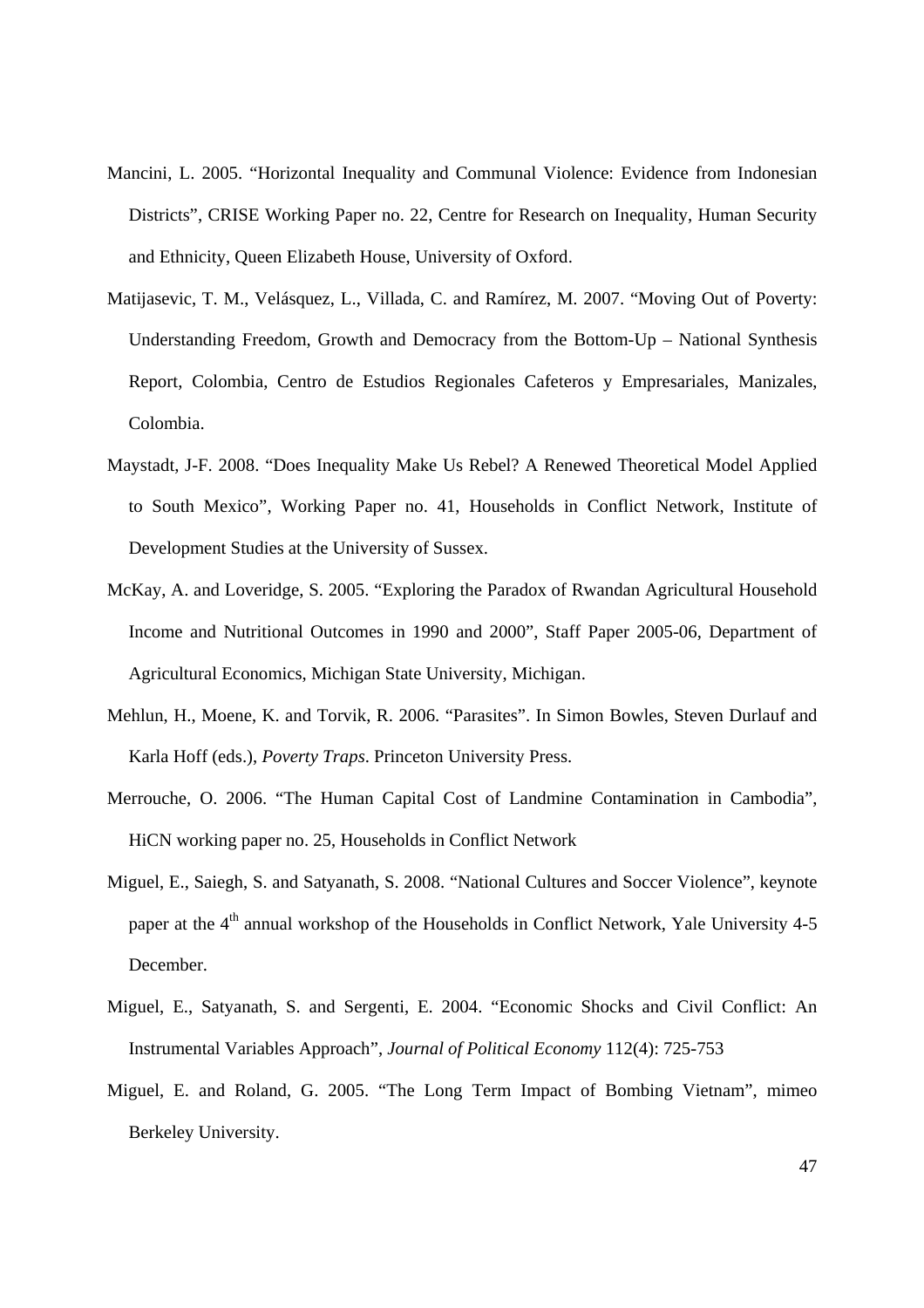Milliken, J. (ed.) 2003. *State Failure, Collapse & Reconstruction.* Malden, Blackwell.

Moore, B. 1966. *Social Origins of Dictatorships and Democracy*. Beacon Press, Boston.

- Moore, B. 1978. *Injustice: The Social Bases of Obedience and Revolt*. M. E. Sharpe, White Plains, N. Y.
- Montalvo, J. and Reynal-Querol, M. 2008. "Discrete Polarization with an Application to the Determinants of Genocides", *Economic Journal* 118: 1835-1865.
- Moser, C. and McIlwaine, C. 2004. *Encounters with Violence in Latin America: Urban Poor Perceptions from Colombia and Guatemala*. Routledge, London.
- Muller, E.N., 1985. "Income inequality, regime repressiveness, and political violence". *American Sociological Review* 50, 47-61.
- Muller, E. and Seligson, M. A. 1987. "Inequality and Insurgency", *American Political Science Review* 81(2): 425-451.
- Murshed, M. and Gates, S. 2005. "Spatial-Horizontal Inequality and the Maoist Insurgency in Nepal", *Review of Development Economics* 9: 121-134.
- Murshed, M. and Tadjoeddin, M. Z. 2007. "Reappraising the Greed vs Grievance Explanations for Violent Internal Conflict", MICROCON Working Paper no. 2. MICROCON, EU Integrated Project on Micro-Level Analysis of Violent Conflicts, Institute of Development Studies, Brighton (www.microconflict.eu).
- Nillesen, E. and Verwimp, P., 2008. *Rebel Recruitment in a Coffee Exporting Economy.*  MICROCON Research Working Paper 11, Brighton: MICROCON.
- Nugent, J. B. and Gillaspy, T. 1983. "Old Age Pensions and Fertility in Rural Areas of Less Developed Countries: Some Evidence from Mexico", *Economic Development and Cultural Change* 31 (4): 809-829.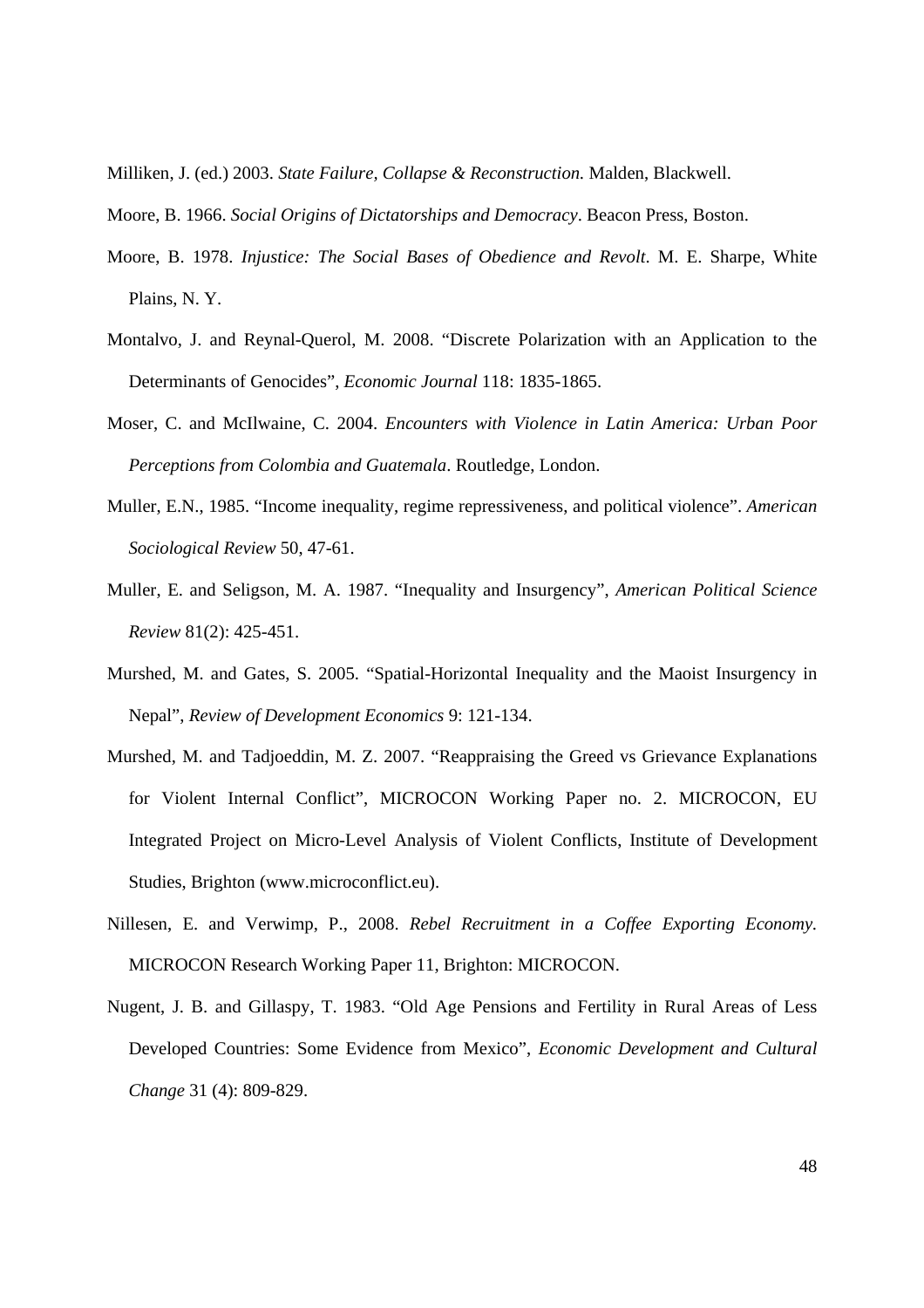- Olson, M. 1965. *The Logic of Collective Action: Public Good and the Theory of Groups*. Cambridge, MA: Harvard University Press
- Olson. M. 2000. *Power and Prosperity: Outgrowing Communist and Capitalist Dictatorships*, Basic Books.
- Østby, G. 2006. `Horizontal Inequalities, Political Environment and Civil Conflict: Evidence from 55 Developing Countries', *CRISE Working Paper 28*, University of Oxford ( http://www.crise.ox.ac.uk/pubs/workingpaper28.pdf).

Paige, J. 1975. *Agrarian Revolutions.* Free Press, New York.

- Petersen, R. 2001. *Resistance and Rebellion: Lessons from Eastern Europe*. Cambridge: Cambridge University Press.
- Pinchotti, S. and Verwimp, P. 2007. "Social Capital and the Rwandan Genocide: A Micro-Level Analysis", HiCN Working Paper no. 30, Households in Conflict Network (www.hicn.org).
- Platteau, J. 1991. "Traditional Systems of Social Security and Hunger Insurance: Past Achievements and Modern Challenges. In: Ahmad, E., Dreze, J., Hills, J., Sen, A. (Eds.), Social Security in Developing Countries. Clarendon Press, Oxford.
- Reynal-Querol, M. 2001. Ethnicity, Political Systems and Civil War, Institut d'Analisis Economic, Campus de la UAB: Bellatera-Barcelona
- Richards, P. 1996. *Fighting for the Rainforest: War, Youth and Resources in Sierra Leone*. London: James Currey Publishers, 1996.
- Rodriguez, C. and Sanchez, F. 2009. "Armed Conflict Exposure, Human Capital Investments and Child Labour: Evidence from Colombia" HiCN Working Paper no. 68, Households in Conflict Network (www.hicn.org).
- Ross, M. 2004. "What Do We Know About Natural Resources and Civil War?", *Journal of Peace Research* 41 (3): 337-356.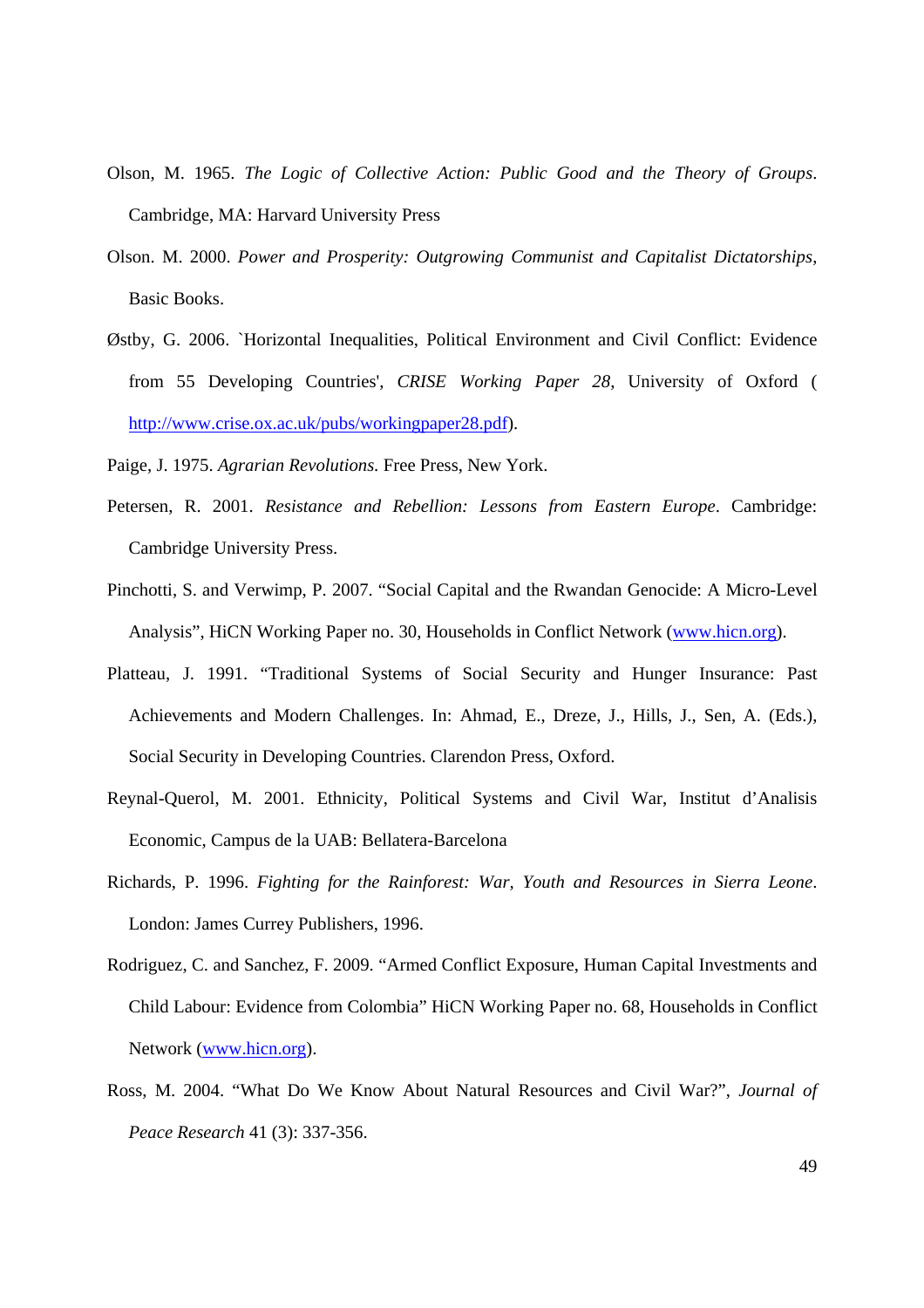- Sánchez, F. and Chacon, M. 2006. "Conflict, State and Decentralisation: From Social Progress to an Armed Dispute for Local Control, 1974-2002", paper presented at the First Annual Workshop, Households in Conflict Network (www.hicn.org), Berlin January 15-16.
- Sánchez, F. and Palau, M. 2006, "Conflict, Decentralisation and Local Governance in Colombia, 1974-2004", HiCN Working Paper no. 14, Households in Conflict Network (www.hicn.org).
- Schock, K. 1996. "A Conjuctural Model of Political Conflict: The Impact of Political Opportunities on the Relationship Between Economic Inequality and Violent Political Conflict", *Journal of Conflict Resolution*, 40 (1): 98-133.
- Scott, J. 1976. *The Moral Economy of the Peasant: Rebellion and Subsistence in Southeast Asia.*  Yale University Press, New Haven.
- Scott, J. 1985. *Weapons of the Weak: Everyday Forms of Peasant Resistance.* Yale University Press, New Haven.
- Shemyakina, O. 2009. "The Marriage Market and Tajik Armed Conflict" HiCN Working Paper no. 66, Households in Conflict Network (www.hicn.org).
- Shemyakina, O. 2006. "The Effect of Armed Conflict on Accumulation of Schooling: Results from Tajikistan", HiCN Working Paper no. 12, Households in Conflict Network (www.hicn.org).
- Singh, I., Squire, L. and Strauss, J. 1986. *Agricultural Household Models: Extensions, Applications and Policy*. Baltimore, MD: Johns Hopkins University Press.
- Skaperdas, S. 2001. "The Political Economy of Organized Crime: Providing Protection When the State Does Not", *Economics of Governance* 2: 173-202.
- Skaperdas, S. 1992. "Cooperation, Conflict, and Power in the Absence of Property Rights", *American Economic Review* 82 (4): 720-739.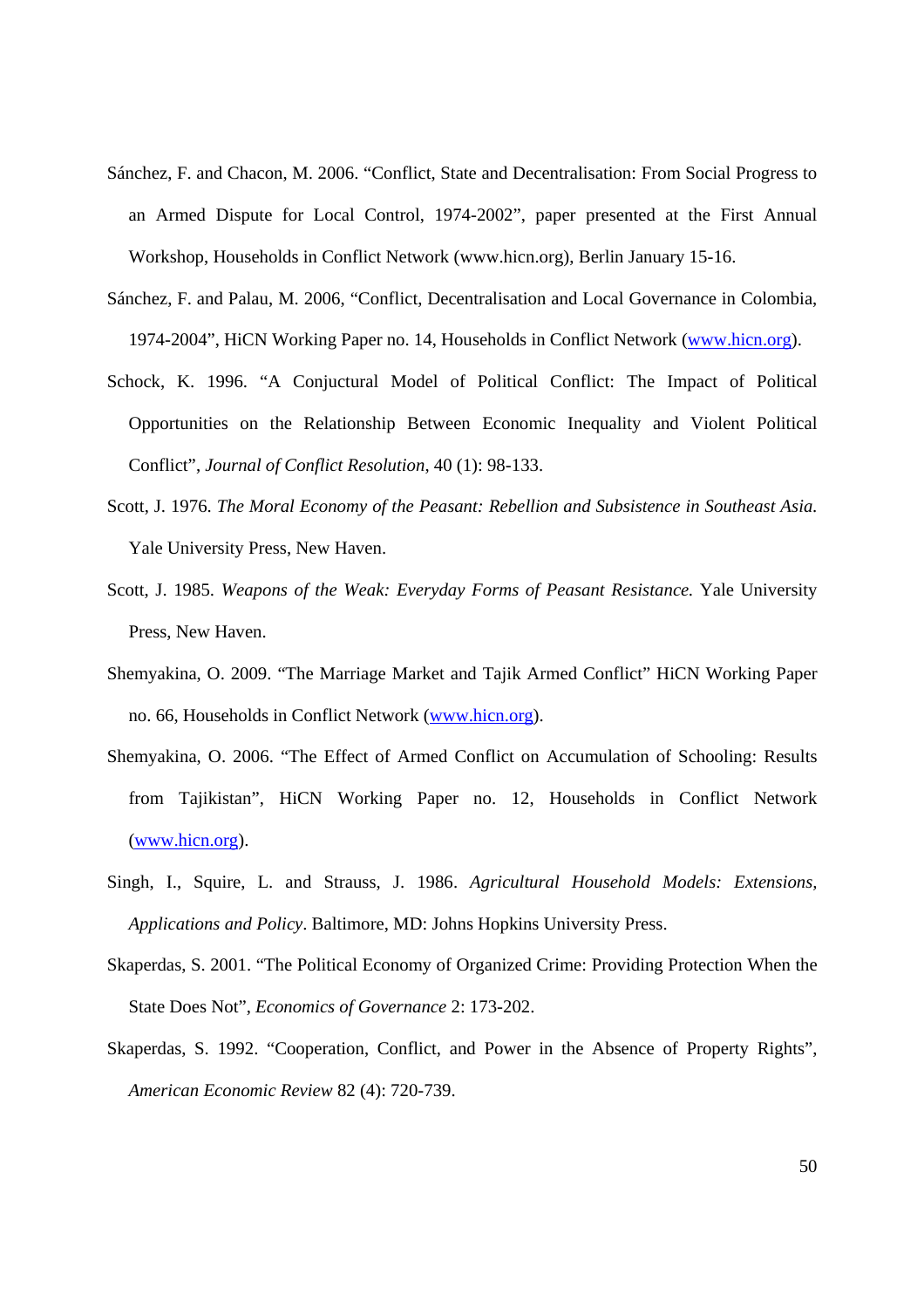- Smith, J. P. 2009. "The Impact of Childhood Health on Adult Labor Market Outcomes", *Review of Economics and Statistics* 91 (3): 498-489.
- Steele, A. 2007. "Massive Civilian Displacement in Civil War: Assessing Variation in Colombia", HiCN Working Paper no. 29, Households in Conflict Network (www.hicn.org).
- Stewart, F. 2000. "Crisis Prevention: Tackling Horizontal Inequalities", *Oxford Development Studies* 28 (3).
- Stewart, F. 2002. "Horizontal Inequalities: A Neglected Dimension of Development", *Queen Elisabeth House, Working Paper Series* No. 81, University of Oxford, United Kingdom.
- Stewart, F., Brown, G. and Mancini, L. 2005. Why horizontal inequalities matter: some implications for measurement. CRISE Working Paper no. 19, Centre for Research on Inequality, Human Security and Ethnicity, University of Oxford.
- Stewart, F., Fitzgerald, V. and Associates 2001. *War and Underdevelopment. Volume 1: The Economic and Social Consequences of Conflict*, Oxford University Press, Oxford.
- Swee, E. L. 2009. "On War and Schooling Attainment: The Case of Bosnia and Herzegovina", HiCN Working Paper no. 57, Households in Conflict Network (www.hicn.org).
- Tilly, C. 1998. *Durable Inequality*, California: University of California Press.
- Townsend, R. M. 1994. "Risk and Insurance in Village India", *Econometrica* 62(3): 539-591.
- UN. 2004. *A More Secure World*, United Nations, New York.
- UN. 2005. *In Fuller Freedom*, United Nations, New York.
- USAID (2005). Conducting a conflict assessment: a framework for strategy and program development, USA Agency for International Development (USAID).
- Valentino, B. 2004. *Final Solutions: Mass Killing and Genocide in the 20th Century*. Ithaca, Cornell University Press.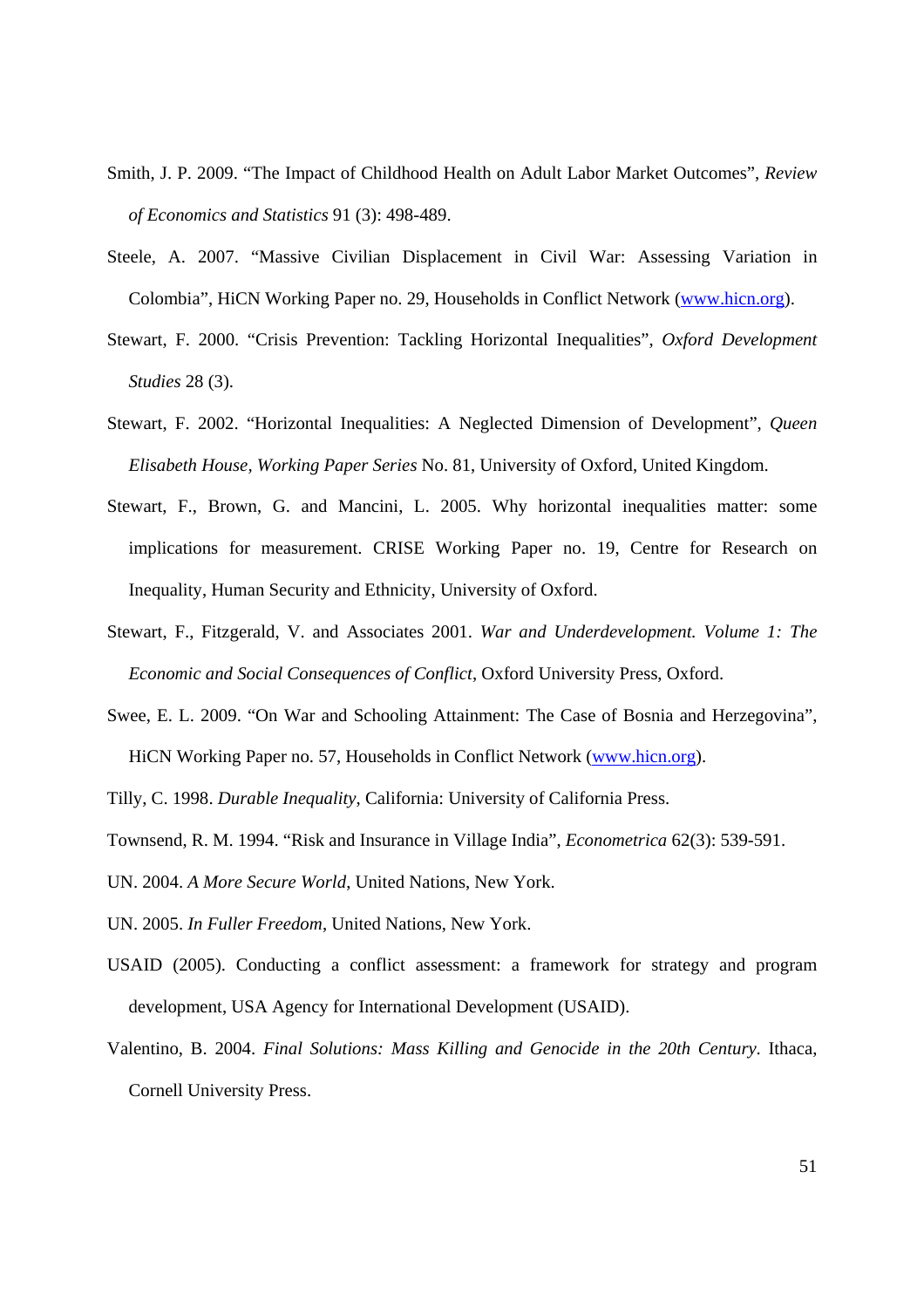- van den Berg, G., Lindeboom, M. and Portrait, F. 2006. "Economic Conditions Early in Life and Individual Mortality," *American Economic Review* 96: 290-302.
- Verpoorten, M. 2009. "Household Coping in War and Peacetime: Cattle Sales in Rwanda, 1991- 2001", *Journal of Development Economics* 88: 67-86.
- Verwimp, P. 2005. "An Economic Profile of Peasant Perpetrators of Genocide: Micro-Level Evidence from Rwanda", *Journal of Development Economics* 77: 297-323.
- Verwimp, P. and Bundervoet, T. 2008. "Consumption Growth, Household Splits and Civil War", HiCN Working Paper no. 48, Households in Conflict Network (www.hicn.org).
- Verwimp, P., Justino, P. and Bruck, T. 2009. "The Analysis of Conflict: A Micro-Level Perspective" *Journal of Peace Research* 46 (3): 307-314.
- Voors, M., Nillesen, E., Verwimp, P., Lensink, R. and van Soest, D. 2010. "Does Conflict Affect Preferences? Results from Field Experiments in Burundi", MICROCON Working Paper no. 21. MICROCON, EU Integrated Project on Micro-Level Analysis of Violent Conflicts, Institute of Development Studies, Brighton (www.microconflict.eu).
- Vlassenroot, K. and Raeymaekers, T. 2004. *Conflict and Social Transformation in Eastern DR Congo*, Ghent, Academia Press.
- Volkov, V. 2002. "Who is Strong When the State Is Weak". In M. Beissinger and C. Young (eds.), *Beyond State Crisis?: Post-Colonial Africa and Post-Soviet Eurasia in Comparative Perspective*, Woodrow Wilson Press.
- Walter, B. F. 2004. "Does Conflict Beget Conflict? Explaining Recurring Civil War", *Journal of Peace Research*, 41 (3): 371-88.
- Weinstein, J. 2007. *Inside Rebellion: The Politics of Insurgent Violence*, Cambridge: Cambridge University Press.